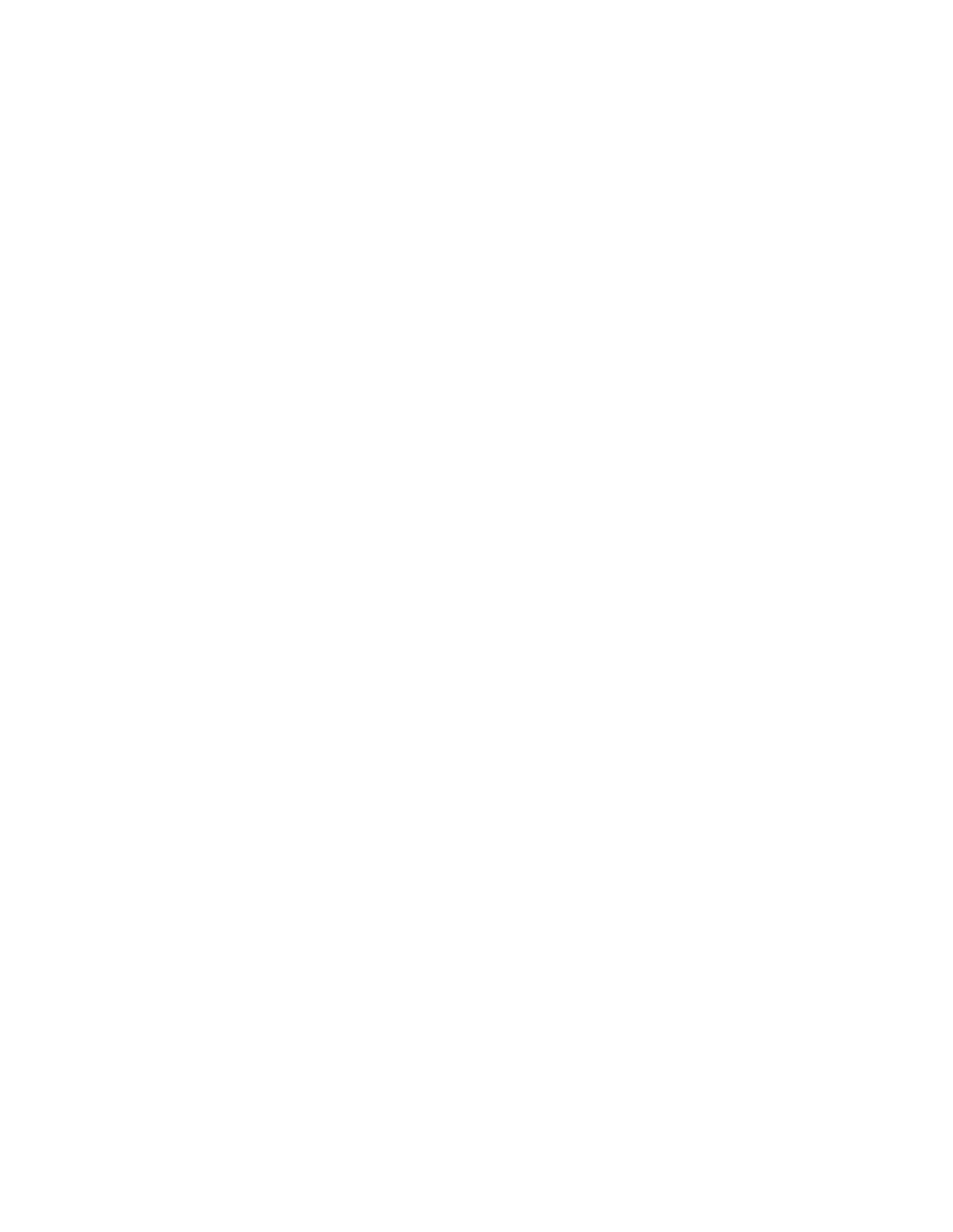John Elias Baldacci *Governor, State of Maine*

Karen Baldacci *First Lady Chair, Maine Children's Cabinet*

**CABINET MEMBERS: Susan Gendron**, *Commissioner, Dept. of Education* **Brenda Harvey**, *Commissioner, Dept. of Health & Human Services* **Michael Cantara**, *Commissioner, Dept. of Public Safety* **Martin Magnusson**, *Commissioner, Dept. of Corrections* **Laura Fortman**, *Commissioner, Dept. of Labor* **Patrick Ende**, *Senior Policy Advisor, Offi ce of the Governor* **Daryl Fort**, *Director of Community Development, Office of the Governor* 

**SENIOR STAFF: Sharon Sprague, Holly Stover, Ansley Newton,** *Chairs, Regional Children's Cabinets* **Joan Smyrski**, *DHHS/Children's Behavioral Health Services* **MaryFran Gamage, Jane Gilbert,** *Labor* **Janet D. Richards**, *Public Safety* **Leslie Rozeff**, *Muskie School* **Denise Lord, Barry Stoodley, Roxy Hennings**, *Corrections* **Susan Savell**, *Communities for Children and Youth* **David Stockford, Patrick Phillips**, *Education* **Dick Aronson**, *DHHS, Maternal and Child Health* **James Beougher**, *DHHS*

**CHILDREN'S CABINET STAFF:** Lauren Sterling, Office of the *Governor*

Maine Children's Cabinet

"Working Together for Maine Children and Families"



170 State House Station Augusta, Maine 04333-0170 Phone: 287-4349 Fax: 287-7233

Dear Superintendent, Principal, Guidance Counselor, Teacher, Parent, Community Member, and Youth:

This Best Practice Guide to Bullying and Harassment Prevention was developed in response to LD564 and with the leadership and insights of Representative Carol Grose.

### **"An Act to Amend the Student Code of Conduct"**

**Sec. 3. 20-A MRSA §1001, sub-§15, ¶H** is enacted to read: H. Establish policies and procedures to address bullying, harassment and sexual harassment.

Pursuant to the request of the Joint Standing Committee on Education and Cultural Affairs, the Governor's Children's Cabinet's Ad Hoc School and Community Climate Committee was charged with implementing the work defined under this comprehensive legislation.

This Guide is directly linked to Maine School Management Association's Sample Policy and reflects the legal content related to Maine Revised Statutes, Title 20-A, section 1001, subsection 15 (Attached in Appendices).

The Climate Design Team for LD564 (Biographies listed in

Appendices) donated their expertise and time over the past 12 months to bring Maine schools and communities this Guide offering specific, effective training and implementation strategies to assist Maine schools and communities in reducing bullying and harassment and its lasting trauma, thereby improving the academic, social, physical and emotional lives of Maine youth, while reducing school liability.

In addition, LD564 directs the Children's Cabinet to provide initial workshop opportunities to better understand the key elements of effective bullying and harassment prevention and intervention outlined in this Guide.

Finally, the Department of Education will offer a <u>free-online web-based tool</u> starting in September 2006 and which includes the Guide, additional resources and training opportunities to support your work to reduce bullying and harassment in your community and schools.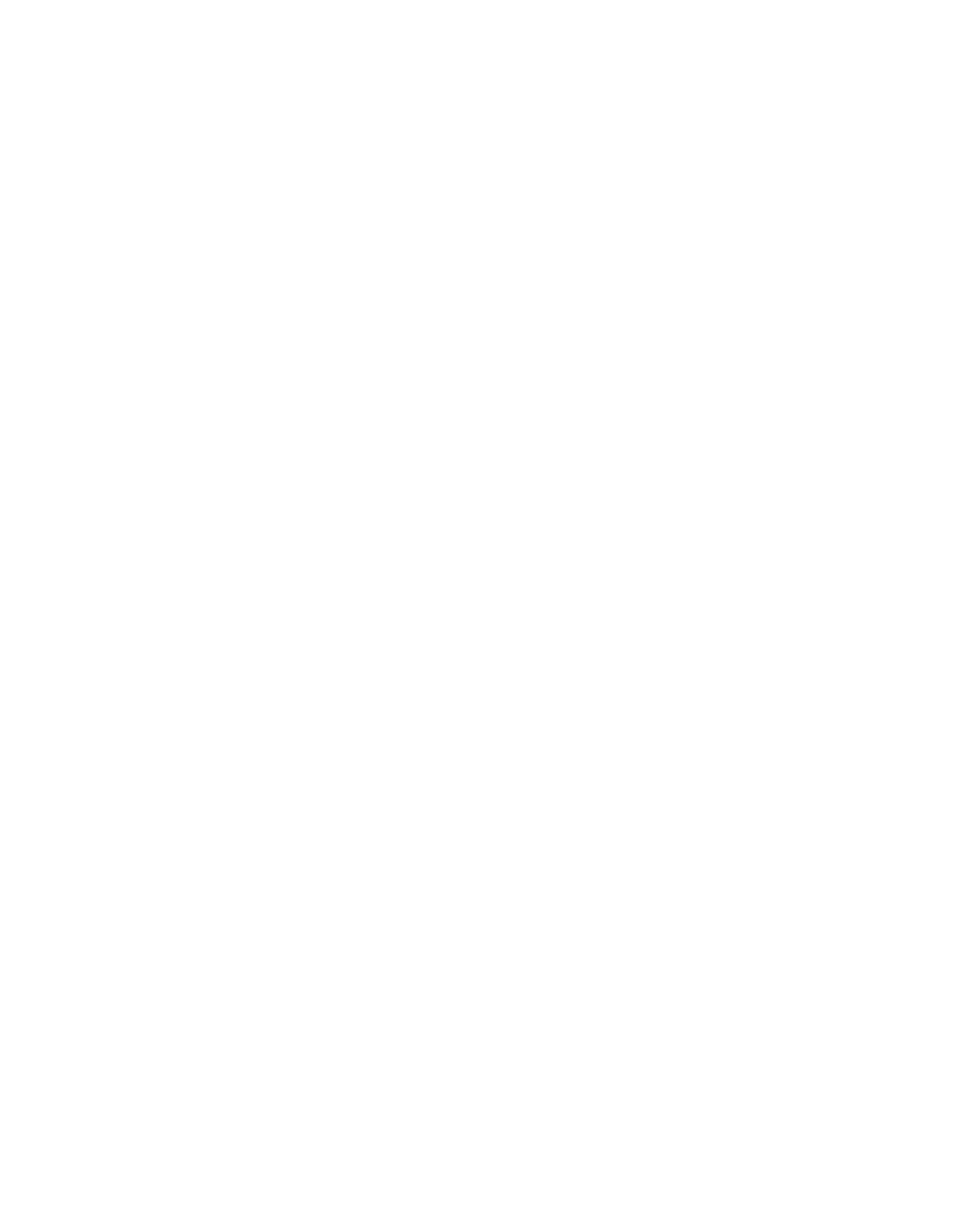## Table of Contents

| 1 | Overview: School Climate and School Culture<br>1                                                 |  |  |  |  |
|---|--------------------------------------------------------------------------------------------------|--|--|--|--|
|   | Through the Students' Eyes<br>1                                                                  |  |  |  |  |
|   | $\overline{2}$                                                                                   |  |  |  |  |
|   | $\overline{2}$                                                                                   |  |  |  |  |
|   | 3                                                                                                |  |  |  |  |
|   | $\overline{3}$                                                                                   |  |  |  |  |
|   | 4                                                                                                |  |  |  |  |
|   | Community Impact<br>4                                                                            |  |  |  |  |
|   | 4                                                                                                |  |  |  |  |
| 2 | Creating the Infrastructure for Best Practices Bullying and<br><b>Harassment Prevention</b><br>6 |  |  |  |  |
|   | Review and/or Enhance Polices<br>6                                                               |  |  |  |  |
|   | Assess the Climate of Your School or Organization<br>6                                           |  |  |  |  |
|   | Committee Logistics/Functioning.<br>$\overline{7}$                                               |  |  |  |  |
|   | Development of Rules/Sanctions/Positive Supports<br>$\overline{7}$                               |  |  |  |  |
|   | .<br>Supervision Plan.<br>8                                                                      |  |  |  |  |
|   | Training and Professional Development.<br>8                                                      |  |  |  |  |
|   | Implement Classroom Meetings<br>9                                                                |  |  |  |  |
|   | Staff Discussion Groups<br>9                                                                     |  |  |  |  |
|   | 9                                                                                                |  |  |  |  |
| 3 | Creating Safe, Fair, and Responsive Schools<br>10                                                |  |  |  |  |
|   | Helping Youth Change Aggressive Behaviors. 12                                                    |  |  |  |  |
|   | What's the Difference Between Teasing, Bullying, and Harassment<br>16                            |  |  |  |  |
|   | Youth as Bully Prevention Leaders 17                                                             |  |  |  |  |
| 4 | <b>Teacher to Parent Communication</b><br>19                                                     |  |  |  |  |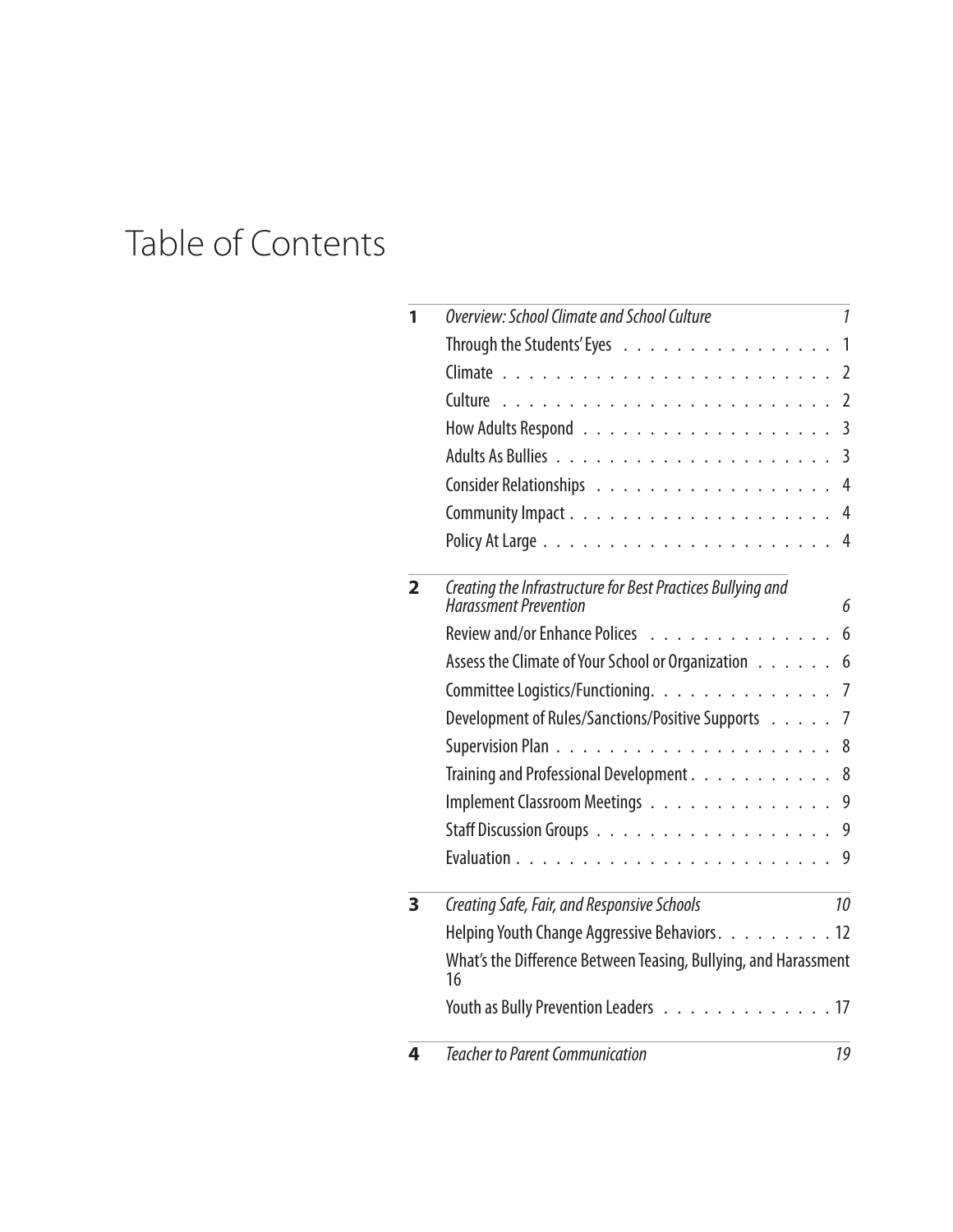| 5 | Guidelines for Effective Discussions About Bullying  | 22 |  |  |  |
|---|------------------------------------------------------|----|--|--|--|
|   |                                                      |    |  |  |  |
|   |                                                      |    |  |  |  |
|   | What Actions can Bystanders Take? 24                 |    |  |  |  |
|   | What are Those Other Strategies?. 25                 |    |  |  |  |
|   | How do We Help Bystanders Become Active? 26          |    |  |  |  |
| 6 | <i>Appendices</i>                                    | 36 |  |  |  |
|   | Maine School Management Association Sample Policy 36 |    |  |  |  |
|   |                                                      |    |  |  |  |
|   |                                                      |    |  |  |  |
|   |                                                      |    |  |  |  |
|   | Websites, DVD/Curriculum, On-line Resources 45       |    |  |  |  |
|   | LD564 Best Practice Guide Design Team. 48            |    |  |  |  |
|   |                                                      |    |  |  |  |
|   |                                                      |    |  |  |  |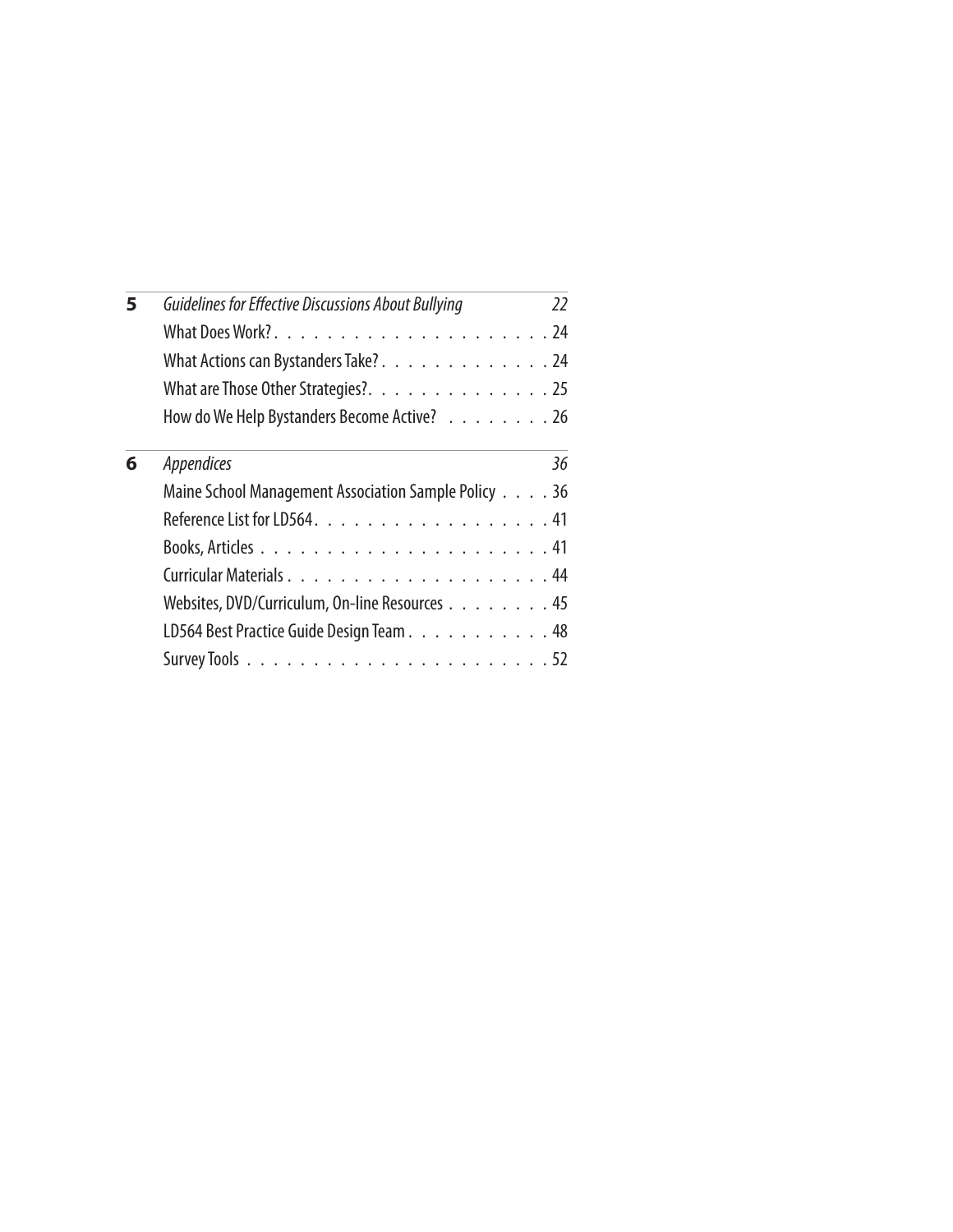

## **Overview: School Climate and School Culture**

School climate is the **key factor that determines whether young people will be bullied** or not. After an overview of school climate and culture, we will present specific interventions to create a school climate that fosters positive school culture and encourages respect for all.

In the first few minutes of entering any school, you will develop a **"feel**" for the school.

- What you see on the walls will influence your feeling.
- Are there displays of student work, pro-social slogans pasted everywhere, posters announcing upcoming community-building events?
- Or are the walls devoid of student work and instead there is a poster with 15 rules of conduct displayed?
- Do each begin with the word, "Don't"? •
- How you are greeted (or not) by students and adults in the hallway impacts your "feel" for the school.
- Are they helpful and interested in whom you are and how to help you get where you want?
- Or do they walk by trying not to make eye contact? •

This **"feel"** you develop is indicative of the school climate.

### **Through the Students' Eyes**

A new student on his first day of classes walks into his homeroom, looks across the aisle and says to another student, "What's this place like?" The other student proceeds to tell the new student who the nice teachers are, who the mean teachers are, areas of the school to avoid, which cliques are in power, what events are fun to attend, and what the sports program is like. He is describing the school culture to an outsider.

### **The strongest infl uence on how young people treat each other is the culture of the school.**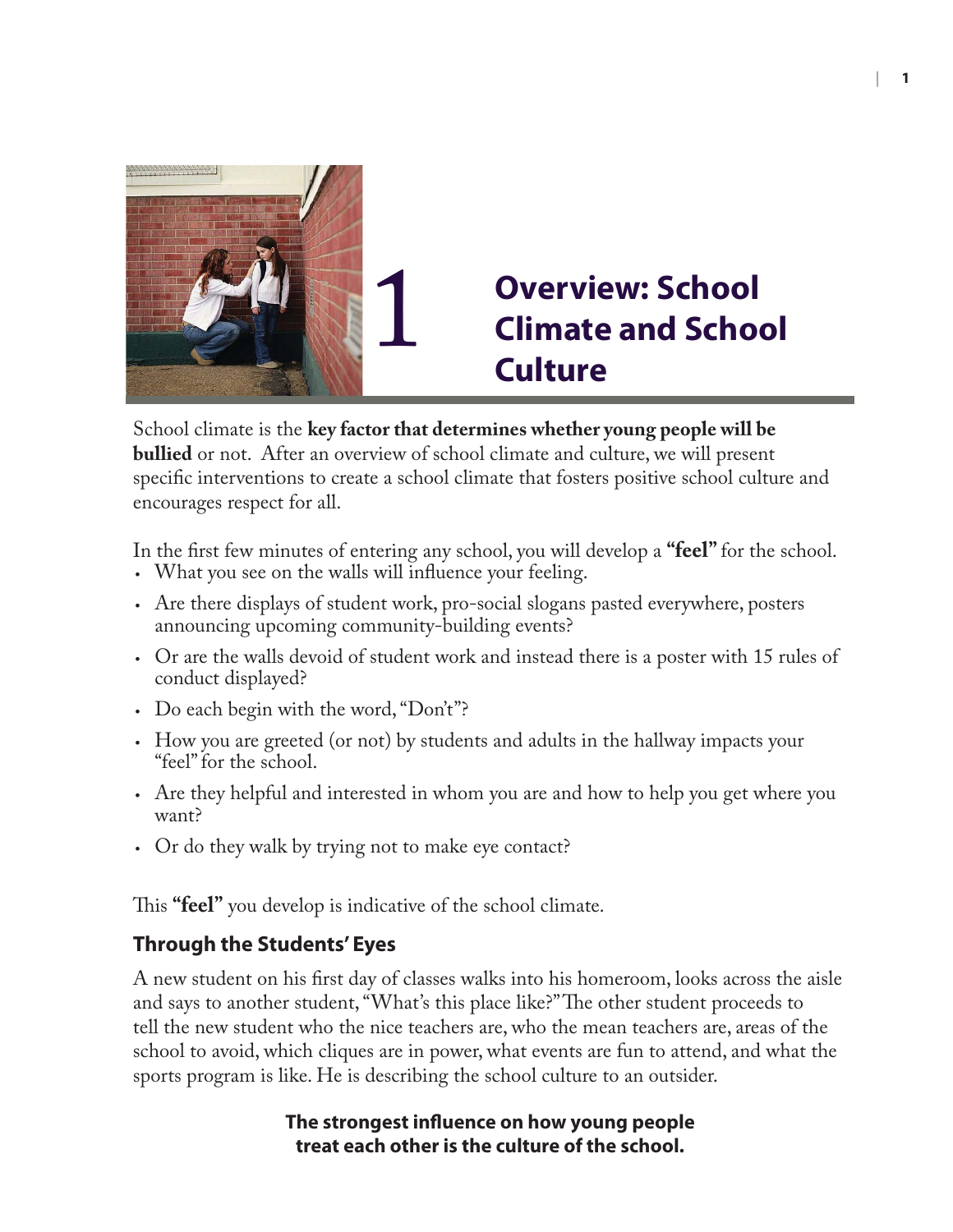School **climate** and school **culture** are two distinct but highly **interrelated and interactive** dimensions of school life.

### **Climate**

School climate is created by the attitudes, beliefs, values, and norms that underlie the instructional practices, the level of academic achievement and the operation of a school. School climate is **driven by how well and how fairly the adults in a school create, implement, model and enforce** these attitudes, beliefs, values, and norms.

### **Climate is largely created by the adults in a school and has been described as the "feel" of a school's general atmosphere.**

In schools with strong school climate the adults model behaviors that strengthen climate, such as learning student names and greeting them by name.

Adults showing a genuine concern for individual students and consistently reinforcing them positively and responding to negative behaviors in a respectful manner also strengthens the climate.

### **Culture**

The product of good school climate is a strong school culture. School culture is "the way we do that here". The "that" can reflect any attitude, belief, value, norm, procedure or routine including "how we do relationships at this school". In a school with strong culture any staff or student will be able to explain and demonstrate "how we do that here".

Culture and climate are aspects of an interactive system, in that changes in one produce changes in the other. For example, two schools can have the same stated rules, values and norms. However, the school cultures may be very different because of how the adults in these schools enact those rules, values, and norms. If, in one school, adults demonstrate that all students are valued and academic expectations are high, and the other school demonstrates a lack of caring and concern for some students, the school cultures will differ tremendously and have different effects on the respective school climates.

> **School culture feeds back to climate and climate to culture. Climate is established by the actions of the adults and sets the "tone or feel" of the school. Culture is how students and staff behave in the context of the climate created by the adults.**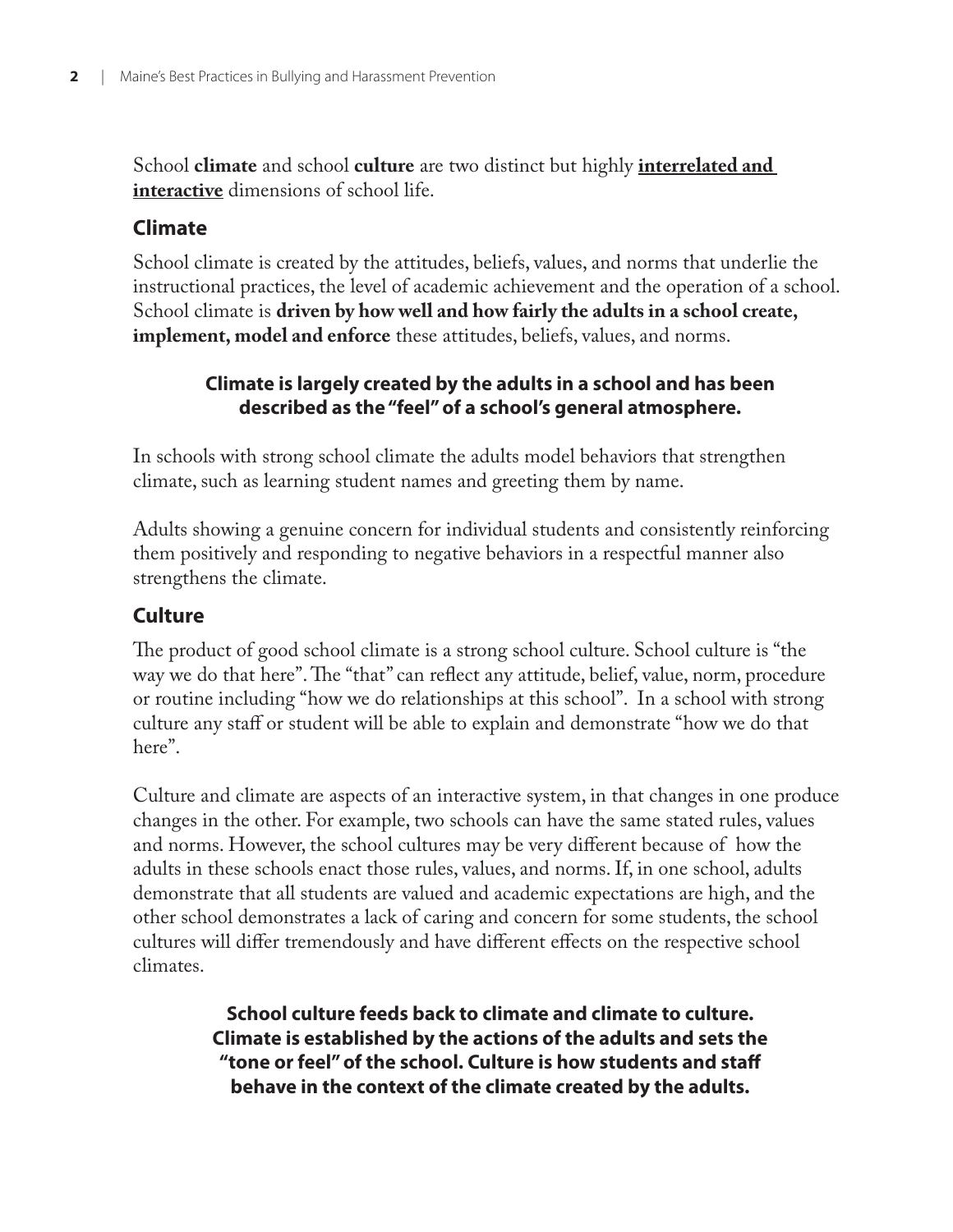### **How Adults Respond**

One example of how this is played out in many schools has to do with harassment. All schools have a policy forbidding sexual harassment by students. If a student reports harassment to one adult at school they may get a wide variety of responses from the adult including being told to, "Ignore it", or "Tell them to stop", or worse, "Boys will be boys". Or, if they report to another adult they may get a swift, direct response including intervention with the perpetrator and protection for the victim from further abuse. Inconsistency or lack of staff response creates a climate of uncertainty and undermines trust between students and staff. This message is instilled in the school culture. Undermining trust affects the culture by creating a less dependable environment and less trust between students and staff.

Another example that is all too common in middle schools and high schools is differential behavior on the part of staff toward different subgroups or cliques of students. This is often exemplified by permissiveness on the part of staff toward athletes or other "preferred" students and lack of tolerance and rigid adherence to the "letter of the law" with less "valued" students.

### **This unfair treatment does not go unnoticed by students and**  has a powerful detrimental effect on school culture. It reinforces **the belief that some students are more valued and privileged than others and its okay to treat less valued students unfairly.**

As damaging to school climate as these examples are there is another adult behavior that is worse. That behavior is to not respond to obvious aggression. Whenever an adult in school walks past an obvious act of verbal or physical aggression and does not respond, three very clear messages are sent into the school environment. First, the targeted student is devalued as someone who does not deserve the protection of the adult. Second, the aggressor is given tacit approval by the unresponsive adult thereby empowering the aggressor even more. Third, any bystanders or witnesses to the event are made to feel that school is unsafe because the adults allow aggression and don't protect the students. This lack of response on the part of adults destroys a positive school culture.

### **Adults As Bullies**

The only thing worse than an unresponsive adult is a bullying adult. Adults bullying students is defined as a pattern of conduct, rooted in a power differential, that threatens, harms, humiliates, induces fear, or causes students substantial emotional distress.

### **Adults modeling this kind of behavior in school create a climate of fear and disrespect.**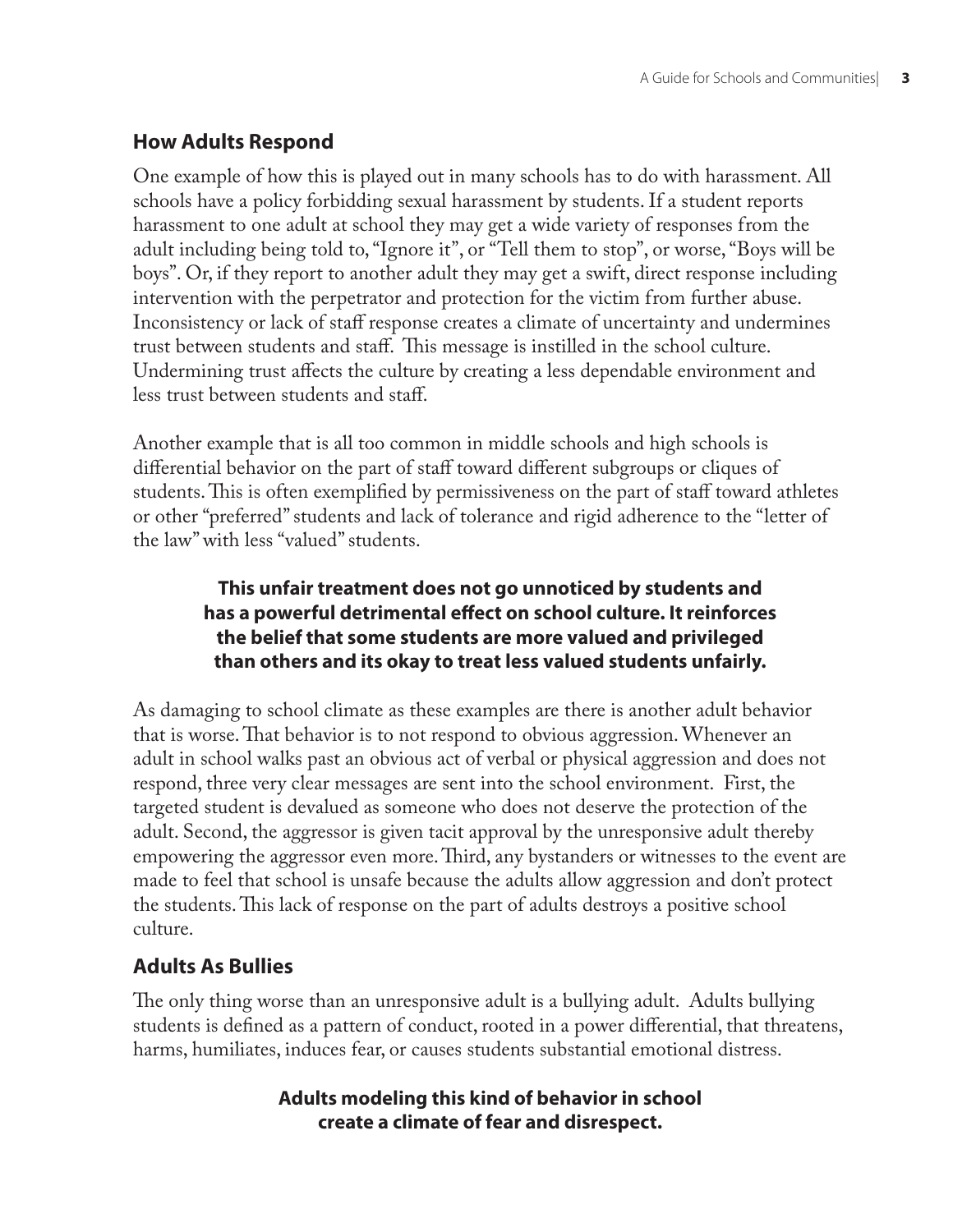It takes a whole school commitment to a set of common values, with a persistently vigilant and proactive staff, to prevent these dynamics from developing in the school climate or to correct them if they already exist.

### **Consider Relationships**

At the heart of school culture are the relationships that exist in three specific domains: staff to staff , staff to student and student to student.

### The nature and quality of these relationships defines the **school culture and signifi cantly impacts school climate.**

If any of these relationship domains are dysfunctional or negatively compromised by climatic issues, the impact reverberates throughout the entire culture of the school, negatively affecting the school climate. This negative cycle is self-perpetuating and requires proactive staff involvement to correct.

### **Community Impact**

This process does not operate in a vacuum. It is part of a larger system that is impacted by (among other things) community norms, values, attitudes and beliefs. Community impact on school climate and culture cannot be left out of this equation.

When a community demonstrates that it values students and education, it can have a very positive effect on climate and culture in the school.

Likewise, when community values and norms differ from those of the adults in the building it creates dynamics that make it harder to produce a positive school climate.

Effective schools exert positive influences on student behavior despite conditions in the home, community, social status, gender, race, or ethnicity. This is the influence of positive school climate on school culture and is the responsibility of the adults. When this happens it actually has the potential to plant the seeds of cultural change back into the community because students from the school culture interact with the community culture when they are not in school.

### **Policy At Large**

A part of the bigger picture is the influence of state and national politics on school climate and ultimately school culture. When there are legislatively imposed processes that many adults in school find intrusive and personally demeaning it affects their attitudes about working in education in negative ways. Attitudes drive behavior and in some cases may impact a person's general demeanor and affect their relationships with other staff and students in negative ways that effect the school culture and climate simultaneously. It takes strong leadership to maintain a positive staff outlook in the face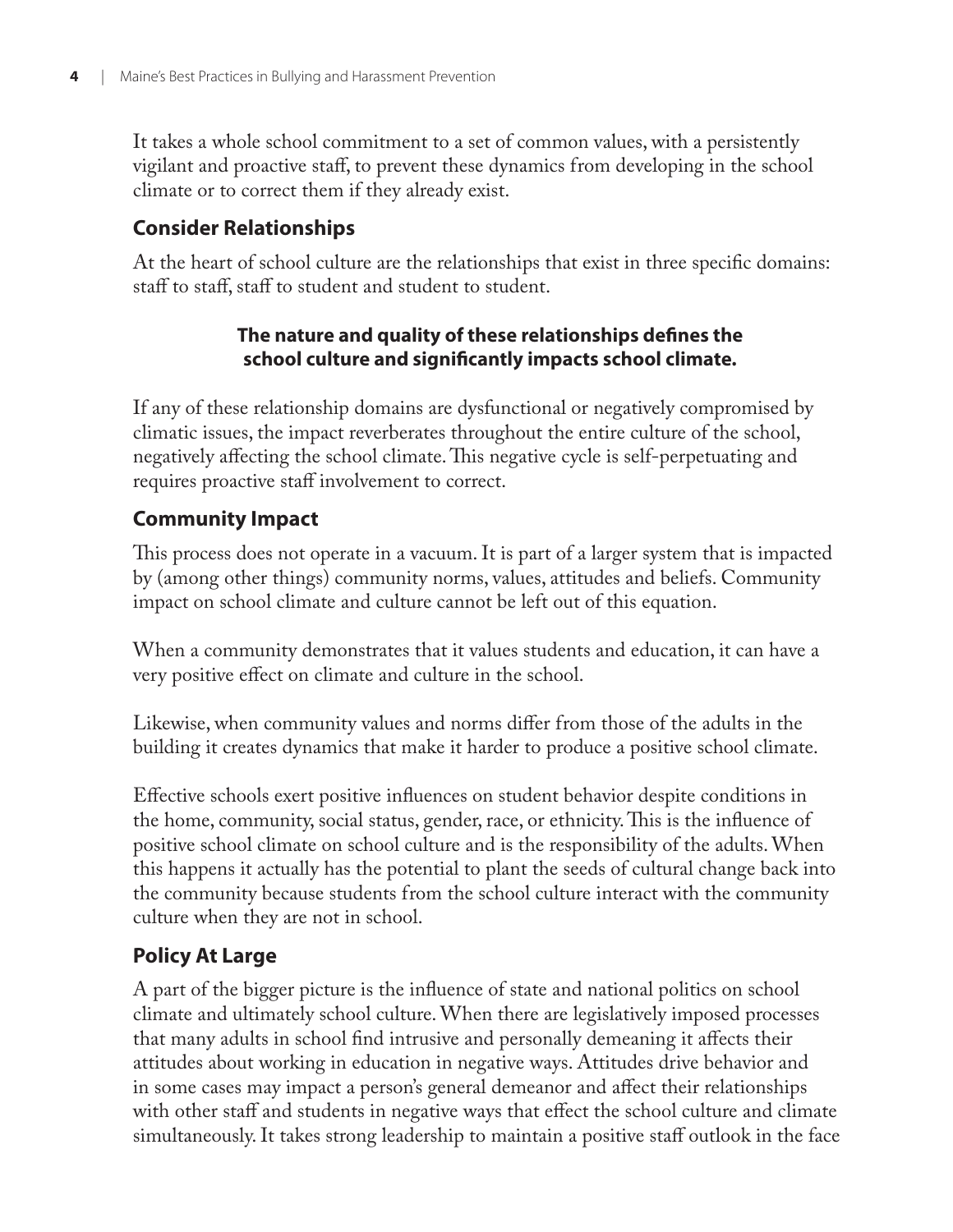of such impacts from outside of school.

It is important that we understand the interrelatedness of school climate and culture and their association to a larger system of positive and/or negative influences. None of this happens in isolation from other system dynamics. Strong school climate acts as a buffer between school culture and local, national and state cultural issues which could affect it. Just as school climate can buffer a school's culture from negative community influences a community's culture can protect the school climate from negative national and state influences.

### **The interrelatedness of these factors must be recognized and addressed in order to create eff ective system's interventions.**

The rest of the material will address how to achieve a positive school climate and culture.

*© Chuck Saufl er, M.Ed., Lead Trainer, USM Bullying Prevention Education Program http://www.usm.maine.edu/law/mlce/bully.htm*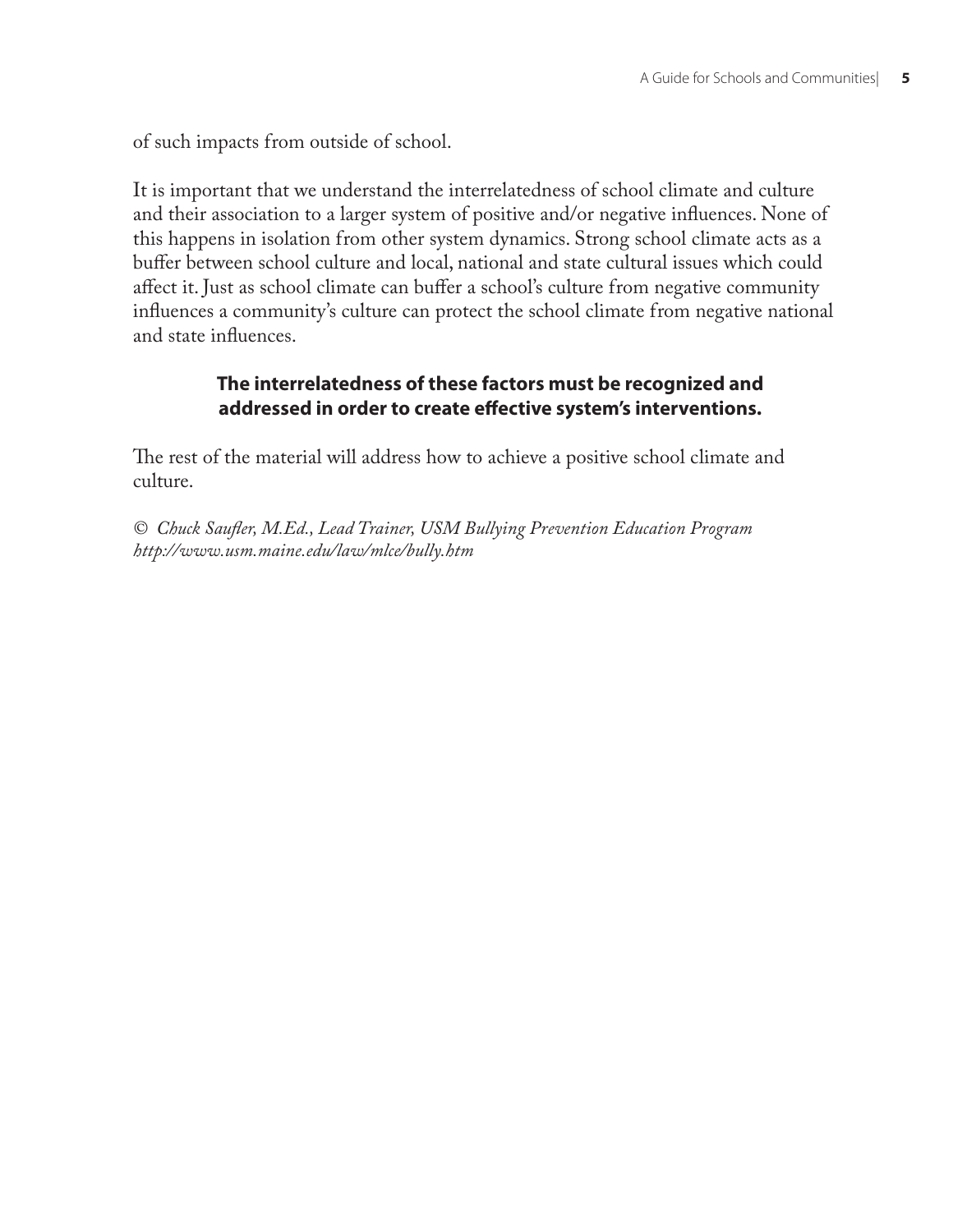

## **Creating the Infrastructure for Best Practices Bullying and Harassment Prevention**

In order to achieve a school or community culture in which attitudes, values, beliefs, and norms reflect and actively support academic, social, emotional and physical health and excellence thereby accomplishing the mission of the school or community organization in which youth are served, an infrastructure must be in place. Based on the research and practices of both state and national experts, the following elements should be included and executed:

### **Review and or Enhance Policies**

Strategies:

- Ensure that sound school board policies are in place to address:
	- 。 Bullying
	- o Sexual Harassment
	- Harassment, including harassment based on race, color, sex (gender), sexual 0orientation, disability, religion, ancestry, or national origin

School board policy is essential to your school system's efforts to prevent bullying. Your board is elected to govern the school unit and its schools. It accomplishes this by adopting policy that sets goals, establishes direction, provides support and emphasizes accountability.

Maine law does not specifically define bullying. Definitions of bullying, some developed by researchers in the field and others by state legislatures attempting to address this issue, vary in their language and scope, but they typically reflect two common themes - repeated harmful acts and an imbalance of power between bullies and their victims. Bullying may be physical, verbal or psychological. Bullying includes, but is not limited to: assault, tripping, intimidation, demands for money, destruction or theft of property, destruction of another student's work and pervasive taunting or name calling. Some behaviors that are otherwise prohibited by law, for example, sexual harassment, are also recognized as forms of bullying.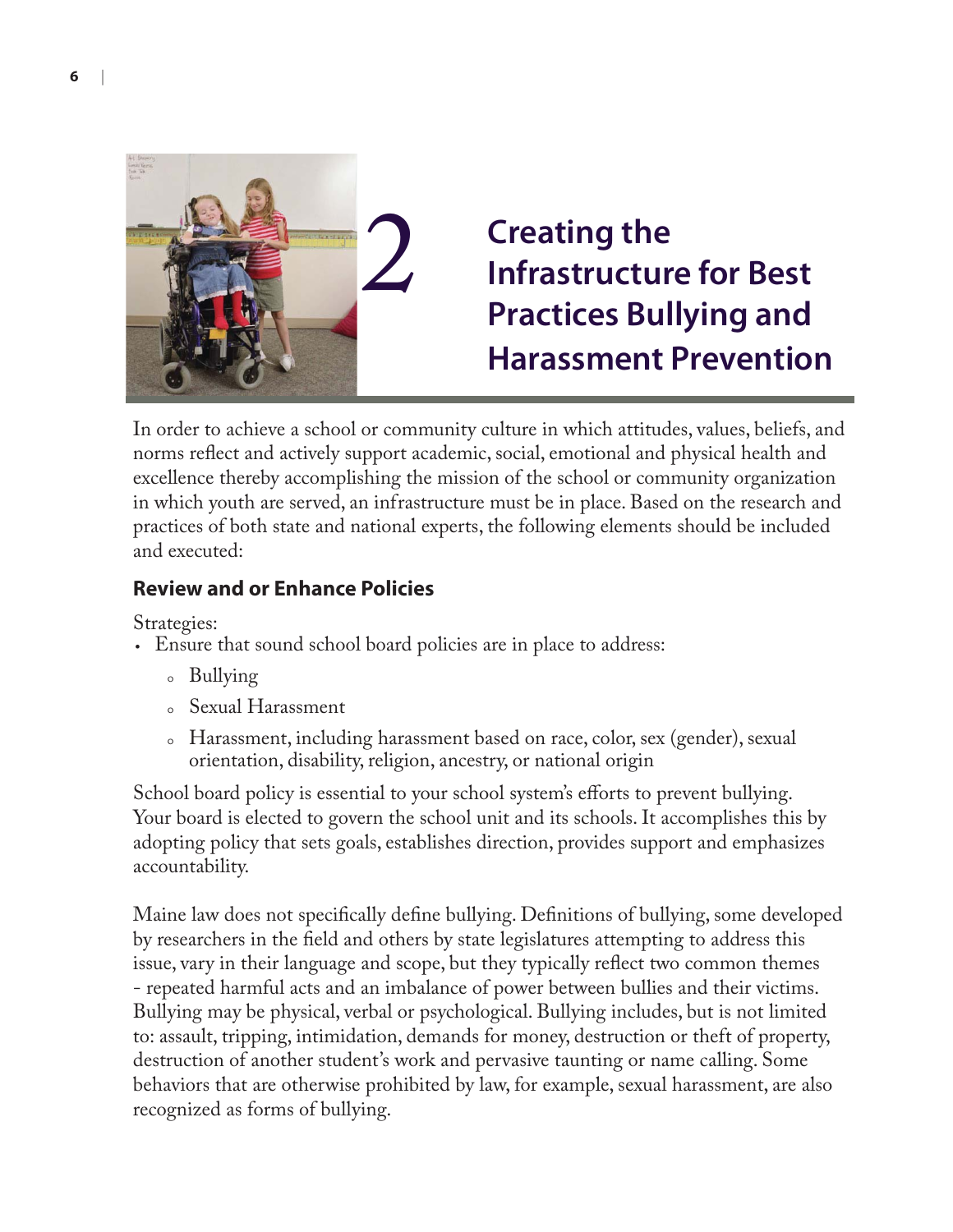The determination whether particular conduct constitutes bullying requires reasonable consideration of the circumstances, which include the frequency of the behavior at issue, the location in which the behavior occurs, the ages and maturity of the students involved, the activity or context in which the conduct occurs, and the nature and severity of the conduct.

Bullying, harassment and sexual harassment are not the only considerations in developing a safe and welcoming school climate. Teachers and school administrators should be supported in their efforts to set and enforce rules for civility, courtesy and/or responsible behavior in the classroom and the school environment.

### **Assess the Climate of Your School or Organization**

Strategies:

• Survey your population - There are a number of bullying and climate surveys and measurement tools you can access by reviewing the resource listing in this Guide/web site. In general, however, it is critical to understand the current behavioral and climate realities as perceived by both staff/adults and youth/students in order to know the impact of intentional and enhanced policy and programming efforts.

### **Committee Logistics/Functioning**

Strategies:

- Recruit and form a committee involving Administrators, Teachers, Non-Teaching Staff, Parents, Students, and community coalition members that reflect the full range of school community's diversity (e.g. gender, race, religious faiths, orientation, single parent, two-parent/family, foster parents);
- Schedule regular monthly meetings for the committee; •
- Determine the logistics of future meetings of this group and the roles within the committee.
- Determine how information/feedback will flow between the Coordinating Committee and teachers and staff.

### **Development of Rules/Sanctions/Positive Supports**

Strategies:

- Formulate consistent and specific school rules against aggression, bullying, and harassment and make them visible and available to all students and staff at the beginning of the school term;
- Examine how rules fit in with the school's existing behavior plan and support school's goals;
- Discuss ways to encourage and support positive behaviors and the positive actions of bystanders, both students and adult;
- Discuss possible sanctions to use when bullying/harassment rules are violated. •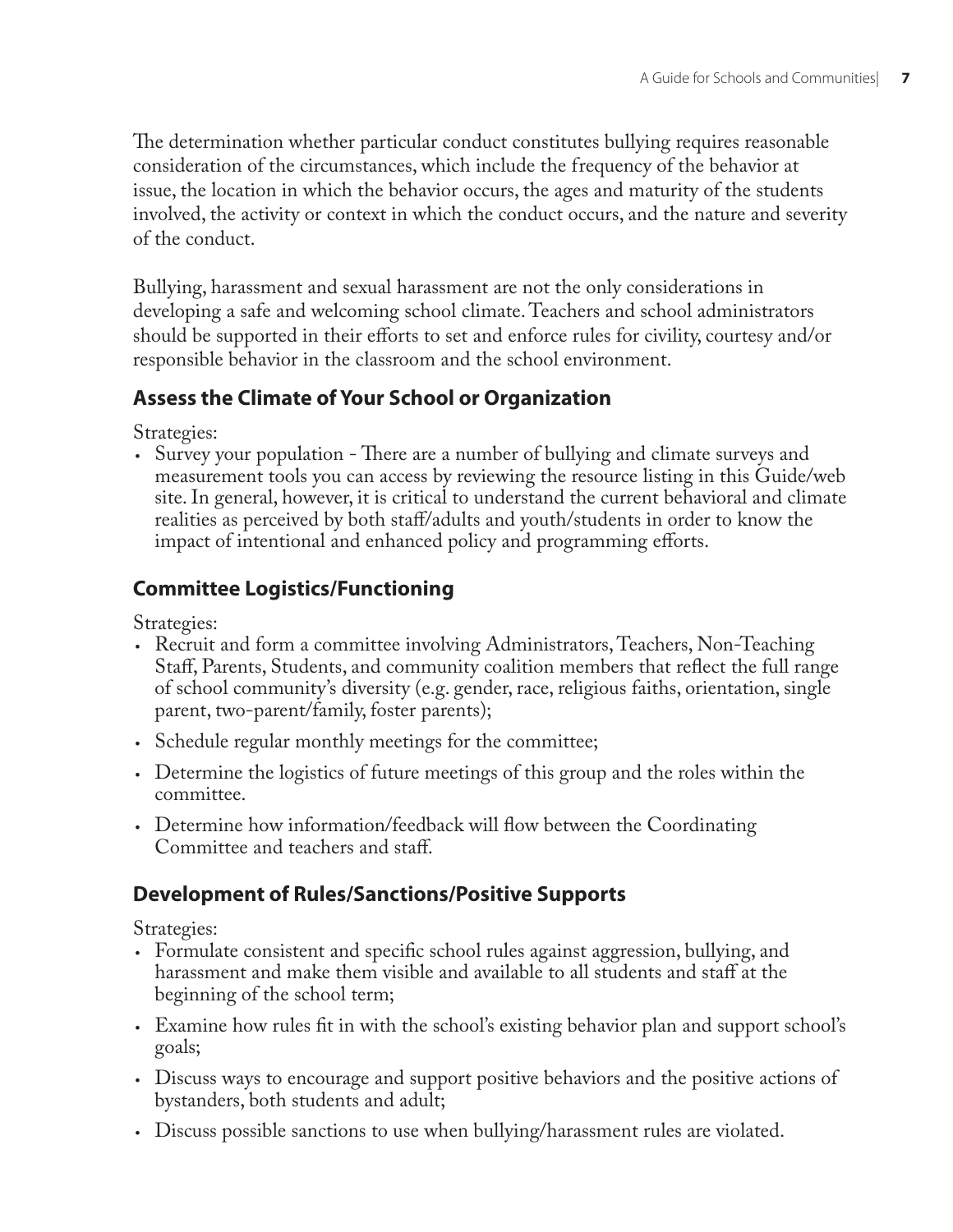- Discuss general principles/criteria to use in applying sanctions to both adult and youth incidents based on CLEAR differentiation of:
	- 。 Bullying
	- Sexual Harassment
	- Bias-based Harassment (Sexual orientation, race, disabilities, etc.) 0
	- 。Gender
	- 。 Age
	- Cultural Sensitivities 0
	- 。 And other aggressive behaviors

Ensure Youth and Staff

- 1. Know the differences between bullying, sexual harassment and bias-based harassment.
- Be aware of the gender and age as factors in the frequency of bullying at 2. different grade levels.
- Understand that not all aggressive or hurtful behaviors are bullying, but may still 3. constitute unacceptable conduct in the classroom or the school environment.

### **Supervision Plan**

Strategies:

• Develop a supervision plan that reflects the needs of your school- that provides increased supervision in locations where your school survey data indicates bullying is most prevalent. Possible locations for increased supervision might be hallways and stairwells, bus, playground, cafeteria, and in the classroom. Decide how this plan will be effectively communicated among all staff.

### **Training and Professional Development**

Strategies:

- Train staff about the roots of bullying and harassment, effective and ineffective interventions, the school's policies and plan, prevention strategies, and strategies for dealing with bullying incidents.
- Develop mechanisms for informing all staff (including bus drivers, cafeteria workers, etc., who may not be able to attend the staff training) about the Bullying/Harassment Prevention Program, updating them on activities, and soliciting their input into the school's anti-bullying/harassment effort. (Consider working through your Coordinated School Health Team/Program).
- Develop mechanisms for informing all parents about the Bullying Prevention Program and involving them in planning and activities.
- Discuss ways of involving students in planning efforts for Bullying Prevention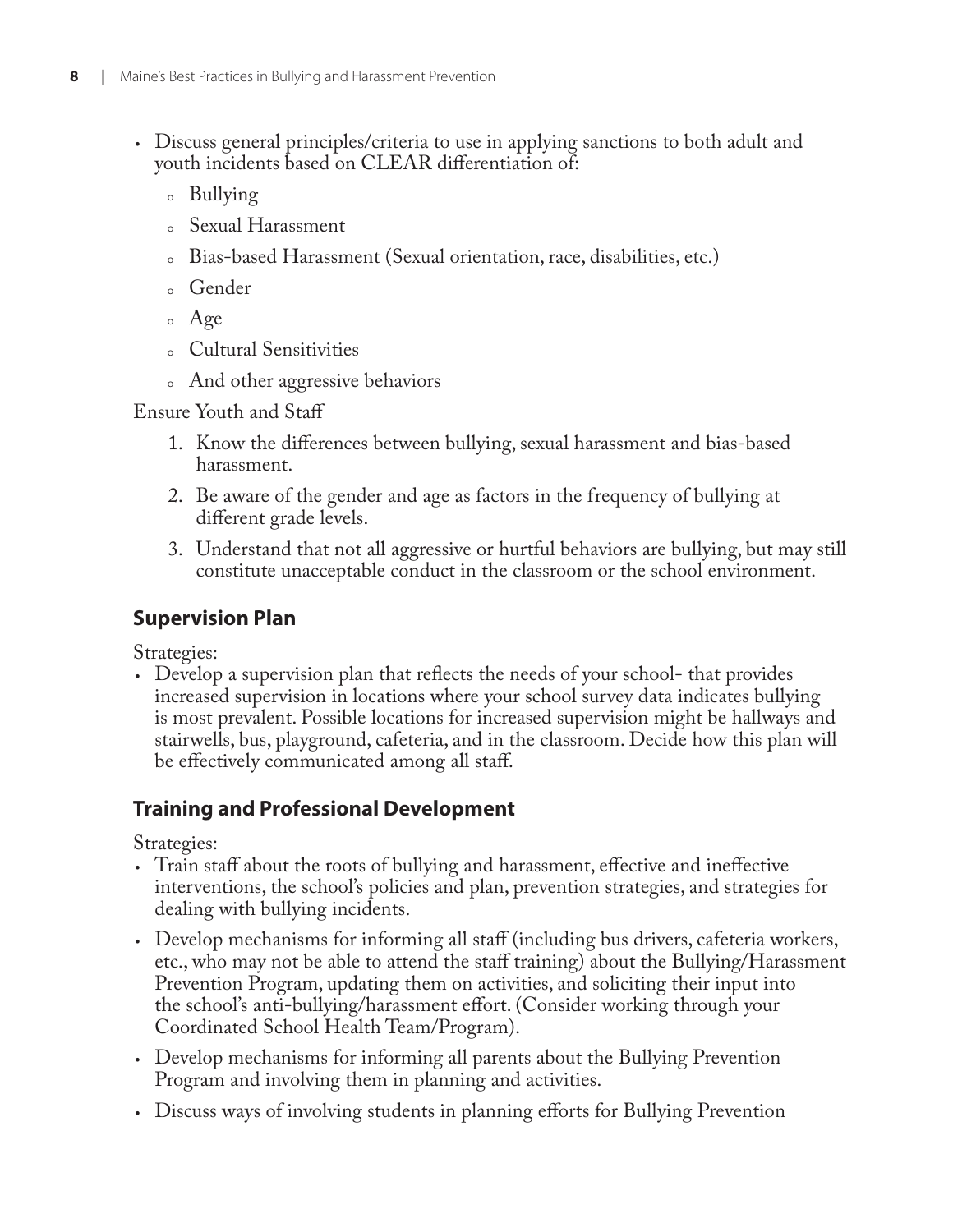activities such as through a Gay Straight Alliance, Civil Rights Teams, Peer Leadership, etc.

- Determine a means of informing all students early in the semester about the Bullying/Harassment Prevention Program (e.g. Consider a school assembly, gradewide meetings, school television, etc.)
- Invite experts in the field of bullying/harassment prevention, gender, cultural competency, hate crimes, etc. to work with both adults and youth. Use presentations that are designed to lead to action rather than just awareness.
- (A list of Maine-based experts/presentations attached/linked) •
- Focus on bystander actions that can make a difference rather than on programs that try to convince youth not to bully or that try to convince youth to stick up for themselves. **Placing responsibility for making change onto the victim is unsafe and can cause further damage.**

### **Implement Classroom Meetings**

Strategies:

Implement regularly scheduled classroom discussions that relate to bullying and • harassment and its impact on student physical and emotional safety and health.

### **Staff Discussion Groups**

Strategies:

• Implement regularly scheduled staff discussion groups to discuss issues related to bullying. Setting up a book study is one good structure for these discussions.

### **Evaluation**

Strategies:

Measure the Climate and student reports of bullying annually against where you •started and make adjustments as needed based on student and adult feedback to include parents and non-teaching staff . (Note: Please see resource listing for evaluation information).

*Some materials were adopted from a variety of bullying and harassment resources such as Olweus, Schools Where Everyone Belong, and research from members of the LD564 Design Team.*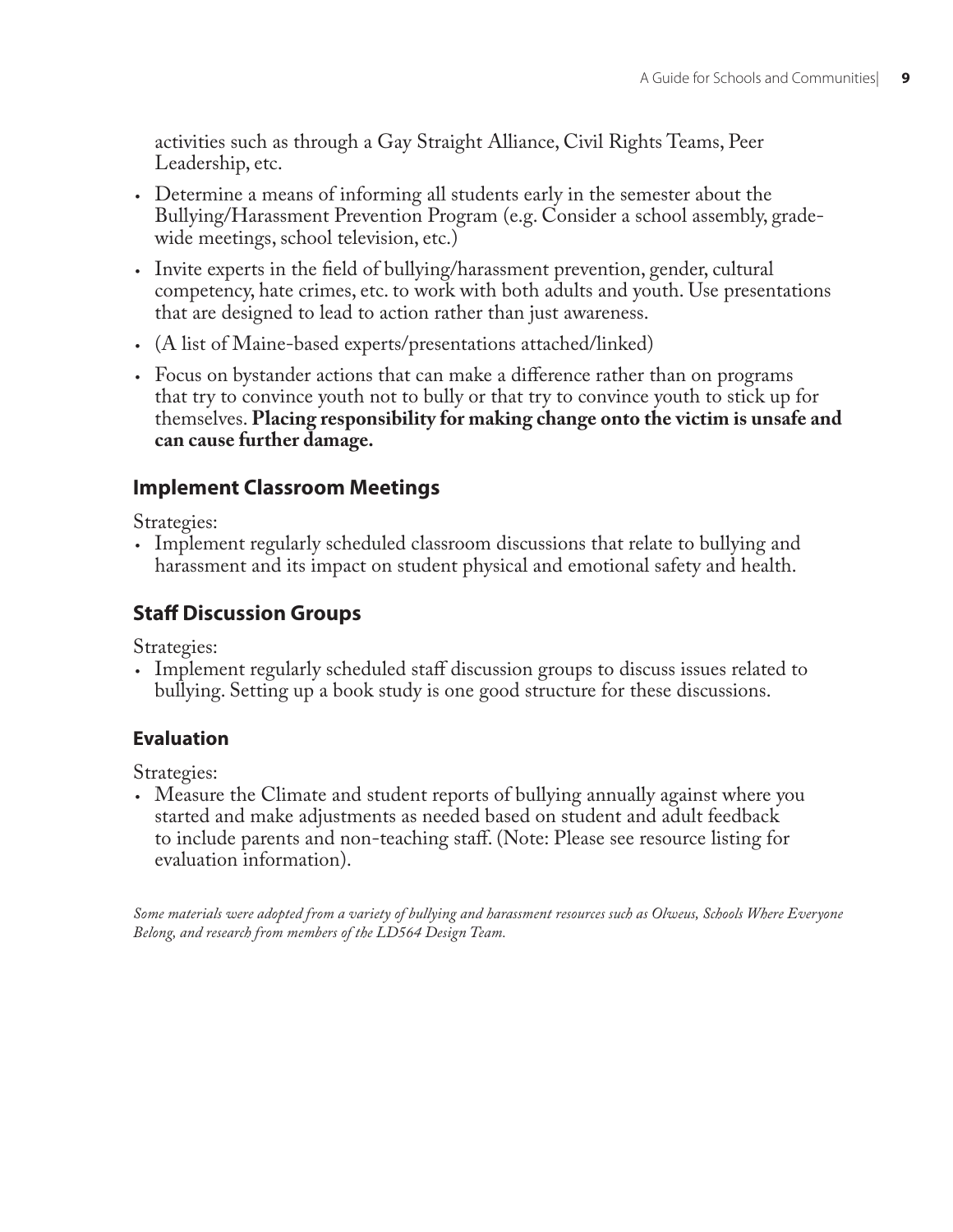

# 3 **Creating Safe, Fair, and Responsive Schools**

Students at risk for bullying include those who "don't fit in", such as those who are or are perceived to be gay, lesbian, bisexual, transgendered, or questioning, those who differ from the majority of their classmates with regard to race, ethnicity, or religion, those who have differing social or physical abilities, and those who are economically disadvantaged.

Students are more likely to feel safe and connected to their schools if the school reflects their realities, if they think that they are being treated fairly, and if they believe that teachers are supportive and approachable.

Yet too many published bully-prevention programs do not address how cultural norms and stereotypes differently impact children's sense of safety and fairness, feelings of connectedness to school, and teacher support or approachability. If bullying is largely about the imbalance and abuse of power, educators need to move beyond targeting student-to-student bullying and appreciate the ways in which gender, race, class, sexual identity, religion and ability position some children as more powerful and privileged in schools than others. Schools can feel especially unsafe and unsupportive when informal norms and/or formal rules unwittingly enhance the power or advantage of some children and youth over others. Since students take their cues from the adults in the school and learn how to treat one another through school norms and rules, such inequities can have a direct effect on the degree and nature of school-based bullying.

### **Schools that are safe for all students:**

Have an explicit commitment to social justice and teach, both formally and •informally, about the dynamics of power, privilege, and oppression that impact all students. Such a commitment is reflected in an inclusive curriculum that teaches critical thinking, and a school environment that encourages and supports the development of active and effective student groups that reflect this commitment, such as Civil Rights teams and Gay/Straight Alliances.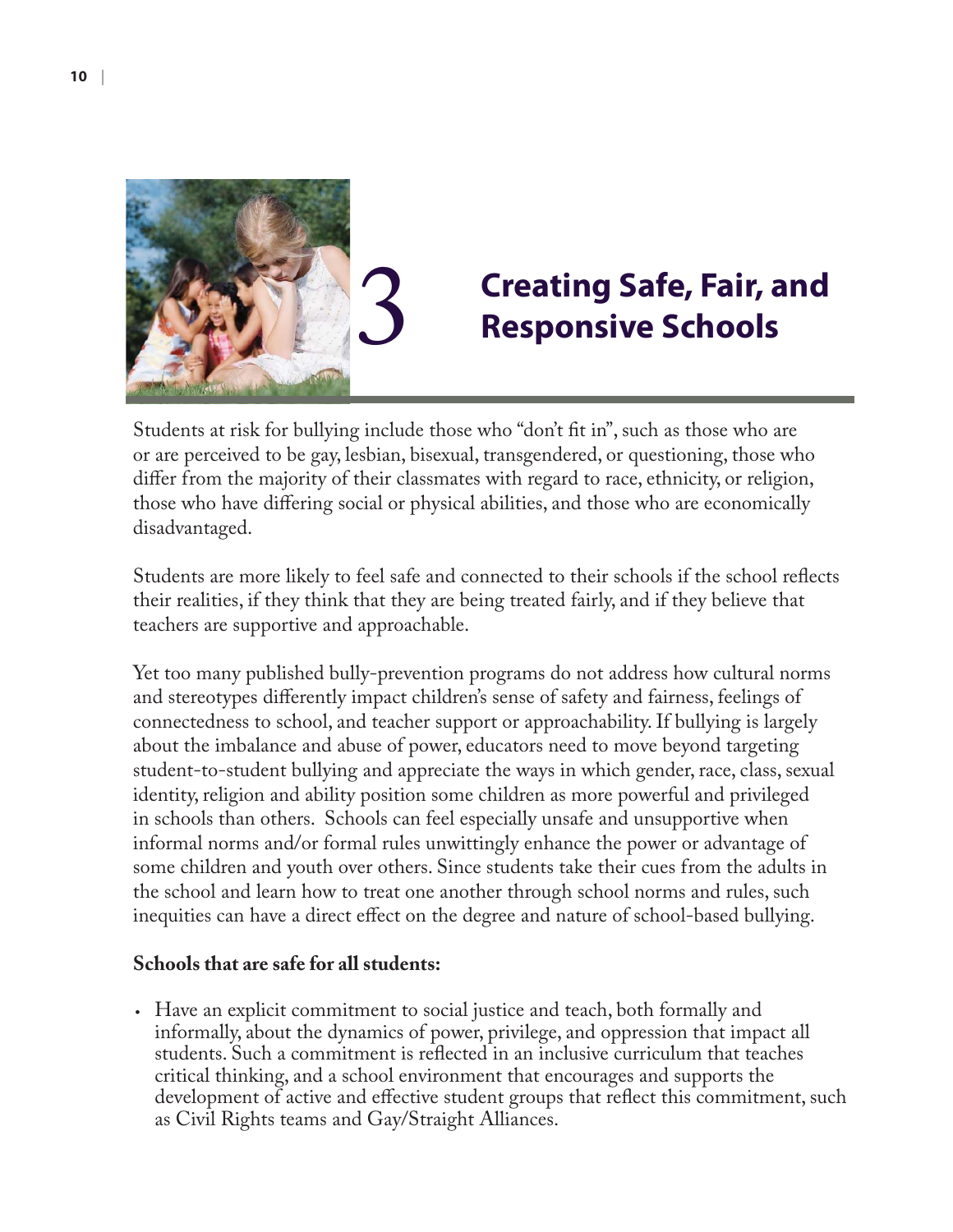- Appreciate the social context of bullying and how power differences between cultural and social groups give rise to bullying behavior. For example, what looks like bullying from a white middle class student may be a sign of self-defense or survival in a hostile or unfair climate from a white working class student or a student of color. The behavior needs to be addressed in both cases, but the response must consider these diff erences in social and cultural realities.
- Offer diversity training to all school staff to increase awareness of the differing needs of students and appreciation of culturally different communication styles and social interactions.
- Develop clear social norms and rules that respect all students and consistent consequences and interventions that challenge staff and student homophobia, sexism, racism, and classism.
- Provide opportunities for students to participate in the development of such school norms and rules and offer creative strategies for helping all students think critically and to feel safe, respected, supported, and comfortable approaching an adult with problems.
- Educate staff about the motivations behind different forms of bullying, distinguishing relational aggression (more often used by those with less power) from physical forms of aggression, and help educators respond to indirect as well as direct forms of bullying.
- Do not use bullying as a euphemism for sexism, racism, and homophobia and make clear distinctions between bullying and illegal sexual or gender harassment, racial harassment, criminal hazing or assault. A gender neutral re-labeling of violence and victimization in schools (bullying) can undermine the rights of students to a school environment that is gender-safe by stripping victims of powerful legal rights and remedies, particularly federal law Title IX.
- Educate staff about the role gender plays in bullying or harassing behavior and how gendered behavior varies with social and cultural context. For example, the ways boys across all social classes feel pressure to conform to a conventional form of masculinity that includes a need to define oneself as "not gay" or the ways middle class girls feel pressed to hide their anger and aggression to conform to conventionally feminine notions of nice girls, whereas working class girls are more likely to express their anger openly and directly.
- Offer media literacy to staff and to students at every grade level. Children learn physical violence and relational aggression, as well as every form of "ism", from media they watch and interact with. Just as they develop critical skills for interpreting the written word, so should they develop the skills to critically interpret the 3000 media images they confront daily. Moreover, bullying among girls can be motivated by competition over media ideals of beauty and female perfection.
- Examine (through self-study) school practices that unwittingly support unfairness, •competition, and divisiveness among students, such as the uneven distribution of resources, and eliminate or alter practices that privilege some students more than others.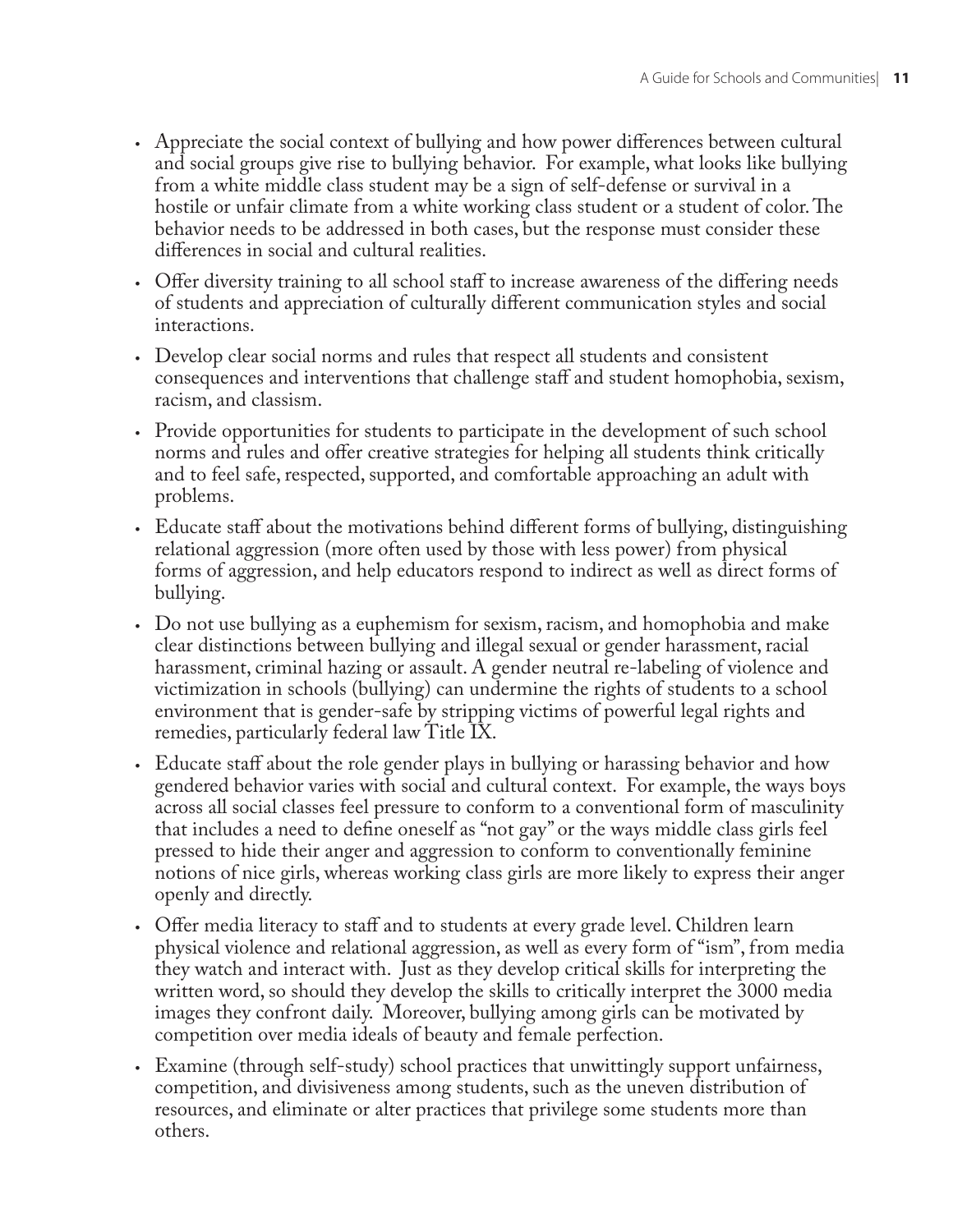- Social class differences are often subtly exacerbated in school functions and sometimes small changes can help poor and working class youth feel less vulnerable and exposed: schools that issue and publicly celebrate yearbooks should ensure that all students receive a yearbook; school functions that enlist students to raise funds by selling products to their families and friends can eliminate public "selling contests" that underscore the haves and have-nots; special "school-wide" events tied to monetary contributions (such as special celebrations for those children who contribute a library book), should be eliminated unless they are, in fact, subsidized and available to all students. Tracking systems, if they must exist, should be examined for the over-representation of poor or working class students or students of color.
- Courageous school leadership at all levels (school board, superintendents, principals, teachers, etc.) that shows a clear willingness to stand firm on behalf of fairness and justice for all students.

*Copyright: Lyn Mikel Brown, Ed.D., 2005 Professor of Education and Women's, Gender, and Sexuality Studies Colby College, Waterville, ME 04901 Co-creator, Hardy Girls Healthy Women: www.hardygirlshealthywomen.org*

### **Helping Youth Change Aggressive Behaviors**

The word "discipline" comes from the same root as the word "disciple" and means "to teach."

We are most likely to succeed in helping young people change their aggressive behavior when we use the principles of good teaching in our discipline interventions.

We start with the ABCs:

- Respect young peoples' Autonomy. We can't make them change. We can increase the A. cost of their existing behavior by following through consistently with consequences. We can build supportive relationships so they want to be contributing members of the school. We can recognize their positive actions. They will choose their behavior; we can help them see they have a choice and help them find the best choices for themselves.
- Maintain young peoples' sense of Belonging. When we welcome youth to school B. each day; when we build mentoring relationships; when consequences are seen as being earned instead of being given in anger or rejection; when we avoid taking their misbehavior personally; and when we maintain positive feeling tone in the discipline process, young people are more likely take responsibility for negative behaviors and to change.
- C. Teach Cause and Effect thinking and promote conscience development. We help young people see the connections between what they do and what happens to them through using predictable, transparent, consistent discipline approaches. We can use praise to help them connect their positive behavior with positive outcomes. We can help them discover the positive and negative effects of their actions on others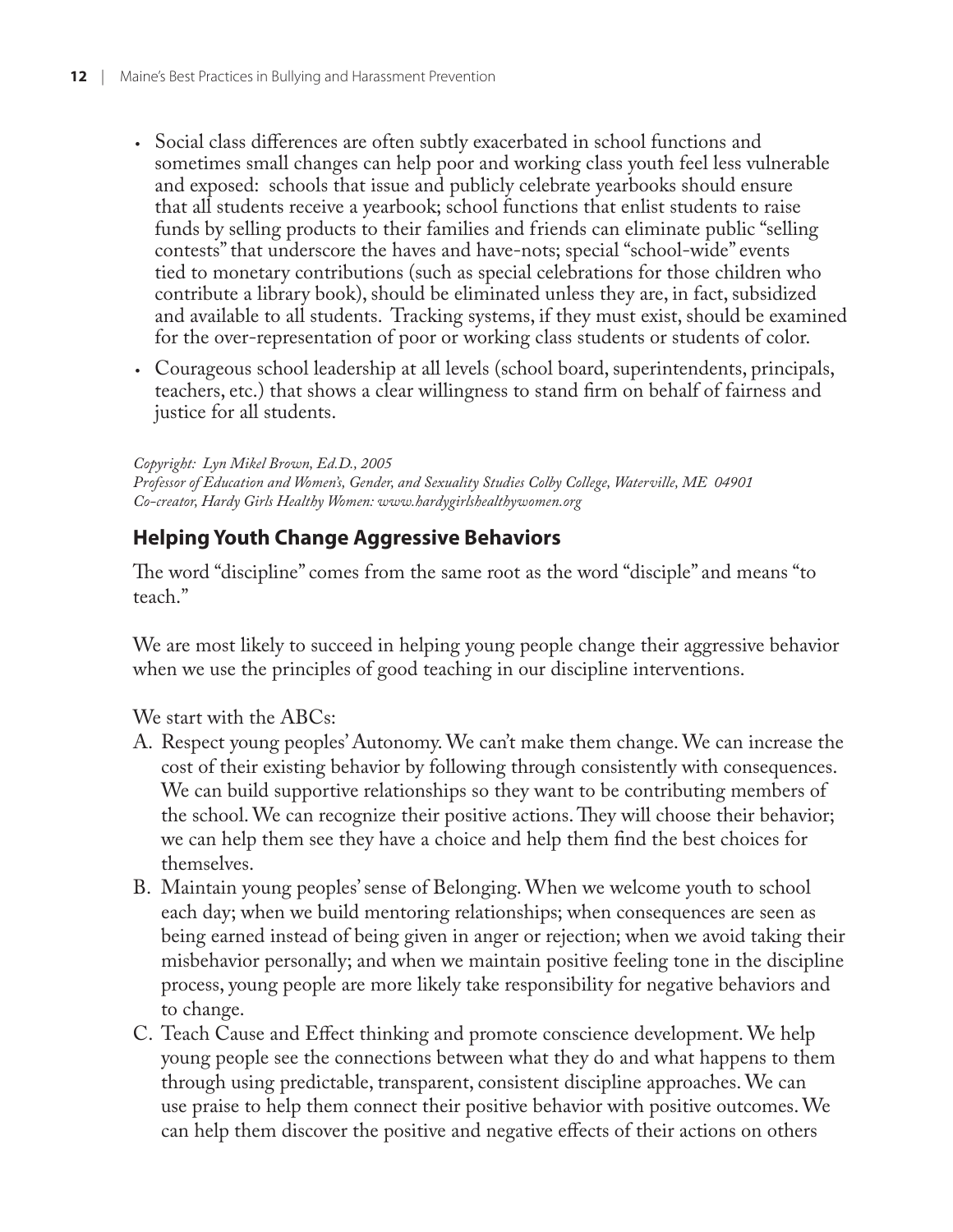through observation and reflection. We can use questions instead of statements whenever possible so young people learn to think about their own goals and about their behavior.

The following steps help us set up effective interventions to encourage young people to change aggressive behavior.

- 1. Create a school bullying prevention committee to oversee efforts to reduce aggression. This group can arrange staff training, oversee the effectiveness of the program, suggest changes, and monitor the consistency of interventions.
- 2. Train all staff. Staff behavior is the key element in effective behavior interventions. All staff members, including bus drivers, cafeteria workers, custodians, and educational technicians, serve as models for respectful behavior. Consistent staff response to aggression tells young people which behaviors are unacceptable. Consistent staff reporting is necessary to make discipline effective. Staff schoolwide should encourage students to report aggression rather than focusing on reducing 'tattling'. And when staff avoid blaming the targets of bullying they send a clear message to bullies that they are fully responsible for their own actions.
- **Maintain positive feeling tone and strong staff -student connections.** When young **3.** people know they belong and are welcomed, they are more likely to try out new behaviors and to learn from consequences. When they see all adults modeling respectful behavior, they are more likely to show respect to peers. Use a variety of mentoring strategies to build staff connections for all students. Because we help young people when we maintain optimism and the belief that young people can change, staff and administrators should avoid the use of anger as a discipline strategy. Bullying by staff and administrators should also be addressed in any intervention.
- 4. Address gender issues. Lyn Mikel Brown's book Girlfighting and Michael Kimmel's work on homophobic bullying among boys are good resources for action.
- **Use frequent descriptive praise for positive behavior.** Praise is important when an **5.** aggressive young person breaks his or her pattern and acts responsibly and kindlyor even when aggression is less frequent or less intense over a period of time. Descriptive feedback ("I notice that you have been playing without fighting.") is more effective than trait-based praise ("You're so kind") or I-messages (I'm so happy you are acting better.") Praise that names the result of the improved behavior helps young people see the positive effects of their changed behavior.
- **6. Develop staff-wide consensus about specific rules.** Unacceptable behaviors are often grouped by level, based on potential harm. For example, three categories might be: teasing and exclusion, hitting, and severe harassment and physical aggression. Except for clearly accidental behavior, focus rules on actions or words rather than intention.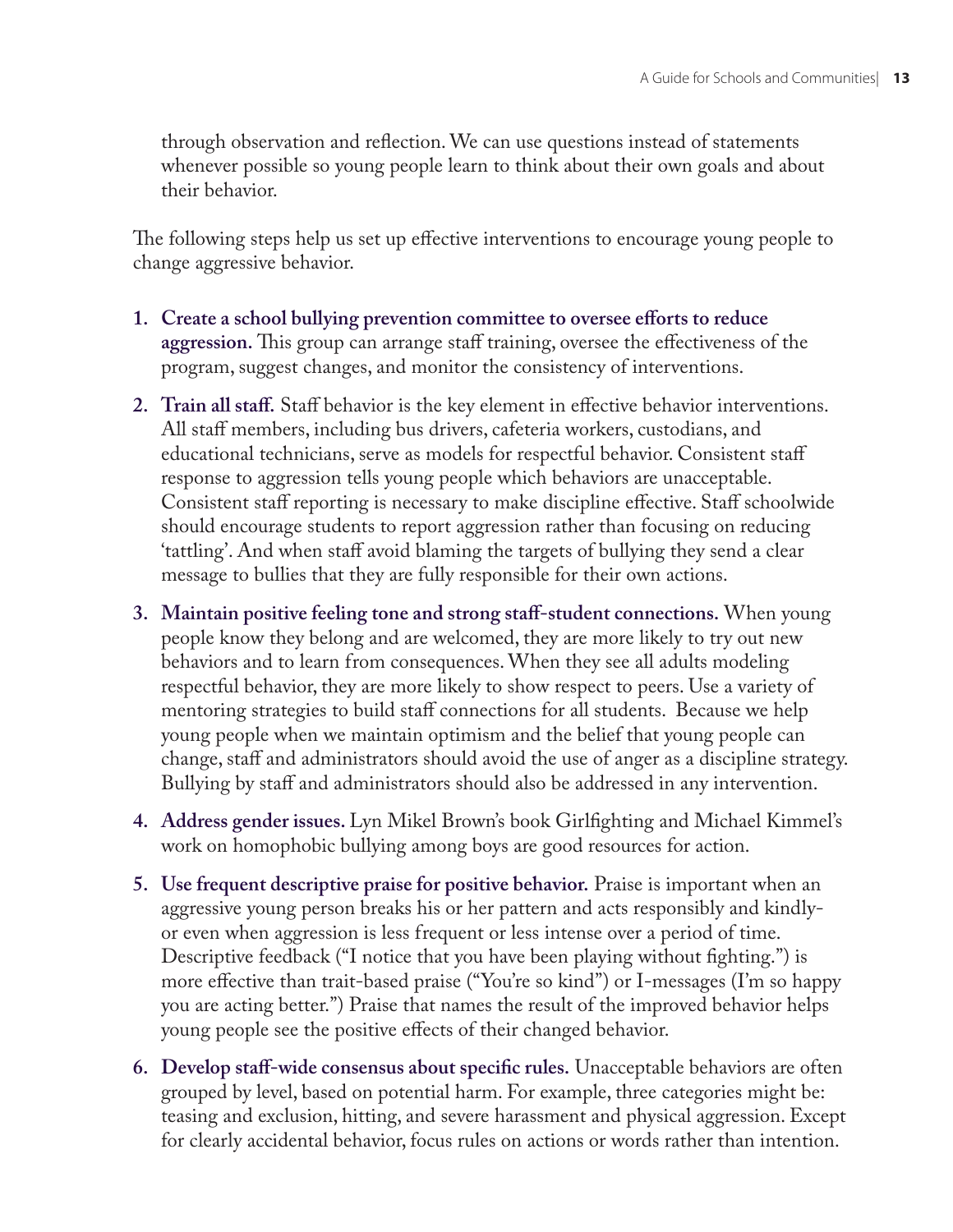Maintain one behavior standard whether the target 'minds' or not, or whether or not the aggressor and target are friends. Avoid the search for "who started it" and focus on the choices each student made- and on the alternative choices that were available.

- **Maintain a schoolwide reporting expectation for verbal and physical aggression. 7.** All staff report peer-to-peer aggressive behavior to one central person (often the principal or assistant principal) to emphasize the importance of this behavior and to allow for consistent administration of consequences. Note: this does not mean that other behaviors such as class disruption or failure to complete work are handled this way- these behaviors are often best handled by the teacher unless they become chronic.
- **Use a schoolwide behavior rubric that is, a set of predictable escalating 8. consequences - for aggression.** The school outlines specific, predictable, and escalating consequences for each category of peer-to-peer aggression. Students with behavior Individual Education Plans (IEP) may have different consequences, but will have the same expectations. More severe behaviors will sometimes lead to more severe consequences, but make every effort to keep consequences predictable and consistent when possible. Within this rubric, remember that policy and law will mandate other consequences for legally defined harassment, criminal threatening, assault, and other crimes.
- **Administer consequences for aggression centrally.** To ensure consistency and **9.** to make it clear that safety is a high priority, it works best when the principal or assistant principal is the one to receive reports of peer-to-peer aggression, carry out a brief interview of aggressive youth (focused on helping the student take responsibility for the behavior and look up his or her consequence on the rubric), and investigate when necessary. The administrator sends a letter home outlining behavior, consequence, and consequence next time. Copies go to teacher and file.

**Support refl ection and development of empathy after consequences are known. 10.**During consequence time (inside recess, quiet lunch away from peers, detention, or in-school suspension), the person supervising this time can help young people to complete a reflection form in which they write about what they did, how that behavior affected the target, what goal they were trying to reach through those actions, and how else they can reach those goals in the future. This reflection is often done by several young people in parallel, on clipboards or at desks, with the person on duty moving between them the way a writing teacher will edit with one student after another. Ask open- ended questions that promote reflection ("What did you do" "What was wrong with that?" "What goal were you trying to reach?" Next time you have that goal how will you reach it without hurting anyone?") Avoid questions like "Why did you do it?" or "How would you feel if someone did that to you?" as they may provide the youth with an opportunity to blame the target, give excuses, or trivialize the behavior.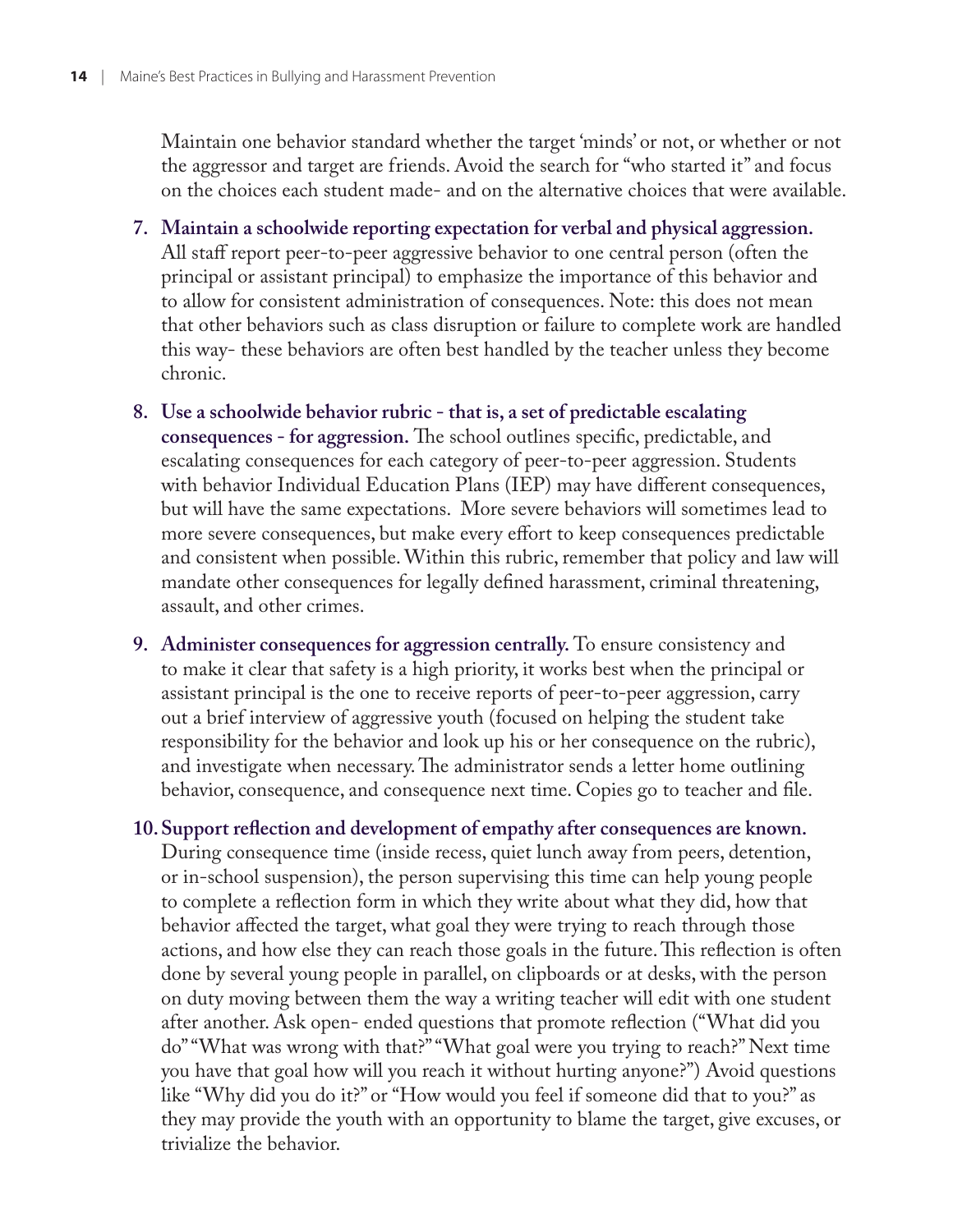- **Involve parents.** Let parents know about both positive and negative behaviors **11.** relating to the aggressive behavior. Tell them when young people tell the truth about their own actions, when they show concern for the effects of their actions, and when they are respectful during the discipline process. Help parents find roles in the school's intervention (for example, praise or reward at home for positive behavior) and give them credit when things change. Invite them to suggest better interventions ("What would you like us to do next time?") rather than reacting defensively when they criticize our interventions. When there are consistent issues between parents and the school, meet with parents regularly (not just when there is a crisis) to strengthen working relationships. Involve parents in community-wide efforts to reduce cyber-bullying and limit young peoples' exposure to violent media.
- **12. Involve community partners.** There are many potential partners whose collaboration will help a bullying prevention effort. Working with domestic violence prevention programs and sexual assault prevention programs can be especially helpful; the United Way and other community coalitions can also help mobilize resources. Local businesses may wish to help spread the word, support programming, and sponsor special events.
- **Support peer bystanders.** Encourage students to speak up in safe ways about **13.** bullying, to tell staff what they see and hear, and to befriend isolated peers. Thank and protect young people who report aggressive behavior toward themselves or toward others. Train and support a self-selected group of bystanders who want to be more effective at stopping bullying and exclusion in real-life situations.
- **Show parents, students and staff that the program is working and what they are 14.doing to make a difference.** Specific positive feedback to parents, staff and students about declining rates of aggression help them continue changes. Feedback about what they are doing to make a difference is also important.

*© Stan Davis, http://www.stopbullyingnow.com, 2006 based on Schools Where Everyone Belongs, Research Press*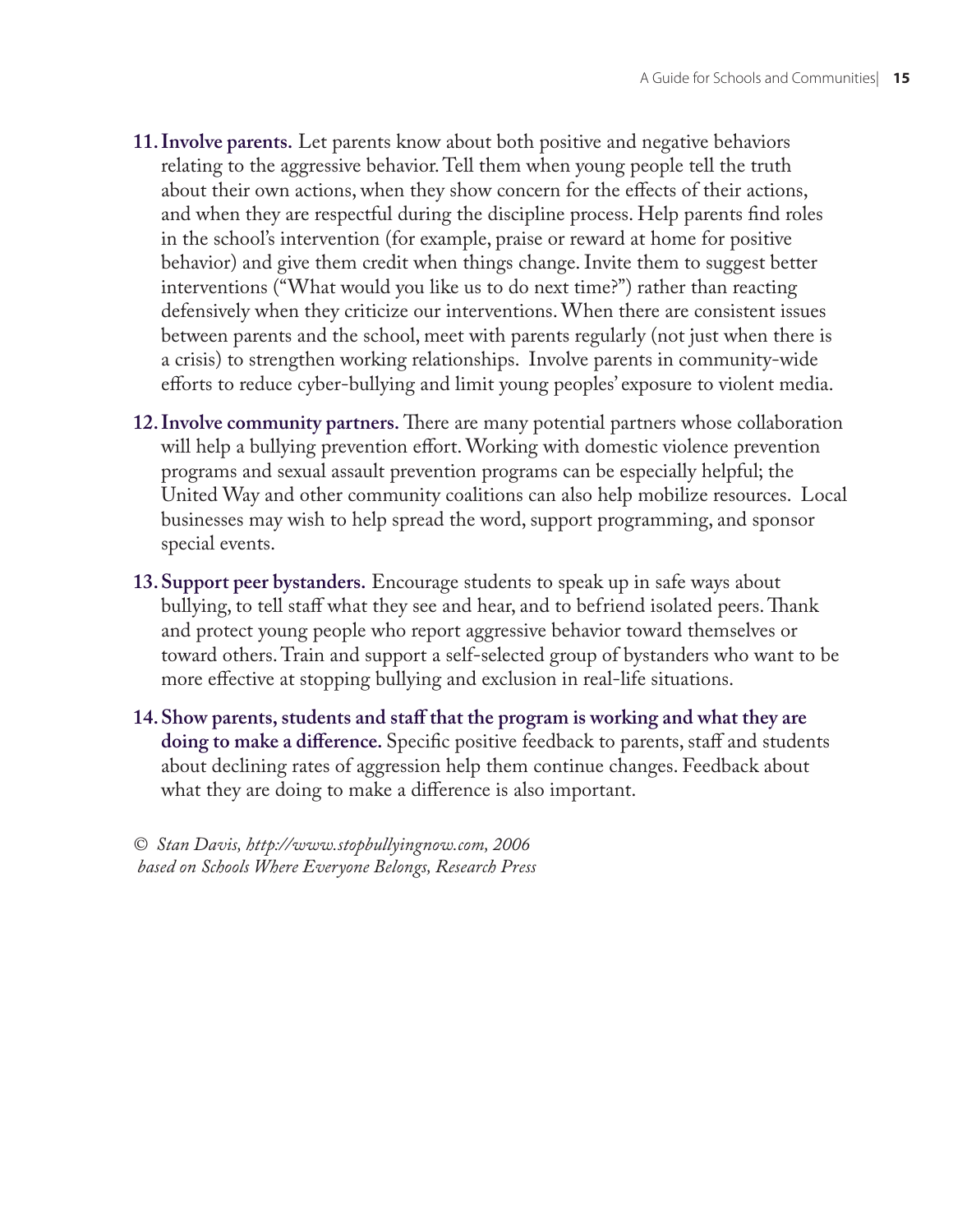### What's the difference between teasing, bullying, and harassment?

This question comes up often in my trainings. Some people working in bullying prevention emphasize the importance of making a distinction between 'fun and friendly' teasing and 'hurtful' teasing; between normal aggression and bullying; or between teasing and bullying. When we make the distinction, they say, we can advise young people not to let the normal behavior bother them, and apply consequences and increased supervision to the more serious behaviors.

### **The three criteria that most people making these distinctions**  depend on, in my view, are power differential, intent, and impact.

Actions by someone who is more popular, older, or otherwise has more power are seen as more likely to be bullying. Actions that involve a clear intent to hurt are seen as bullying. And actions that are unwelcome are seen as bullying.

In my experience, it is quite difficult in practice to understand the power hierarchies in a classroom or a school. Another factor that makes this distinction difficult is the skill some aggressive youth have in covering up their intent to hurt. Young people who bully often describe their aggressive actions as 'an accident' or 'a joke', or say that they are 'just teasing. They often assert that they did not know their actions could cause harm. To make this distinction more difficult, some targets of bullying cover up their emotional reactions for fear of being thought weak or fear of retaliation if they 'get someone in trouble' by telling. On the other hand, some targets of low-level normal aggression overreact to the smallest insult or push. I am convinced that we often cannot distinguish between 'normal' aggression and bullying with any certainty. When we make this distinction a central feature of our discipline interventions, we risk giving too much power to bullies who are skilled at hiding their intentions. We risk reinforcing the overreactions of anxious youth by letting them define bullying as 'anything that bothers me.'

School discipline interventions are most effective when they focus on actions rather than focusing on the aggressor's intention or on the effects of the behavior, unless the action was clearly accidental. We can say: "We don't allow those words here," or "we don't allow hitting," instead of "You are bullying." A similar idea was created in sexual harassment policies, when instead of just prohibiting behavior that was unwelcome to the target of the behavior we focused on actions that are likely to create a hostile work environment. Some words and some actions are likely to create a hostile learning environment. When we define those unacceptable actions school-wide and enforce those expectations consistently, we are more likely to be able to change behavior.

Harassment, on the other hand, is a clearly differentiated subcategory of bullying. It involves apparent intent, power differential, and specific content defined by law, which may be sexual, race-based, or disability- based. Depending on the evolution of state and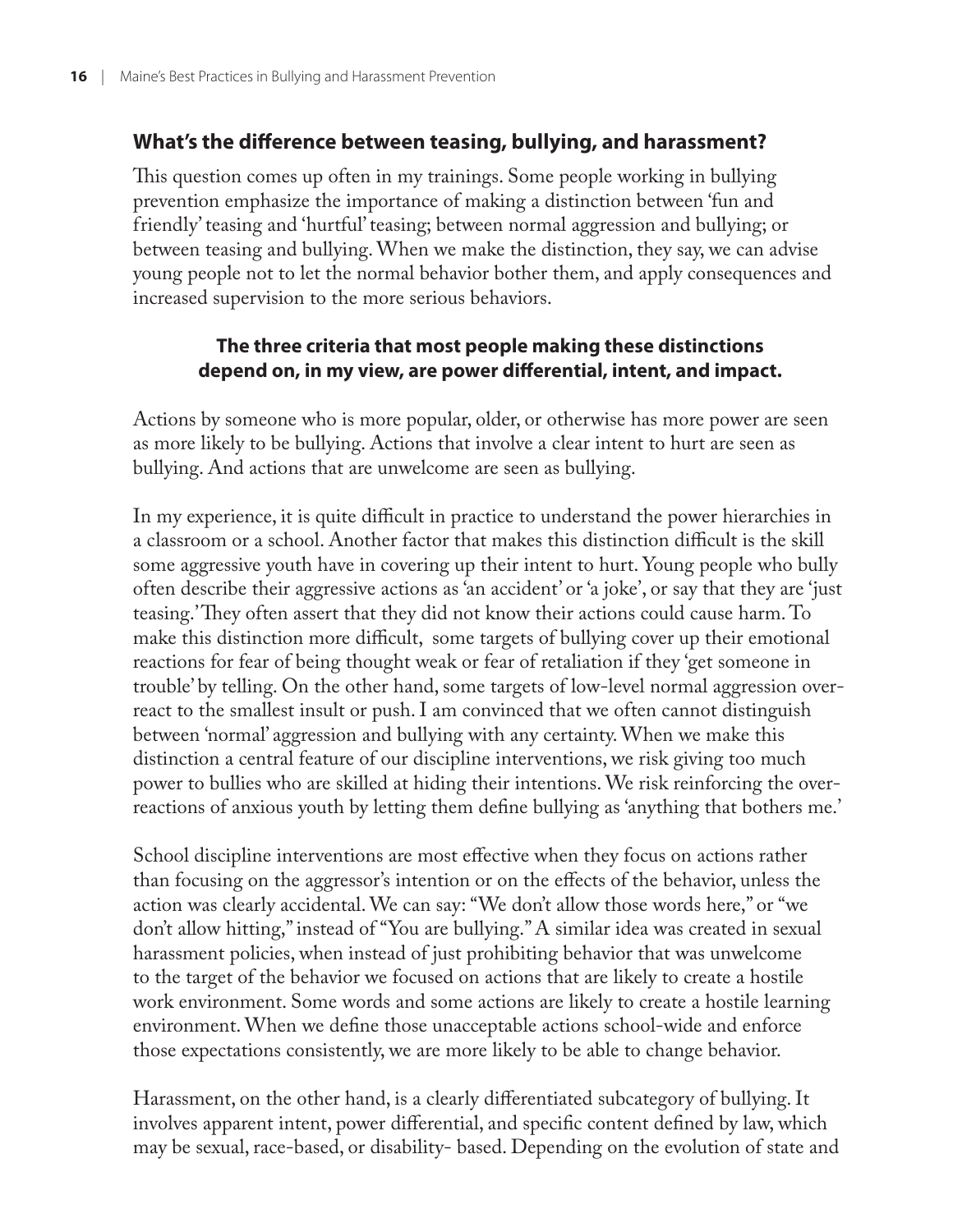federal laws, other categories of bullying may be defined as harassment.

### **When bullying is also harassment, it is important to call it harassment because that determination provides the target**  with specific rights and the intervention with more power.

This diagram shows bullying as a subset of peer-to-peer aggression. We reduce bullying behavior when we use consistent, non-hostile, and slowly escalating consequences for peer-to-peer aggressive behavior that we have decided has no place at school. To be effective, any use of consequences has to function within the context of positive modeling by staff, frequent use of praise, positive feeling tone, and strong staff-student relationships. Harassment is a subset of bullying and should be treated as harassment because that identification further protects the rights of targets.



### **Youth as Bully Prevention Leaders**

In Maine, we honor and respect the involvement and voices of youth, as central to good policy and programming. Without significant youth involvement in the everyday infrastructure to improve youth to youth and adult to youth communication and relationships, we can never hope to positively change school and community climate.

Below is a list of what YOUTH can do, as active participants in creating emotionally and physically safe climate and reduced bullying and harassment.

- Request training in bystander empowerment; ask your school for practical ways to intervene in situations where peers are being bullied or harassed.
- Request diversity training to increase awareness of how gender, sexual orientation, race, social class and sexual identity impacts students' experiences of school.
- Join your school's Civil Right Team or other youth leadership or social justice focused •groups.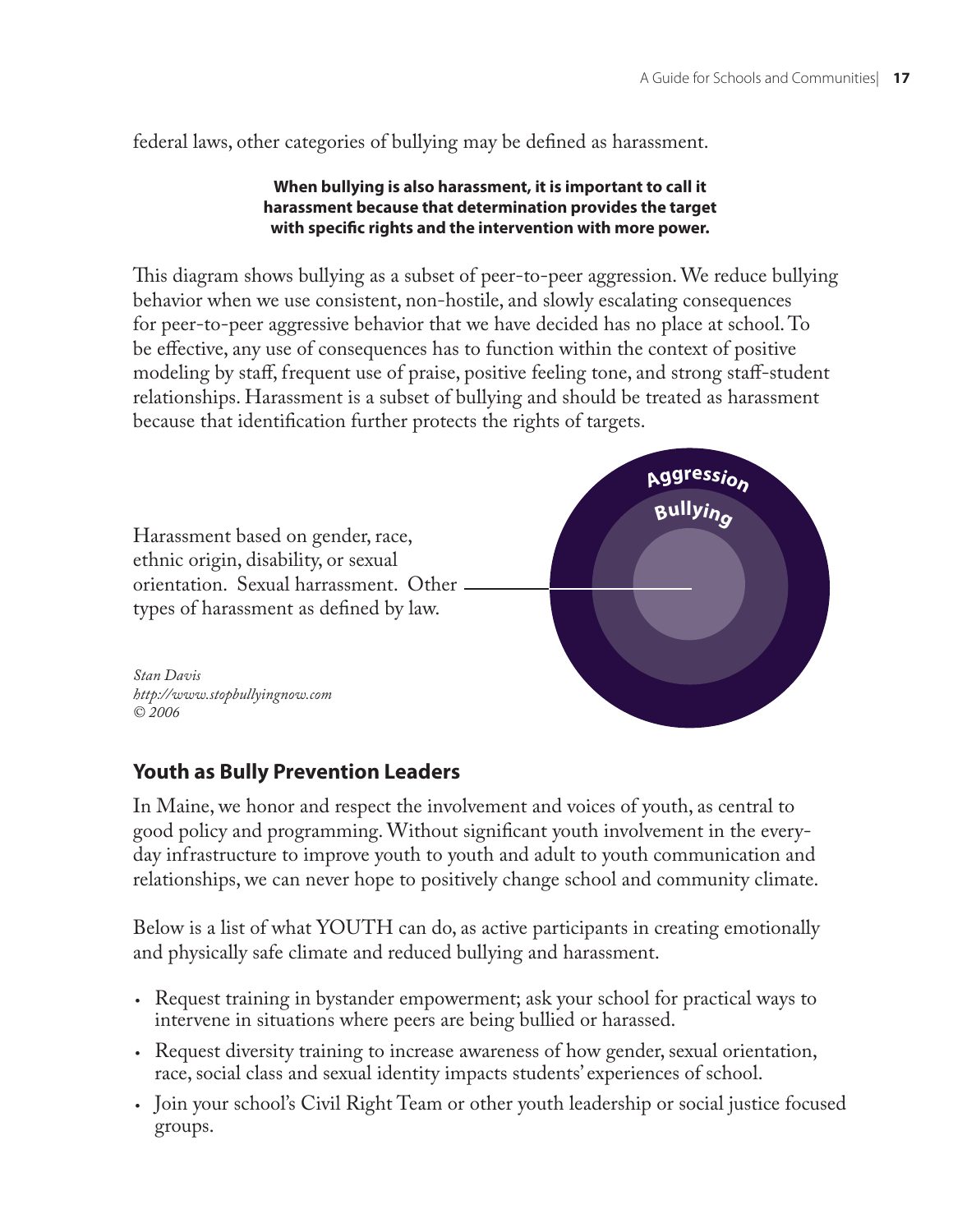- If your school doesn't have one, start a Gay-Straight Alliance. •
- Talk with faculty and staff about concerns you have about school climate, bullying, or harassment.
- Become familiar with your school's sexual harassment and bully-prevention policies.
- Request that media literacy be addressed in appropriate academic and health courses.
- Request student involvement in school-wide committees or plans to initiate bully-• prevention efforts and programs. Ask to participate in the creation of school policies and rules designed to reduce bullying and harassing behavior.
- Speak up when you see unfair school practices or treatment of students by school staff.

Find other students who share your concerns and brain-storm student-initiated events or social actions that address safe climate or communication across social groups. Here are some ways to educate your school community and improve the school climate for all kids!

- 1. Help to create a diverse school library
- 2. Create safe spaces in your school
- Produce a documentary of student life 3.
- Create a school climate survey 4.
- Brainstorm safe ways for students to speak out and feel supported 5.
- 6. Start a Diversity Day
- 7. Initiate a school-wide forum or conference, with student speakers and diversity panels
- Write editorials to your school newspaper or local city newspaper 8.
- 9. Initiate educational "Theme Months" that inform students about different social groups
- 10. Bring in guest speakers
- 11. Create handouts & information boards
- Educate your peers about school non-discrimination & anti-harassment policies 12.
- 13. Organize a movie and discussion event
- 14. Provide outreach to middle schools
- 15. Create brochures that educate about cyber-bulling or sexual harassment
- 16. Initiate a Teach the Teachers event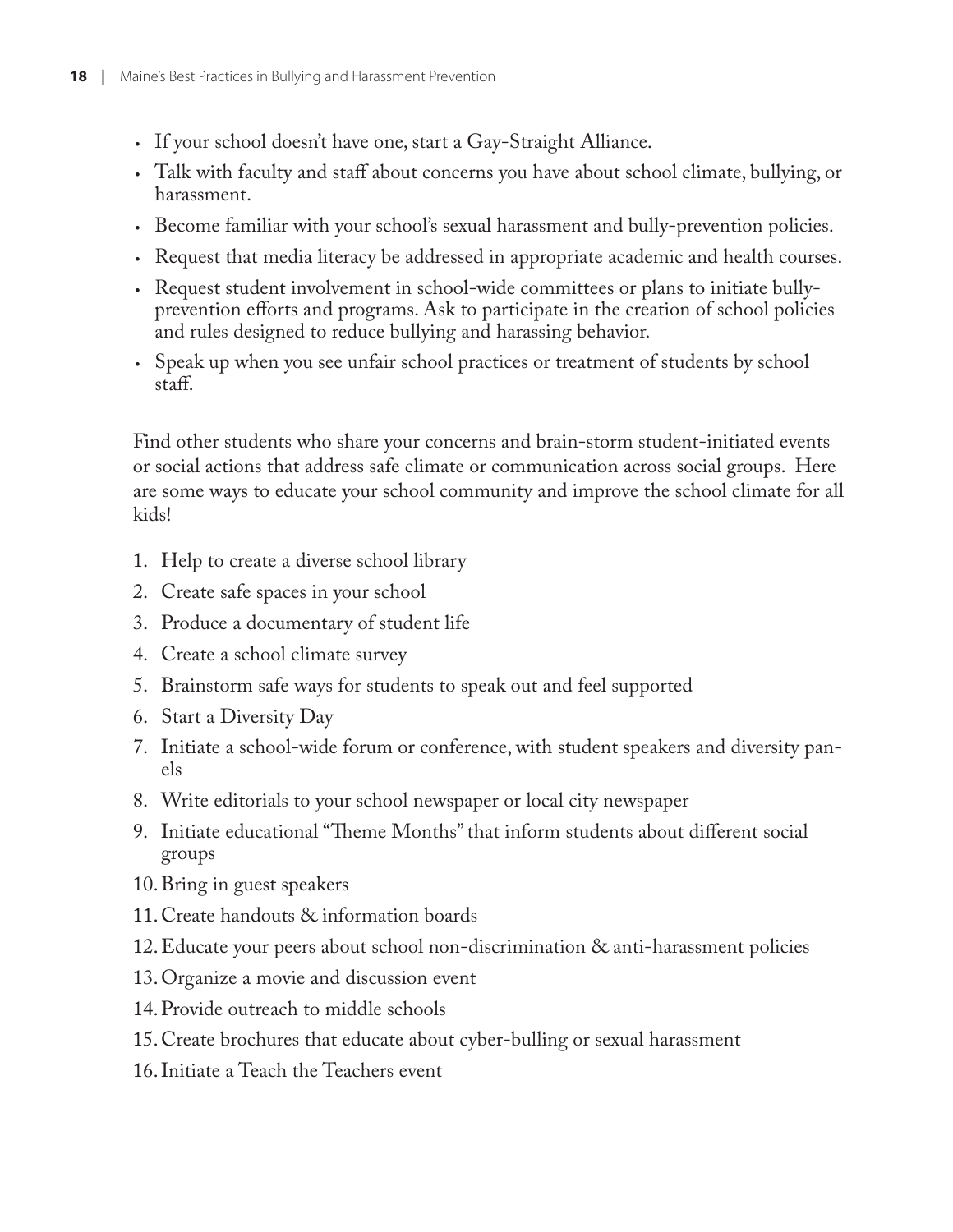

## 4 **Teacher to Parent Communication**

Students perform better in school when teachers openly communicate with parents, when parents become actively involved in their children's education and when a healthy school climate is maintained. Close communications with parents and strong leadership skills from the teacher can significantly improve the school climate, educational experience, and follow the students throughout their lives.

There are a number of ways that teachers can communicate with parents rather than relying on the scheduled parent-teacher conferences or waiting until a bullying or harassment situation occurs. Creating clear boundaries, ground rules and strong respectable relationships will foster positive and committed strategies when problems arise. Teachers and parents must create positive behaviors and clear expectations students can obtain and comprehend. The teacher-parent relationship must set a good example by following the same expectations used for the students and with the same values outlined in the school's rules. The following guidelines will assist and facilitate positive, clear expectations for all involved while contributing to a safe school climate. These tips for communication and organization are the first steps in the prevention of behavioral issues, school climate control, bullying, harassment, sexual harassment, biasbased harassment, discrimination, age, gender and cultural sensitivities.

Key points to effective teacher to parent communication

- Open the lines of communication: Teachers should welcome meeting their students' parents early in the school year. Making an effort to do this will help the teacher better understand the student and parent. Understanding the families' dynamics positively supports the education of the student. Inform parents how you teach and manage your classroom. Clearly and kindly set your classroom boundaries. Be tactful, flexible, clear and honest. Being respectful, honest and direct will help set the atmosphere and expectations of your parents.
- Outline communication expectations: Begin the year with both an open house and welcome letter. Sponsor a school wide open house where everyone can meet and hear from all the departments in the school. Principal, teacher, unified arts teachers, school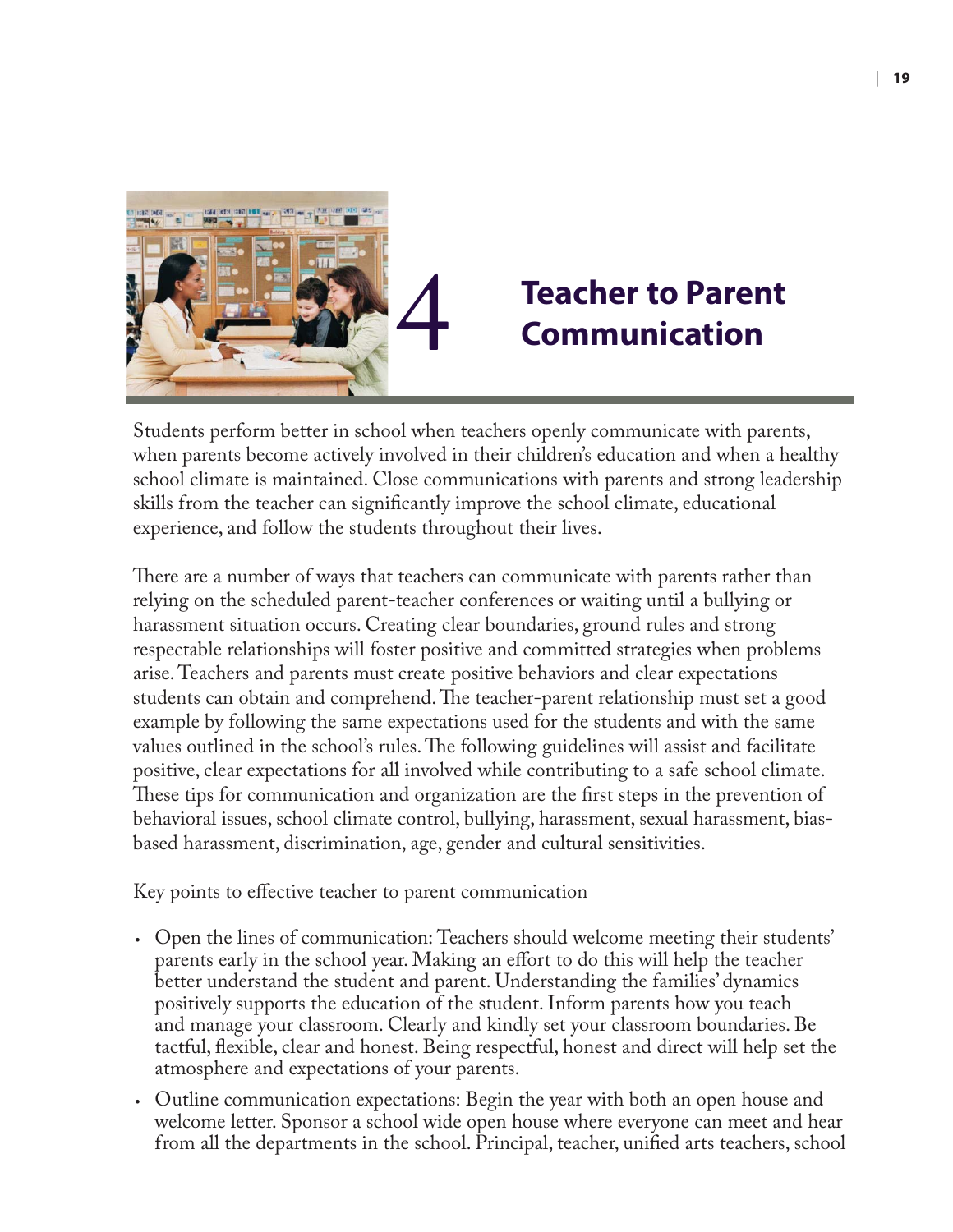organizations, bus and lunch programs. Communicate both verbally and also in a hand out that parents can refer to at a later date. Include contact information such as email address, school telephone number, address, website, key personnel, the best time for contacting and who they should contact for specific issues. Discuss and outline appropriate times and desired ways of contact. Inform parents when guest speakers like bully prevention programs are going on, encourage parents to talk to the student about the program at home. Make classroom expected behavior ongoing conversation with students and parents.

- Consistent and organized communication: Supply consistent, scheduled and organized communication such as written, newsletters, teacher's website or email on a weekly basis. Clearly outline to parents and students the school and classroom expectations. Inform parents what organizations and policies are available and make them accessible. Along with frequent classroom newsletters include: Principal's newsletter, PTO/PTA newsletters, school websites, email addresses, year at a glance, changes in the schedule, how the grading system works and school homework hotlines/websites. Parents and students need to understand how and where to get their questions answered. Lines of communication must always be practiced so when parents and students have a concern, they do not become frustrated searching for an answer or trying to understand how to communicate with the teacher. Defuse defensive behavior by clearly stating your intentions, rules and process.
- Initial and ongoing face to face meetings and encounters: Parent-teacher conferences are often scheduled at the time of the first report card in the school year. For parents and teachers, this is a chance to talk one-on-one about the student. The parentteacher conference is a good opportunity to review the partnership between student, parent and teacher but should not be the first and only face to face encounter especially if there are problems or issues that will take more than the fifteen minutes allotted. Beyond the open house, teachers and staff should be visible, available, and welcoming to parents and students during school visits, drop off and pick up times. For the students; teachers, staff and administration should make themselves visible in hallways, during the changing of classes, recesses, lunch and dismissal. Staff should be identifiable immediately with nametags or employee identification badges.
- Documentation: Beyond grades, keep accurate records of handouts, parent letters and on individual student communication, such as difficult, unusual or disruptive behavior, grades, missing assignments, outstanding behaviors, telephone and written communications with parents. Address your concerns early. Listen to what your parent and students have to say about respective bullying and harassment. Partner with your principal, assistant principal, school counselor, or a respected past teacher for advice or their experience and understanding if problems arise. Let parents know of potential concerns and always balance this with the positive attributes you are observing. Parents should get more positive information than negative about their children.
- School and Student Organizations: Participate and encourage parents to join parent-•teacher organizations such as PTO, PTA and the Booster Clubs. Teachers can enhance parent communication by participating in these organizations. As all parents do not get actively involved, not all teachers need to attend. Assigning consistent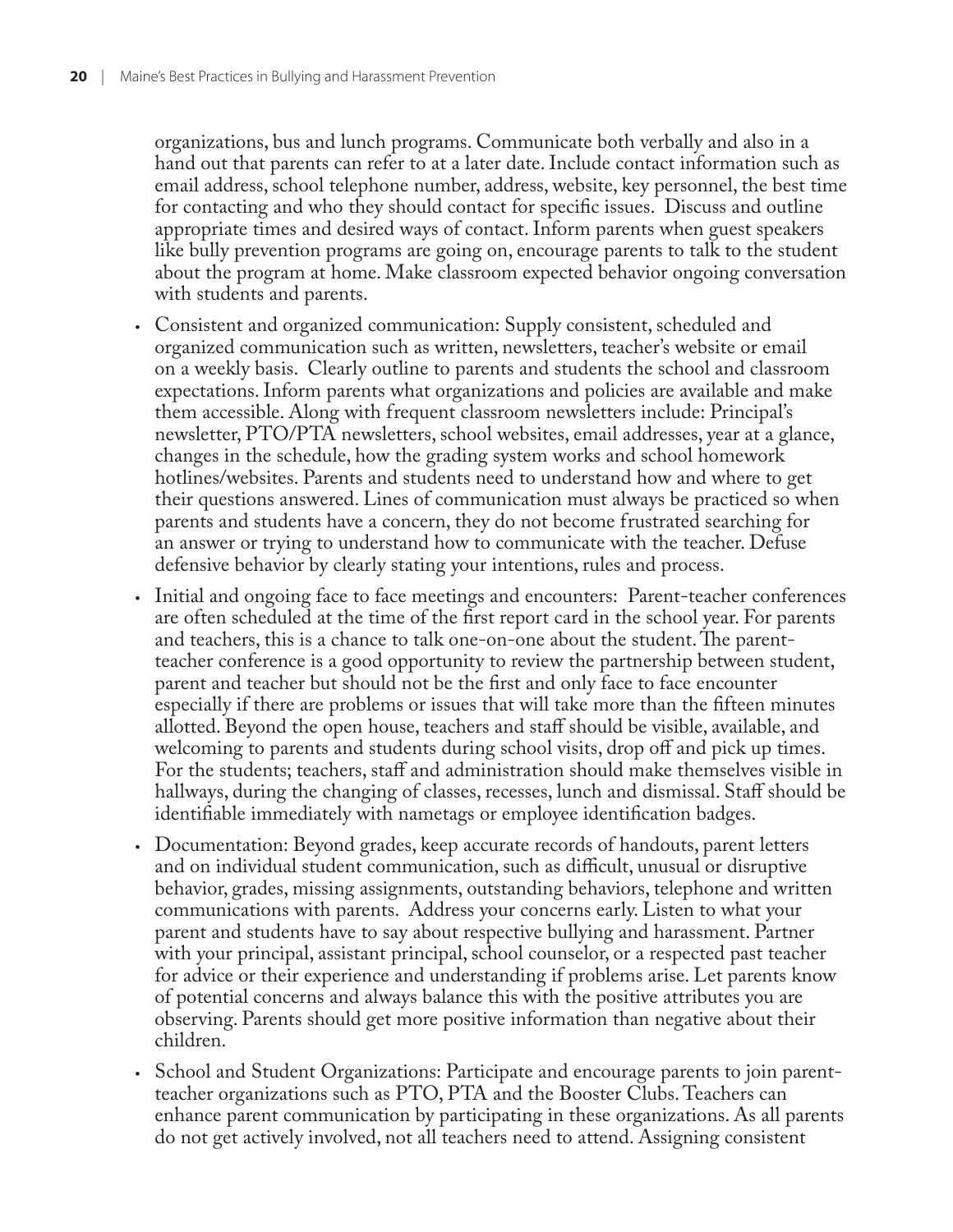school representation is vital. In larger schools teacher representative from each class or department can be responsible for communication between the organizations members and rotate on an annual basis. Attend school sponsored events or host a classroom project designed to get parents involved. Encourage students to be involved in school activities such as Civil Rights groups and peer leadership groups. Be consistent in attendance and visible.

- Volunteers and Teamwork: Depending upon parent's availability, interests, and the needs of the school, the opportunities are endless. Some suggestions include: chaperones, fundraising, hall and lunchroom monitoring, tutoring, copying, library aides, classroom speaker on a specific topic of interest, organizing paper to go home, typing, and concession worker at school events. Teachers should take stock of their parents' skills and interests to volunteer and ask the parent how they can volunteer. Spend time organizing your classroom and find task or projects that parents can do weekly. Build a team with you at the helm. The tasks are endless, teachers can focus on the students and parents feel engaged. Increase adult supervision assist in decreasing bullying and harassment.
- Understanding diversity: Understand and address cultural issues in your community, school and classroom. Acknowledged and respected behavior should be consistently demonstrated to parents and students. Respectfully leave personal opinions out of the school climate. This behavior will positively affect parents and students.
- Media Impact: Encourage and educate parents on media impact. Media need not •be violent or disruptive to affect the learning process for students and also their communication skills. Work with parents to encourage decreasing the time spent on video games and television with more time allocated to reading and participation in projects, whether school or community.

Resources: *Search Institute, Minneapolis, MN. www.search-institute.org -1-800-888-7828 Urban Resource Network, University of Illinois; www.urbanext.uiuc.edu/index.html PTO Today Association http://www.ptotoday.com/0802newparents.html*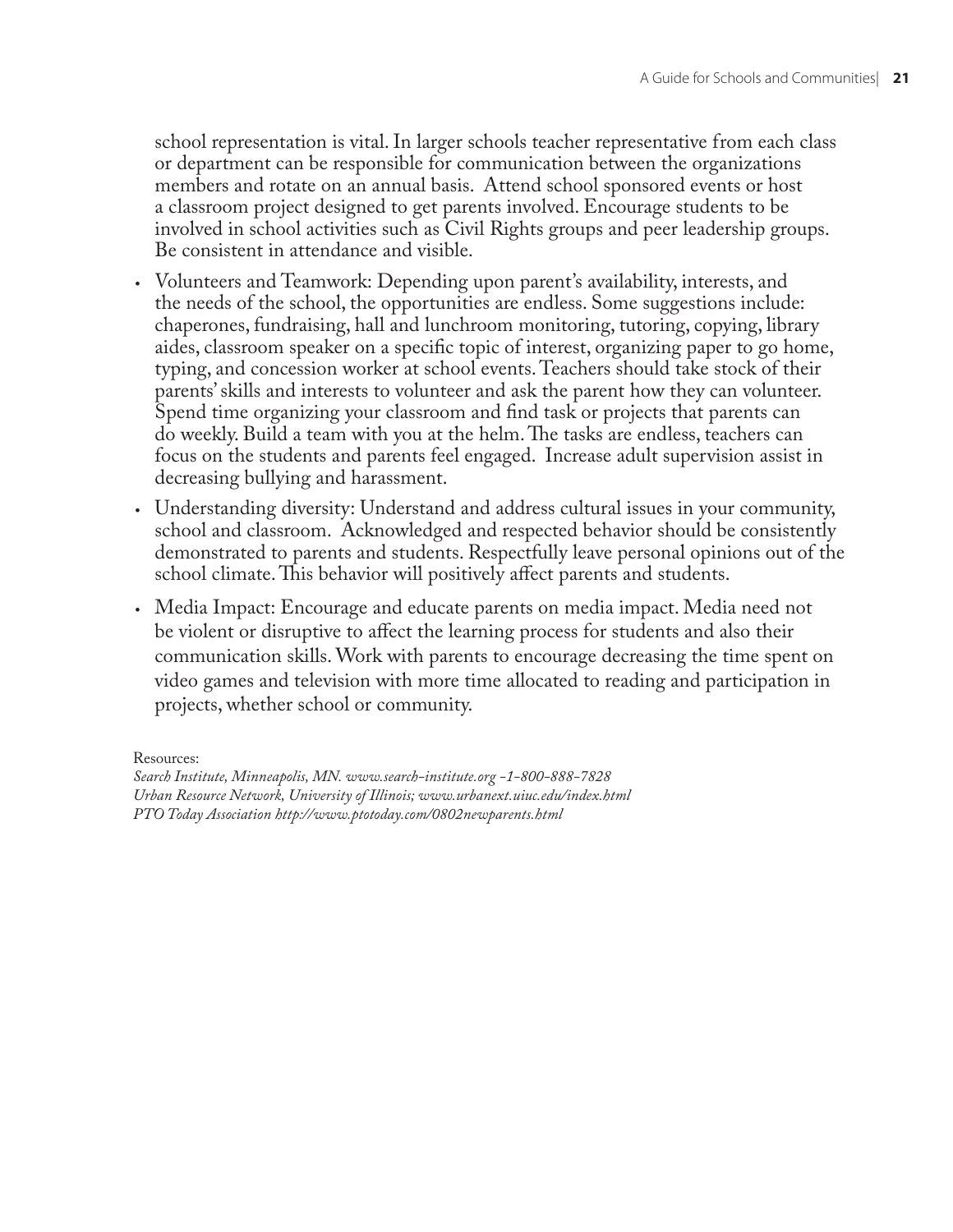

# **5** Guidelines for Effective<br>Discussions About Bully **Discussions About Bullying**

Regularly scheduled discussions with students are an important part of a whole-school bullying intervention. They work together with consistent staff actions against bullying to change school culture. Yet some types of student discussion will have little positive effect or may even increase rates of bullying. Some will be more effective. Here are some suggestions; I welcome your thoughts, questions, and ideas.

### *Stan Davis email: stan@stopbullyingnow.com*

We will begin by looking at strategies that are unlikely to work. Let's look at the makeup of a classroom. Youth who bully and youth who are bullied are both likely to perceive the classroom- or the school- this way:

Many bystanders are silent in bullying situations because they think they are the only ones who object, and because they don't have a safe and effective strategy to use. Both bullies and targets are likely see that silence as support for the bully and abandonment of the target. And if adults do not act consistently to stop bullying, our silence adds to this empowering of the bully and abandonment of the target.



### What targets and bullies see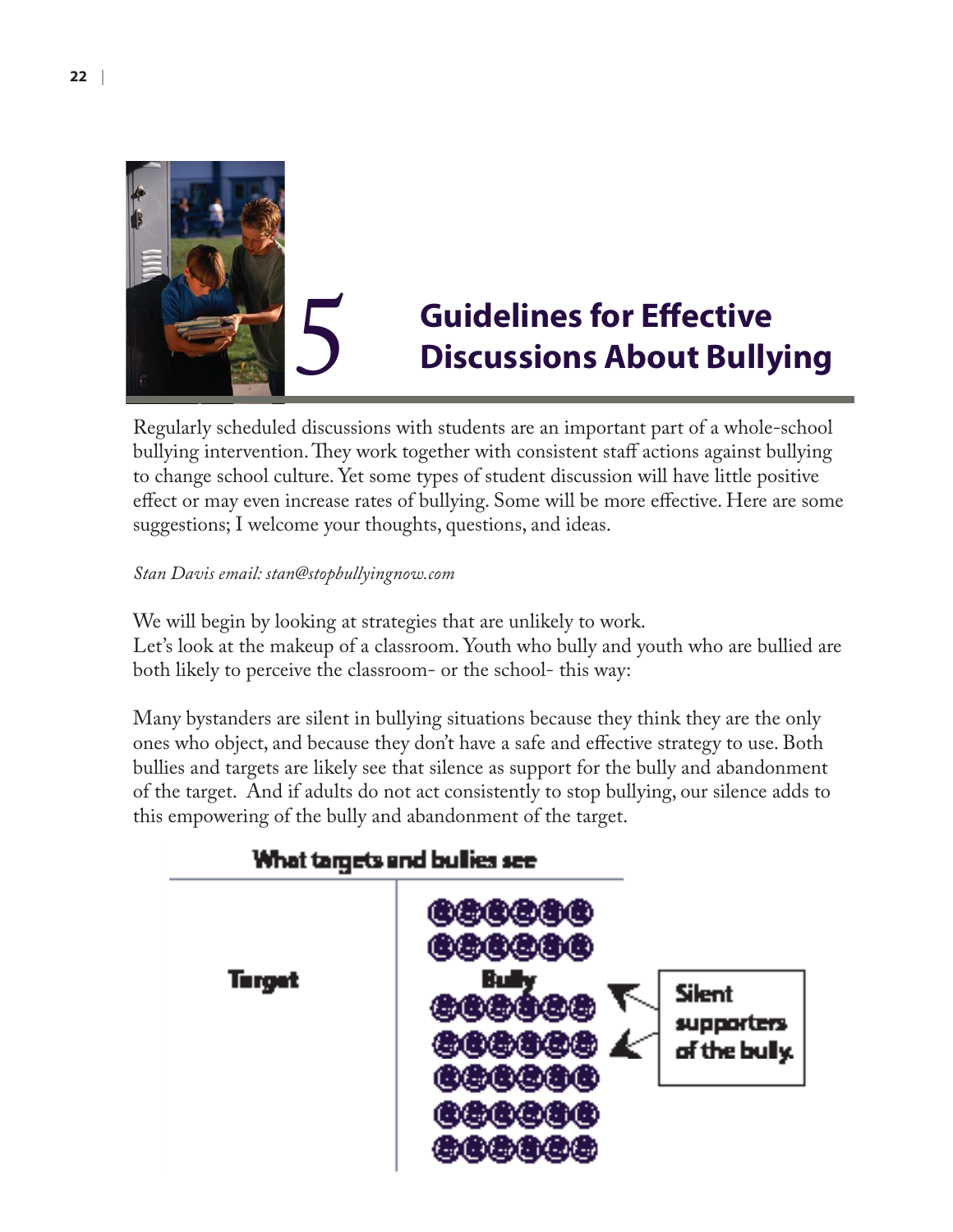Discussion topics and strategies that focus primarily on helping bullies understand targets' feelings are unlikely to change bullying behavior as long as bullies experience the social reinforcements of popularity, peer support, and power over others. In some research studies, discussions with whole classrooms about what bullying is and how much it hurts have led to increases in the rate of bullying, as bullies hear about how to hurt others more successfully. A middle school student recently said that she thought bullies sitting in a presentation in which they were told that bullying is bad would be likely to 'rebel out' and bully more often.

Until adults and peer bystanders take action, discussion topics and strategies that focus primarily on what targets of bullying should do are not likely to help. Targets of bullying may have tried many of the recommended actions already and found them ineffective. In addition, some of the strategies we have traditionally recommended may make things worse. Jane Bluestein points out in her excellent article "What's Wrong with I-messages" (available free at http://janebluestein.com) that training targets to use I- messages can give bullies more control of them.

### **When targets of bullying say "I feel hurt when you call me names and I want you to stop," she says, they are really saying "You have the power to hurt me."**

What if the bully welcomes that power? Like I-messages, many strategies that we suggest to targets come from the idea that targets and bullies should 'work things out.' Yet bullying is not two-way conflict, but an aggressive action directed from one person or group toward another with the intent of doing harm. Imagine calling the police about a robbery in progress and being told to tell the robber how you feel. Imagine being asked to mediate with the robber later. **Strategies that were designed for resolving confl ict between two equal parties in an argument are likely to make bullying situations worse by consolidating the bully's power.** As Dr. Susan Limber of the Olweus Bullying Prevention Program says, mediation approaches are for situations in which both people have done something wrong.

Katherine Newman wrote in her excellent book Rampage: *The Social Roots of School Shootings. (New York: Basic Books, 2004):* 

*"Eff orts to focus on changing either the bullies [through telling them to be kind] or the*  victims are unlikely to be effective, ... The desire to behave better... is a weak motivator *compared to the status gains that come from teasing and harassment….Victims have no real way out of these situations [through their own actions] because their low status makes most of the recommended strategies… ineff ective." (293)*

### Summary - What doesn't work?

Discussing bullying with students without taking action as a staff.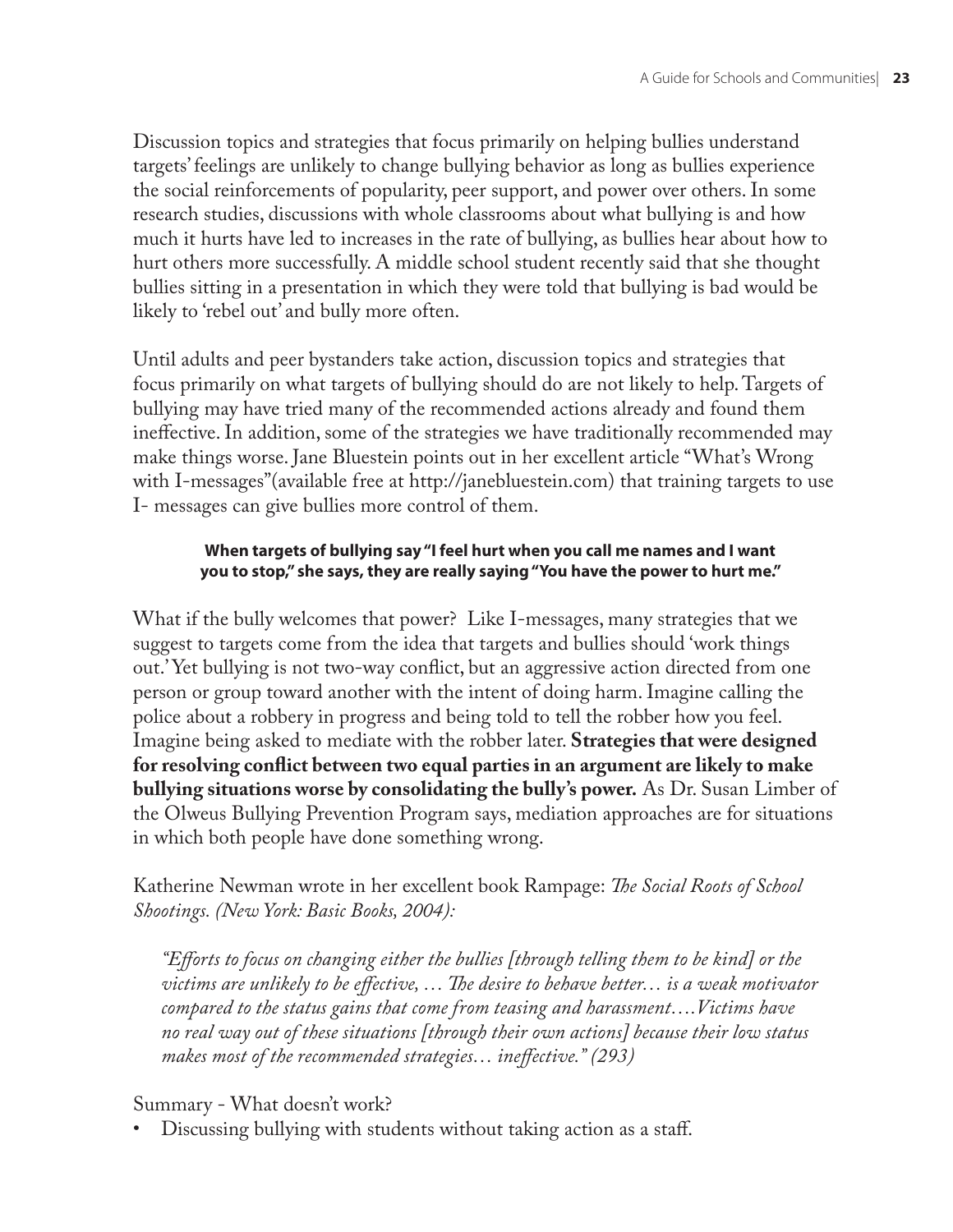- Telling the whole student body to be kind. •
- Training the targets: "Tell them you don't like it." "Ignore them." "Use an I-message." •
- Helping students "work it out"- mediation-based approaches. •

| Want bullying to stop |                                                                        | VS. | Want bullying to continue                                                                                                                                    |
|-----------------------|------------------------------------------------------------------------|-----|--------------------------------------------------------------------------------------------------------------------------------------------------------------|
| Active<br>Role        | <b>Active Defenders</b><br>Target                                      |     | <b>Assistant bullies</b><br><b>Bully</b>                                                                                                                     |
| Passive<br>Role       | B,<br>* 遗; .<br>B,<br>75.<br>B.<br>S<br>È,<br>B<br>Potential defenders |     | $\cdot$ ( $\bigoplus_{j=1}^{\infty}$ )<br>$\mathbb{Z}$<br>$\mathcal{E}$<br>B,<br>2<br>පි<br>B,<br>$\mathcal{B}$<br>☝<br>Silent supporters of<br>the bullying |

### How things really are

### **What does work?**

We begin by understanding what a classroom or school social system is really like: The majority of students in most school social systems are potential defenders-young people who want the bullying to stop but who do not act because they are afraid of being bullied themselves. Adults are not that much different from students in this regard. Most of us have stood by helpless when we saw parents saying abusive things to their children in the grocery store or other public places. We do not always act when we hear hate speech. It is sometimes hard to know what we could do that would be safe and effective.

Classroom discussion strategies that focus on empowering these potential defenders can significantly reduce rates of bullying.

### **What actions can bystanders take?**

I have talked with more than 40,000 students in grades K-12 over the past seven years. When I ask what bystanders should do, most groups of students talk about confronting the bully. They say that bystanders should go over to the bully and tell him or her to 'cut it out'. When I ask them to come up and show me what they mean, they often get right in the bully's face and angrily tell him or her to stop. Young people seem strongly pulled toward this response, which is consistently modeled for them on television and in movies. They also know that this response is likely to get them hurt.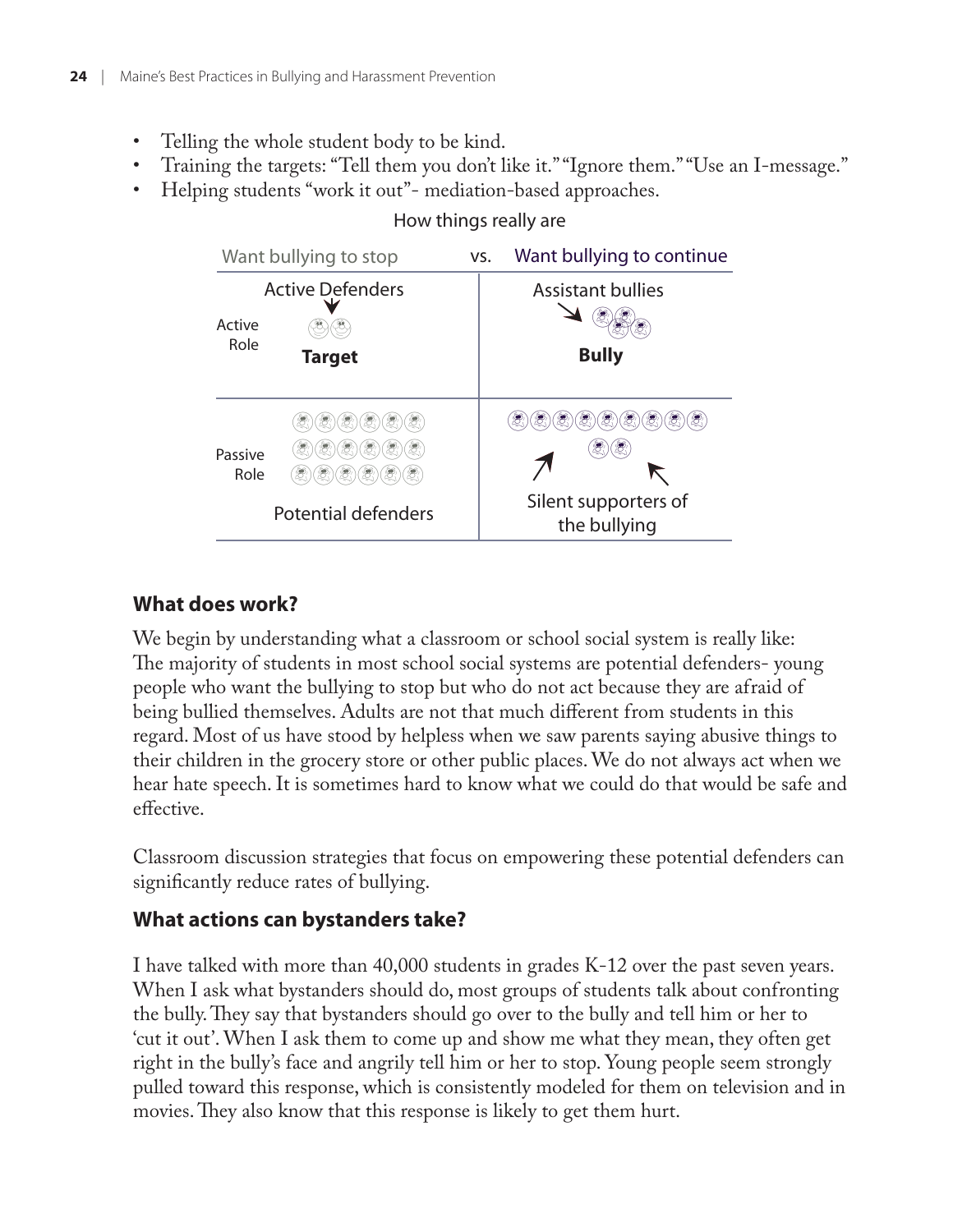Talking with bystanders has taught me that when we do not discourage confrontation, we make it likely that they will do nothing. At my own school, I taught a unit about rumors in the fifth grade. We talked about many things the students could do when a peer brought them a rumor. Those strategies included telling the peer to stop spreading rumors. When I followed up with these students later, they told me that rumors continued to spread in their grade. I asked about the strategies we had discussed, and they told me that they couldn't confront their friends because they feared losing friendship. As we talked I realized that leaving confrontation on the table as a possible strategy had stopped them from paying attention to any of the other strategies we had discussed. I have heard this feedback at all age levels, and have learned to discourage confrontation when discussing bystander action. Here is a parallel:

*Imagine that you look in through a store window and see a robbery in progress. What*  will you definitely NOT do? I wouldn't go in and tell the robber to cut it out. Does that *mean there is nothing you could do? You could…..*

- *Call 911 •*
- *Write down a description of the robbers and their car •*
- *Warn others not to go in the store •*
- *Come back later and help the store owner clean up •*
- *Come back later and shop in that store more or otherwise contribute money to help the business recover. •*

In that fifth grade follow-up discussion about rumors, we then explored all the nonconfrontational ways students could react when they heard rumors. They talked about changing the subject, appearing interested and then not passing the rumor on, befriending the person the rumor was about, and similar interventions. They told me later that they had put those strategies into practice, and had been successful in stopping the spread of rumors. **When we do not allow confrontation to be one of the strategies**  under discussion, we enable young people to find other strategies.

### **What are those other strategies?**

Bystanders can:

- Choose not to be part of the problem. Quietly choosing not to spread a rumor, or telling your friends to join you in not spreading it, may be the most effective way to stop the rumor- just as removing flammable material stops a wildfire from spreading.
- Help the target get away. Targets are often told: "Just walk away," yet young people tell me consistently that walking from bullying alone feels unsafe and weak. Yet if peers invite the target to leave the situation with them, targets can leave without a sense of defeat. We can help bystanders see that this can be done from a distance and using a real or made-up excuse ("Hey Jim- Mr. Dennis wanted you to come to his classroom.")
- Sit with, walk with, or be friends with the target after the bullying is over. Targets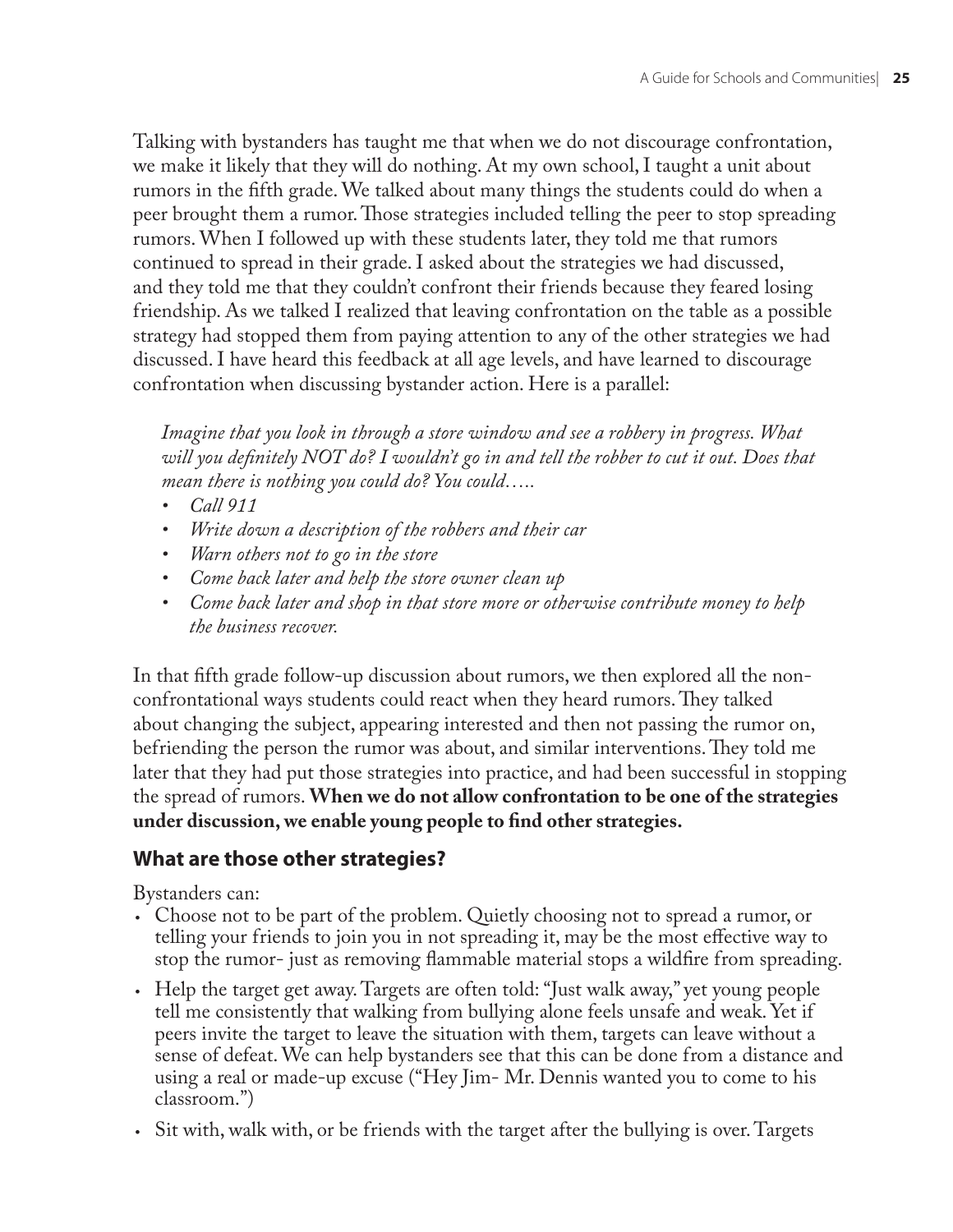of bullying may be chosen by the bully because of their social isolation, or they may become isolated as a result of the bullying. Either way, they often need friends and the protection of a social group.

- Ask their friends to stop bullying others. Friends are likely to listen to each other. •
- Tell adults. Especially in middle school, it is often difficult for adults to find out what happened. A code of silence descends over the people who witnessed bullying. Breaking through the silence requires protection for those who tell. It requires that we lose the concept of 'tattling' and show students that we welcome their reports. And it requires helping youth learn that they even help the bully by telling. Since youth who bully are likely to be in much more serious trouble later if they do not change, telling on a friend is a way to help that friend.

### **How do we help bystanders become active?**

**Asking the right questions** is often a better strategy than teaching a list of responses. When young people create their own interventions they are more likely to use them. We can help students to think through the issues I have already outlined here, using classroom discussion and journaling:

- What does a classroom or school look like to bullies? •
- To targets?
- What would happen if we had repeated discussions in this class about how bad bullying is and how it makes targets feel?
- What would happen if we trained targets to say they don't like bullying? •
- What is REALLY going on? How many potential defenders do you think we have in this classroom? (a brief written survey in which students identify which of the four categories they are most likely to fall into will be more useful than a show of hands.)
- What do you think adults do when they see bullying in the adult world? Talking about the parallels to what we would do if we saw a crime in progress or a parent talking abusively to a child in the store is a helpful way to frame this question.
- What alternatives do you have when you see bullying? Which are likely to make things worse?
- When you see bullying, what can you do that is safe and helpful? •
- What have you done? Did it work? What will you do next time? •

We can help students create positive bystander actions through **interactive and improvisational theater.** One recommended resource is the book Training to Imagine: Practical Improvisational Theatre Techniques to Enhance Creativity, Teamwork, Leadership, and Learning, by Kat Koppett; Stylus Publishing (VA), 2001. We can set up acting scenarios based on young peoples' real observations of bullying. In the safe space of the theater, we can try out one solution after another, keeping track of what works and what doesn't. This skill-practice can help the whole class explore bystander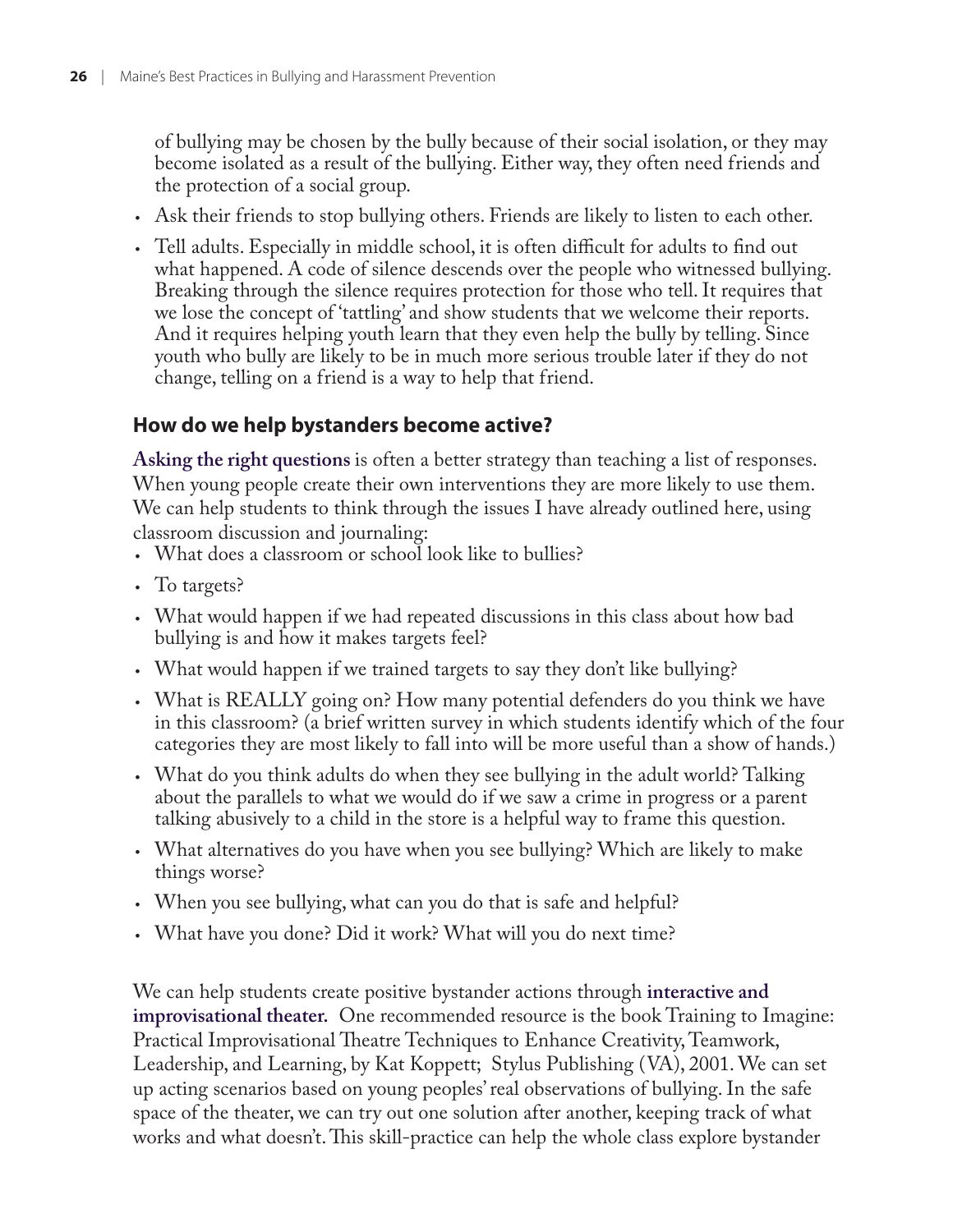actions that are safe and effective.

We can read and discuss books that focus on bystander action. There are many novels that are useful, including The Hundred Dresses, by Eleanor Estes; The Revealers by Doug Wilhelm, and Staying Fat for Sarah Byrne, by Chris Crutcher. With any book, we can read a chapter at a time, act the crucial scenes in the classroom to learn how the characters feel, predict what the characters may do in the future, and then continue reading. Students can create alternative stories or alternative endings. They can draw parallels between what they have read and what happens at school. This is a powerful way to discuss and rehearse effective bystander actions.

### **We can discuss what the students see and have done, being careful not to use names**

or specifics. It is important to bring any theoretical discussion back to specifics at the school. In what real situations could they use what they have just learned? What would be likely to happen? Below is an excerpt from a 'bullying observation diary' kept by a middle school student. Students were directed to write about what they saw, without using names. Using these observations, we have the opportunity to explore and practice interventions that can be used effectively in real situations. Some observations, like this one, will need to be further de-identified to allow classroom discussion of them without

**INCIDENT 4** Location: Locker room.

What did the person do and/or say? Be specific and get as much detail as you can. this person keeps calling her fat she doesn't laugh the girl becomes sad, and now changes in the shower in the locker room

What did the other people around the incident do and say? Were they silent? Did they laugh? Did they join the bullying? Did they say or do something to stop the behavior?

the others do nothing.

**We can ask what kinds of supports bystanders and targets want from adults, to make their actions safe.** High school students in Glen Rock, NJ recently told me:

- "Let us report bullying with protection- privately and confidentially.
- Welcome our reports and act on them. •
- Form strong positive relationships with us so we feel free to report bullying to you. •
- Don't be afraid to take action to stop bullying.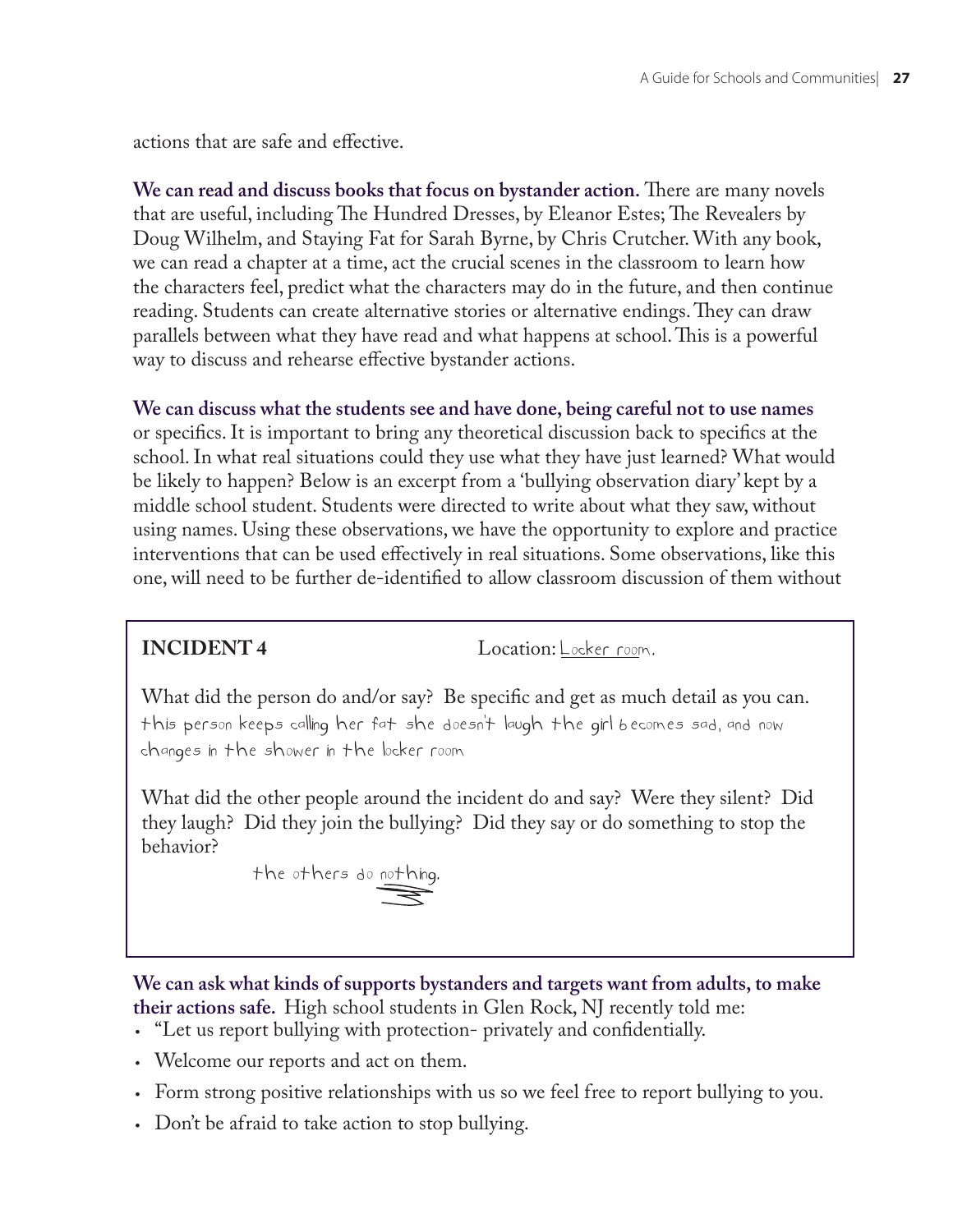Listen- keep your eyes and ears open." •

**We can create a list of 'what we do if we are bullied and when we see bullying' to hang in the classroom**. Here is one such list, created by second grade students at my school after they read Shel Silverstein's book *Runny Babbit:*

### **How to prolve soblems:**

- Tare and shake turns
- If you sid domething wrong, day what you sid and say sou're yorry. (but only if you really sare orry.....)
- If someone yeases tou, say "Stease plop."
	- $\circ~$  Or alk waway with omeone selse
	- Or thonfuse cem so cou yan get away. 0
	- Or say: "I am meally rad!" 0
- And if you see someone meing bean:
	- Alk waway with the person who's teing beased. 0
	- Be feir thriend. 0
	- Or tell the person "Stease plop" in a wiendly fray. 0
- And if sese tholutions don't work, ell ta teacher. •

**We can praise students when they use the skills we are teaching them.** As I discussed in my book Schools Where Everyone Belongs (Research Press, 2005), that praise will be more effective when we tell students what we see them doing and the effect that behavior has, rather than telling them how we feel about their behavior. ("I noticed that you helped Richard get away when he was being teased. He looked relieved," rather than "I was so proud of you.") **Praise that focuses on actions and the positive results of those actions helps young people develop internal motivation to continue those actions.**

**We can help students set goals at the individual, classroom, or school level.** At my school students created grade-level goals for 2005-2006 and then worked together to clarify steps students said they would use to meet them. Here are some of those goals: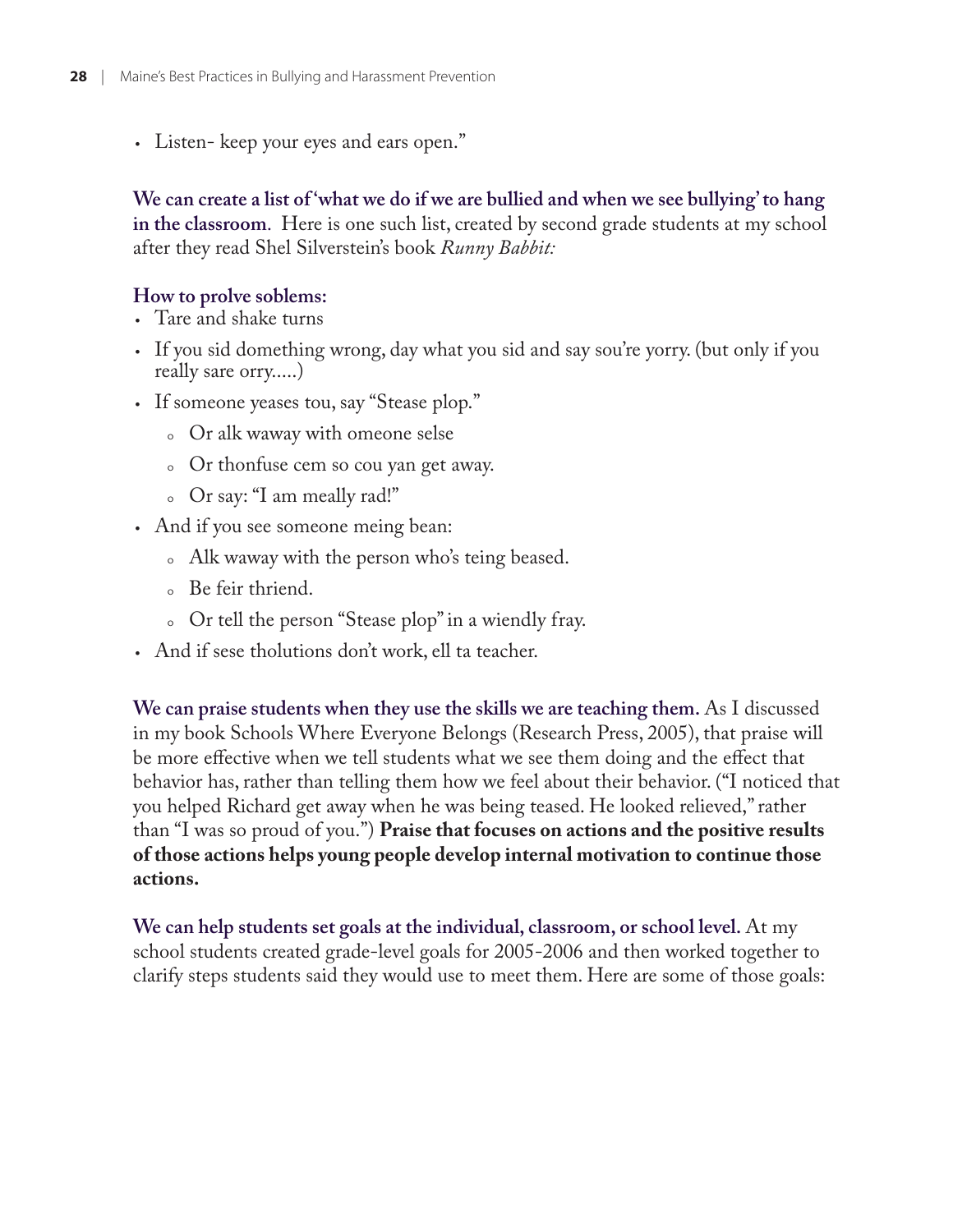### **K and 1 Our Goal for the Year: We want everyone to have friends**

### **How we will make this happen:**

- We will ask people to play with us. •
- We will play with people. •
- We will look and make sure no one is left out. •
- When someone doesn't want to play we can ask them again another day. •
- We can smile and say hello to people. •

### **2 and 3 Our Goal for the Year: We want no name calling or teasing here at the bean school**

### **How we will make this happen:**

- If your friend is calling people names, ask the friend nicely to stop.
- If someone is being called names, help them get away.
- If people call you names, get away from them or ask for help. •
- If you are thinking about calling someone a name, count to 10 or take a breath and think about what you say before you say it.

### **4 Our Goal for the Year: We want people to play by the rules and be fair**

### **How we will make this happen:**

- It is easy to play by the rules if you are winning. •
- It is hard to play by the rules if you are losing or if someone else cheats. •
- We can remember that if you win by cheating you feel bad later. •
- We can remember not to complain if we are losing but to try harder instead. •

### **5 Our Goal for the Year: We do not want to have a popular group, with other people left out**

### **How we will make this happen:**

- When someone tries to start a popular group, don't go along with them. •
- Play with everyone; include people who are left out. •
- Stick up for people if someone is leaving them out.
- If someone is being mean, ask them to stop in a nice way.
- Help people get away if they are being teased.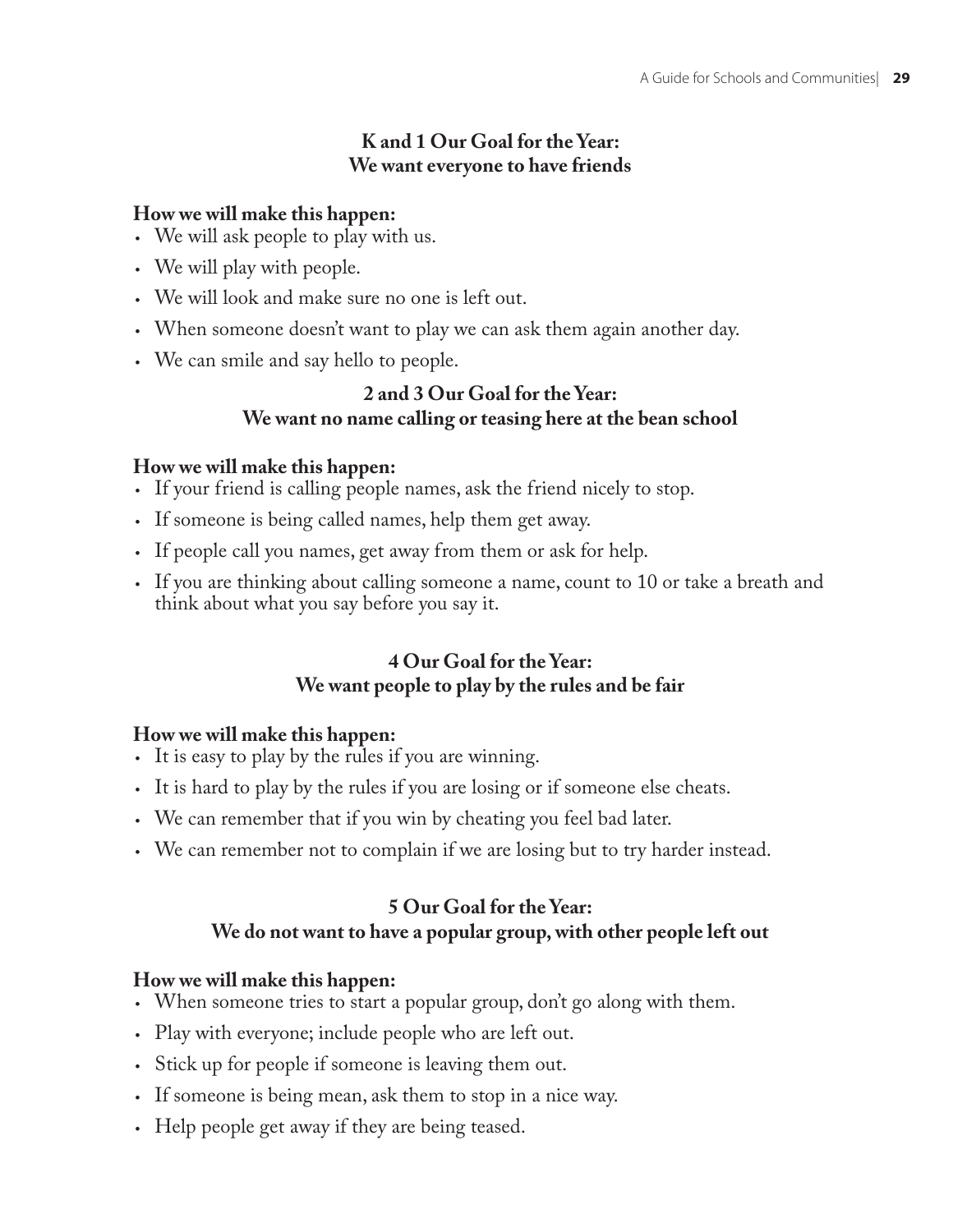• Don't give people too much power by going along with them if they say: "I will only be your friend if you...." If they do that say "No thanks."

Students are most likely to work actively toward goals when they have created those goals for themselves, when the steps to be taken to reach those goals are clear and realistic, and when adults structure ongoing discussions to help young people focus on whether they are working effectively toward their goals, what individuals are doing to reach the goals, and whether the steps the students have chosen are working. To maintain student motivation and ownership of the goals, it is important that adults not use those goals as a way to criticize students ("You are not working toward your goals now," "You SAID you would…."), but instead reinforce student actions toward the goals ("I noticed that Billy and Tajandra played by the rules even when they were losing. That fits with your class goals.")

**We can create friendship teams** for excluded students in which the excluded student and three or four high-status peers meet for lunch with the counselor or teacher four times to discuss how those peers can help the student make friends. The team then invites the student into activities, tells others positive things about the student, and tells the student about things he or she is doing to make friendship more difficult. Some students have volunteered for this helping role aimed at ALL students who have no one to play with.

### We can work with students to find new ways to understand peer interactions.

For example, I worked with my students to help them understand the classmate or schoolmate relationship as an alternative to seeing "friend" or "enemy" as their only choices. We drew parallels to the adult workplace, where we have a choice between being friends or colleagues, and where being enemies is destructive. This is a summary created by some of our fifth grade students:

### *"Th ere are three possible connections between people:*

### 1. We can be friends. That means:

- 。 You hang out together;
- You help each other; 0
- You play with each other;
- You stick up for each other;  $\circ$
- They like you and you like them;  $\circ$
- 。 And you trust each other.
- 2. We can be classmates but not friends. That means:
	- It's OK if we don't like each other. 0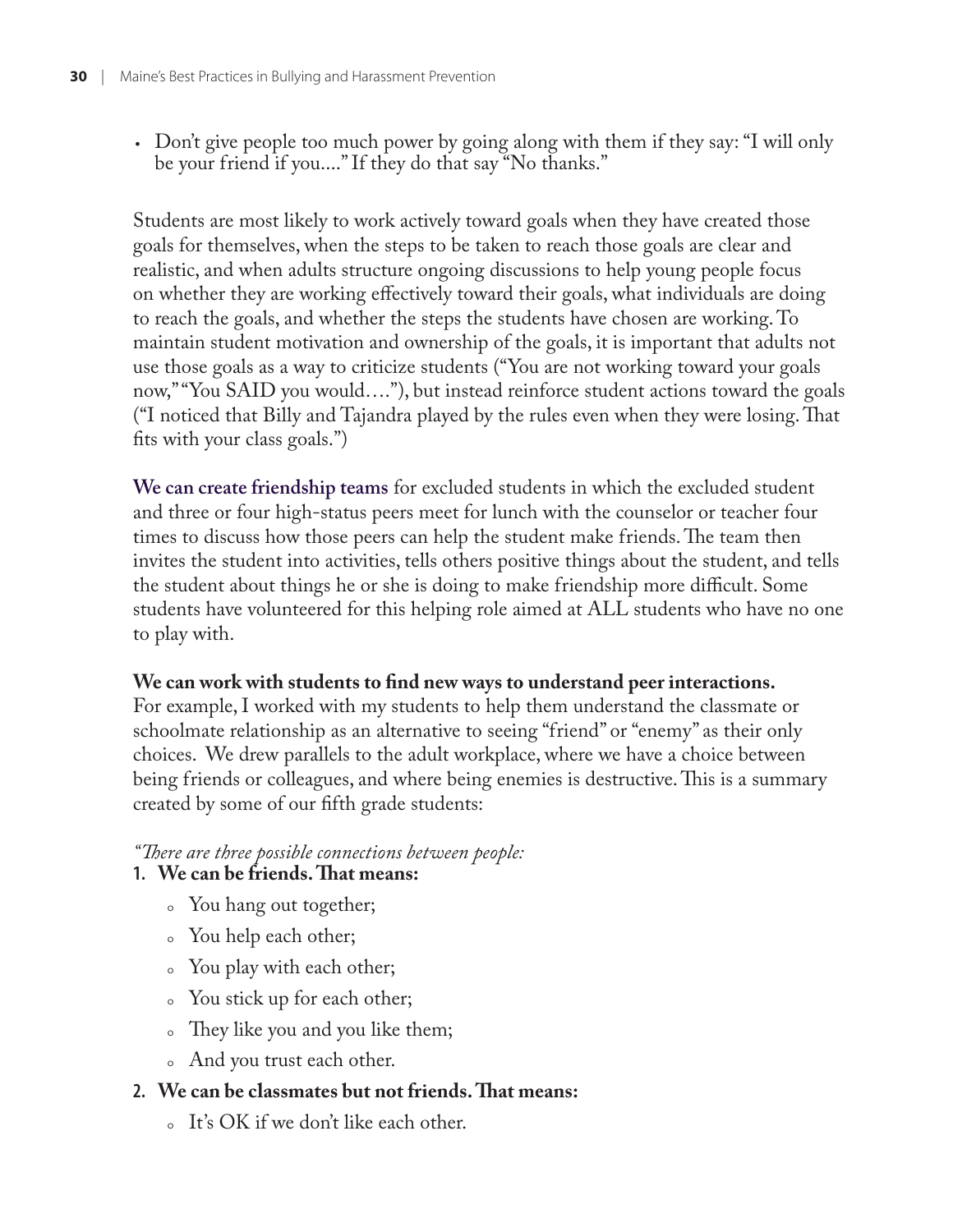- We are polite to each other. 0
- $\circ$  We are not mean to each other and we help each other in schoolwork and in emergencies.
- 。 We may stay away from each other.
- We may choose not to play with each other but we do not stop the other person 0 from having friends.
- We do not try to hurt the other person. 0

### 3. OR we could be enemies. The Bean School doesn't allow that and if we act like **enemies we will get consequences. Being an enemy means:**

- Trying to hurt the other person's body or feelings. 0
- Making fun of the other person. 0
- Stopping the other person from having friends. 0
- Starting or spreading rumors or lying about the other person to get them in 0 trouble for something they didn't do.

*You have a choice."*

**We can help them to understand what real friendship is and what their options are if a 'friend' tries to control them.** I have found it useful to draw the parallel between controlling and abusive friendships and spouse abuse. Both involve control. Both often alternate between controlling actions and hurtful behaviors and periods of 'making up' and friendly behavior. In both the aggressor blames the target for the behavior and then promises to do better. We can help young people understand that, by calling this kind of relationship friendship in childhood and adolescence, they are training themselves to accept abusive and controlling behavior in a dating relationship. We can encourage youth to leave hurtful 'friendships' and find other friendships in which the other person does not try to control them.

### **We can help young people understand the social forces that underlie bullying**

**behavior.** Students are more able to work against bullying and exclusion when they understand the parallels between bullying and other forms of social oppression, including racism, sexism, and homophobia. In addition, both boys and girls benefit from understanding the gender-based pressures that they are surrounded by. When they understand social and media pressures they are less likely to enforce narrow gender roles and oppressive social expectations on each other. Useful resources include:

- Lyn Mikel Brown's (Girlfighting: Betrayal And Rejection Among Girls (New York University Press) and her curriculum From Adversaries to Allies (http://www. hardygirlshealthywomen.org). See her article "Creating Safe, Fair, and Responsive Schools" at http://www.stopbullyingnow.com/Brown\_safe\_schools.pdf
- Michael Kimmel's work about boys' harassment of other boys. See Kimmel, Michael •and Mahler, Matthew (2003). Adolescent Masculinity, Homophobia, and Violence: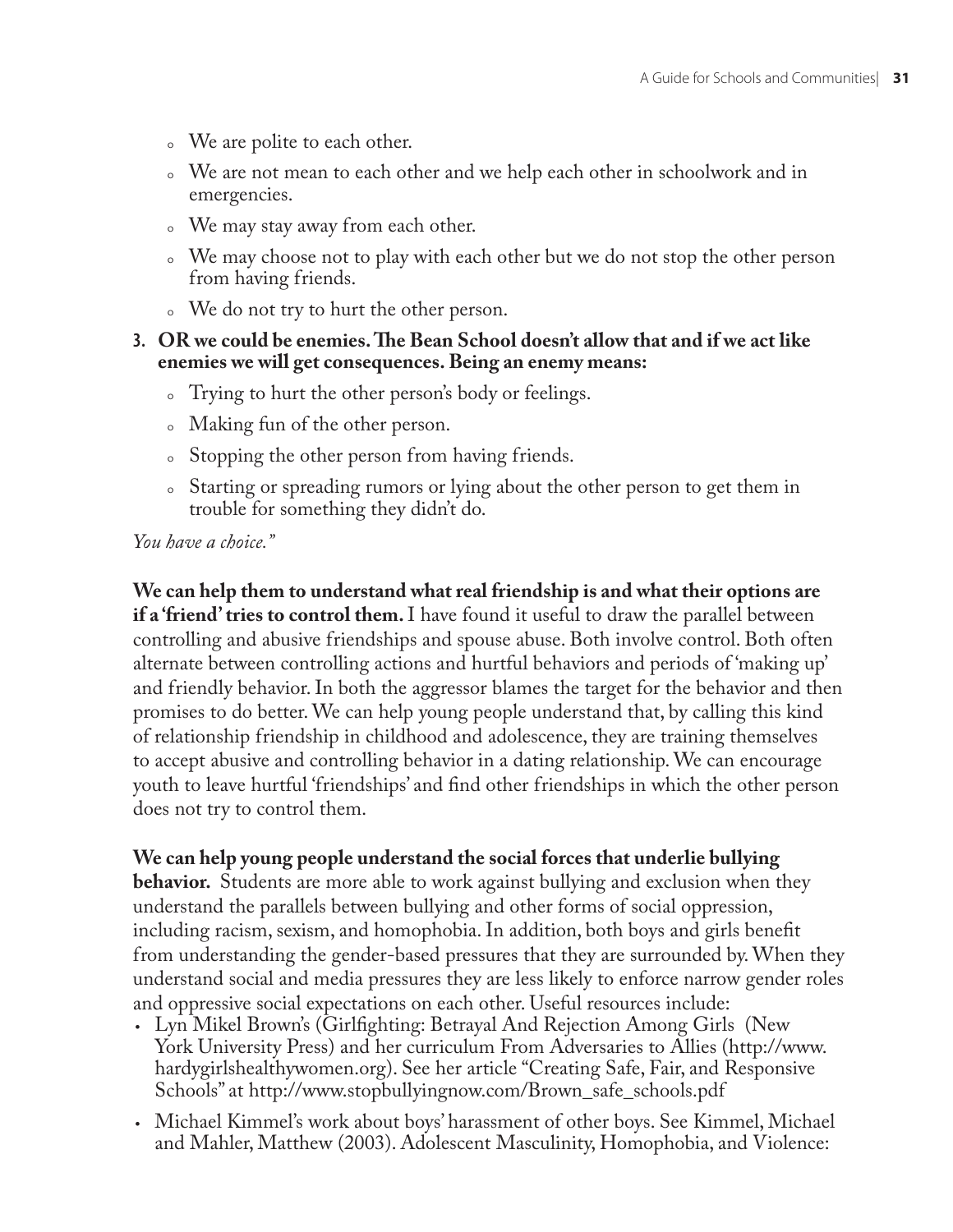Random School Shootings, 1982-2001. The American Behavioral Scientist, 46(10): 1439-58, on line at http://www.stopbullyingworld.com/schoolshoot%20research%20 Kimmel.pdf

and Ruby Payne's writing about poverty (http://www.ahaprocess.com ). •

**We can discuss the historical parallels to bullying, with a focus on what they teach us to do now.** When we talk about the civil rights movement, womens' history, the holocaust, colonialism, or other historical issues relating to oppression and liberation, we can draw parallels to the exclusion and bullying of subgroups in our own schools. And when we talk about the people who made a difference, we can help students see what they can do in the present. In discussing Martin Luther King, Jr., instead of just focusing on what it means to 'have a dream,' we can ask students how they are carrying on his work in the present. We can focus on what they have done to make sure everyone is treated with respect. When we talk about Rosa Parks, we can talk about the power of quietly refusing to go along with something wrong, and about the many people around the United States who supported the Montgomery bus boycott in different ways. Nikki Giovanni's 2005 book Rosa (Henry Holt and Co.) is a great resource to help young people see what it means to work together for change.

**We can discuss the nature and impact of indirect harassment.** When young people call a test, or a movie they don't like, 'gay' they are sending a powerful negative message to everyone nearby that gay is bad. That message makes gay and lesbian youth feel less safe, and serves to reinforce the biases of others. Saying that a sports team 'played like girls' has the same impact on girls and women nearby. Yet I have found that young people often do not understand the impact of this very common behavior on others. We can deal with this behavior through disciplinary interventions and by discussing it, with a focus on the questions: "Who does this behavior hurt?" and "What can you do when you hear indirect harassment?" Young people hearing this kind of speech have many ways to discourage it, ranging from the personal statement ("I have a gay friend and that kind of talk hurts him.") to the direct request ("Please stop talking like that.") to humor ("I didn't know tests had sex- how do tests do it?") And when students hear that someone 'played like a girl', they can say "He must be pretty good, then."

### **We can empower our students to teach other students what they have learned.**

Teaching others is a powerful way of deepening learning. Work with students to create videos, plays, books, and other teaching techniques and then help them teach younger students. At the Bean school we have created the tradition of 'legacy videos' planned, videotaped, and edited by all exiting fifth grade classes, teaching attitudes and skills they have found important in their time at the Bean School. Topics for these videos have included stopping rumors, how to make and keep friends, and the effects of television. These videos are used in our monthly 'peace day' assemblies, which gather together our students by grade level to welcome new students and staff, discuss issues of importance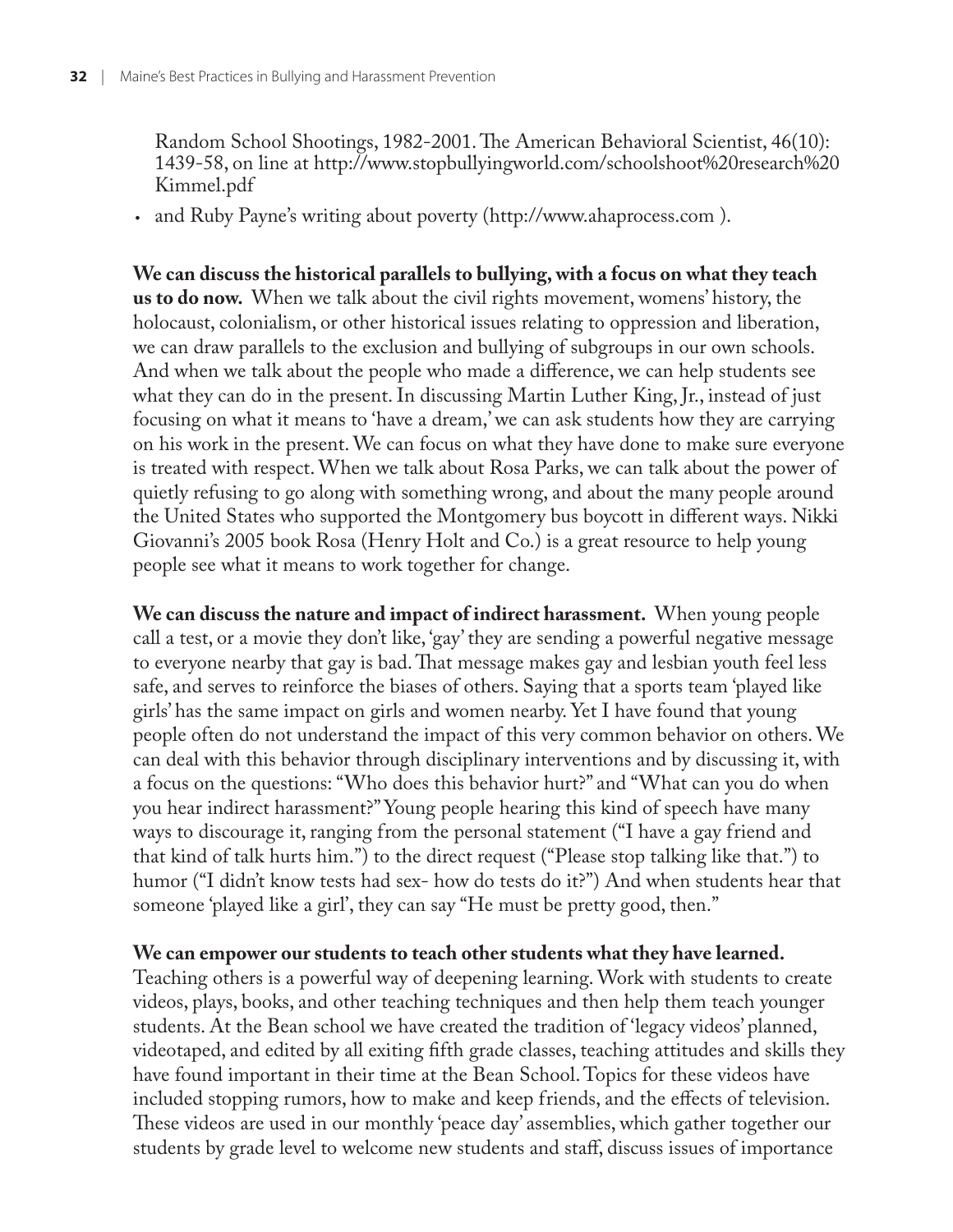to them, reinforce the school's values, and encourage the students to set goals for the school's climate.

Summary: What **does** work?

- Implement staff-based schoolwide interventions before working to activate bystanders.
- Help potential defenders see that they are not alone.
- Using questioning and discussion techniques, help bystanders create a wide range of safe and effective strategies for intervening, and protect them when they intervene.
- Use theater and literature to help young people find effective strategies.
- Use parallels with adult situations to help young people choose effective actions.
- Discuss real situations.
- Help students understand social interaction between peers.
- Help them to understand what real friendship is and what their options are if a 'friend' tries to control them.
- Encourage students to reach out in friendship to isolated youth. •
- Praise positive student actions.
- Help students set and reach goals relating to school climate.
- Help young people understand the social forces that underlie bullying behavior. •
- Discuss the historical parallels to bullying, with a focus on what they teach us to do now.
- Discuss the nature and impact of indirect harassment. •
- and Empower students to teach each other the strategies they have learned.

We can help students imagine and create a new school climate when we use classroom or grade-level discussions to find new paths for bystander action. As young people succeed in setting and reaching their goals, they can join with us to make schools more inviting and safer. What bystanders do - or choose not to do - can make a real difference. As Martin Luther King, Jr. said "In the end we will remember not the words of our enemies, but the silence of our friends."

*Stan Davis http://www.stopbullyingnow.com stan@stopbullyingnow.com ©2006*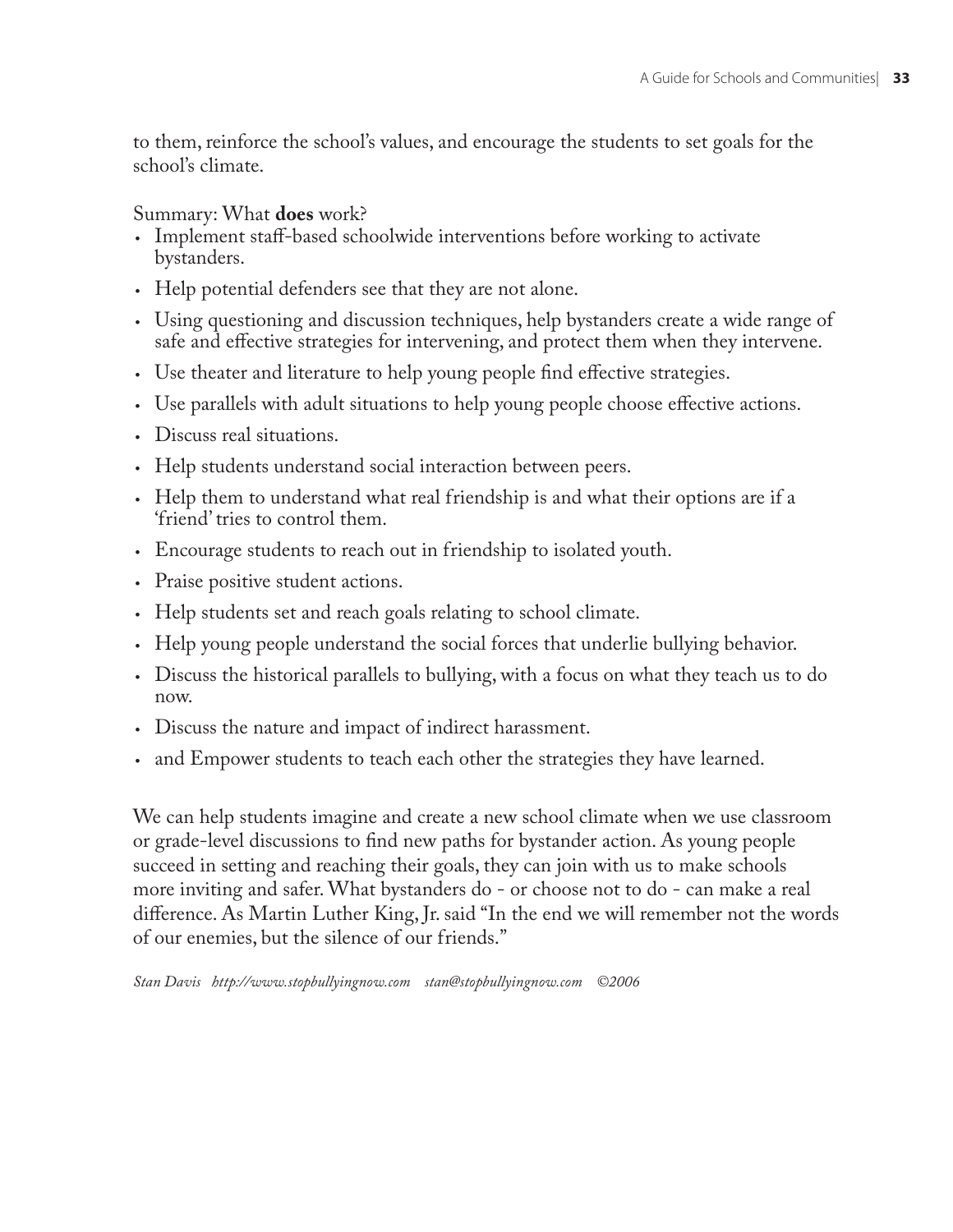| <b>What Works</b>                                                                                                                                                      | <b>What Works</b>                                                                                                                                                                                         | <b>What Does NOT</b><br><b>Work</b>                                                                                                        | <b>What Makes It Worse</b>                                                                                                                               |
|------------------------------------------------------------------------------------------------------------------------------------------------------------------------|-----------------------------------------------------------------------------------------------------------------------------------------------------------------------------------------------------------|--------------------------------------------------------------------------------------------------------------------------------------------|----------------------------------------------------------------------------------------------------------------------------------------------------------|
| School-wide<br>interventions; climate<br>focus                                                                                                                         | Train staff to<br>recognize and react<br>to these type of<br>harassment                                                                                                                                   | Single-classroom<br>interventions without<br>school wide planning<br>and coordination.                                                     | Target/Victim<br>training as a primary<br>intervention; telling<br>victims to have more<br>self-confidence<br>without giving them<br>protection deserved |
| Bystander<br>empowerment and<br>training: young<br>people in finding<br>and practicing ways<br>to intervene safely<br>and effectively as<br>bystanders                 | Bullying prevention<br>efforts should be<br>integrated into the<br>school curriculum                                                                                                                      | Telling the whole<br>student body to be<br>kind as a primary<br>intervention                                                               | Mediation, especially<br>peer mediation,<br>unless the aggression<br>is two way or<br>relational                                                         |
| Specific school<br>wide definition of<br>unacceptable behavior<br>and consequences<br>within strong staff<br>- student connections<br>and positive feeling<br>tone     | Media/cultural<br>literacy: help<br>students understand<br>cultural pressures<br>about body shape,<br>appearance, gender<br>roles, aggression, and<br>sexuality: stereotyped<br>images of female/<br>male | Nonspecific rules<br>without behavioral<br>definitions. e.g: be<br>respectful                                                              | Anger used as a<br>discipline techniques;<br>Zero-tolerance<br>approaches leading<br>to large consequences<br>immediately                                |
| School wide<br>coordinating<br>committee<br>involving educators,<br>administrators,<br>paraprofessionals,<br>parents, and youth in<br>middle school and<br>high school | Girl fighting<br>interventions focused<br>on building coalitions<br>between young<br>women and helping<br>them see their<br>strengths                                                                     | Creating<br>consequences on<br>the spot so two<br>young people<br>doing the same<br>thing in the same<br>way get different<br>consequences | Blame the target,<br>assuming that 'it<br>takes two'                                                                                                     |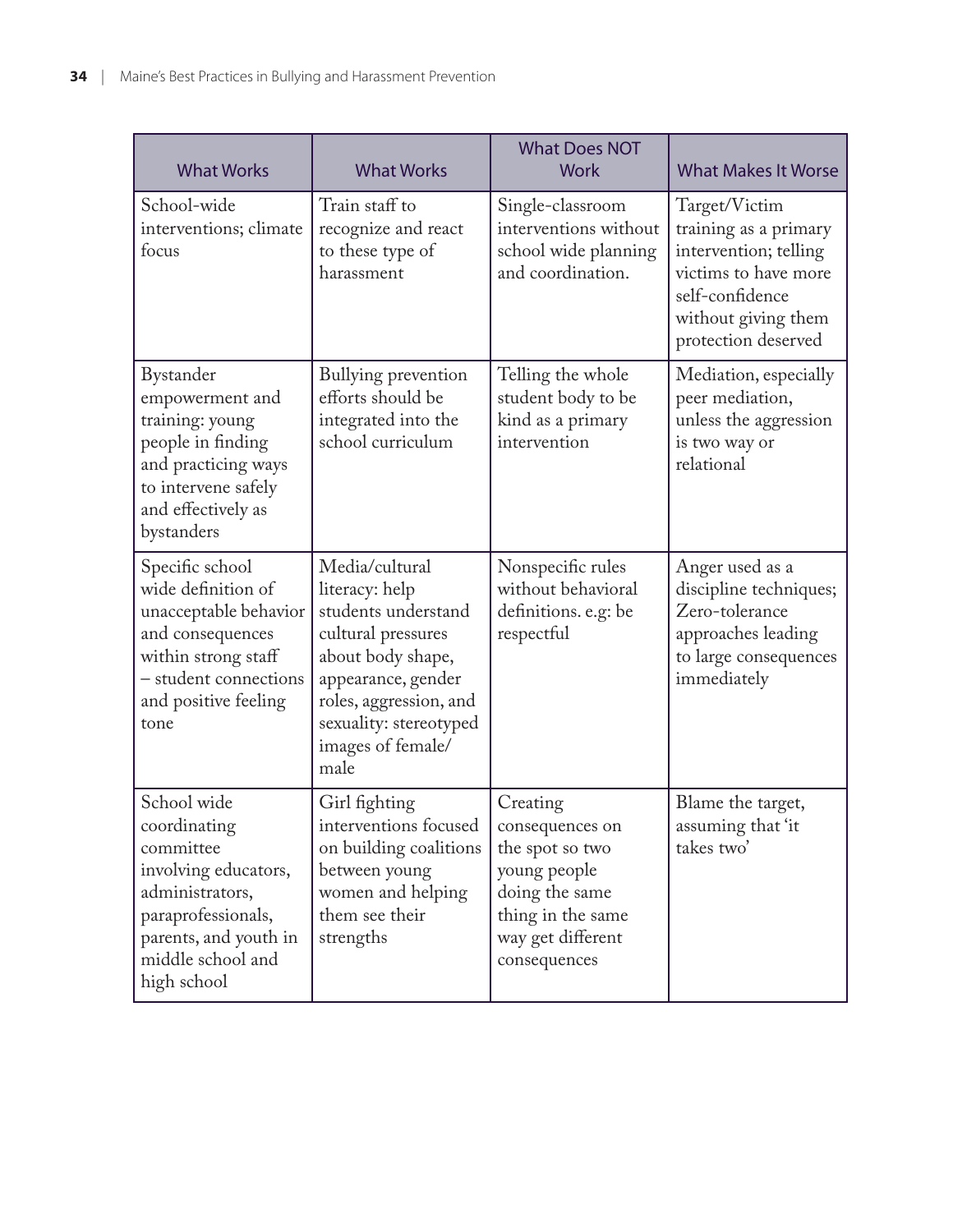| <b>What Works</b>                                                                                                                                                                                    | <b>What Works</b>                                                                                                                                                                                             | <b>What Does NOT</b><br><b>Work</b>                                                      | <b>What Makes It Worse</b>                                                                                                                                        |
|------------------------------------------------------------------------------------------------------------------------------------------------------------------------------------------------------|---------------------------------------------------------------------------------------------------------------------------------------------------------------------------------------------------------------|------------------------------------------------------------------------------------------|-------------------------------------------------------------------------------------------------------------------------------------------------------------------|
| Link with civil rights<br>teams and other<br>youth leadership<br>groups                                                                                                                              | For boys:<br>interventions<br>challenging<br>homophobia and<br>narrow gender roles<br>and the use of "gay/<br>lesbian" as an insult                                                                           | Focusing just on<br>changing the one<br>bully without school<br>wide intervention        | Asking for reports<br>without adequate<br>protection against<br>retaliation                                                                                       |
| School/parent/<br>student collaboration;<br>clear expectations for<br>communication                                                                                                                  | Collaborative<br>efforts to educate<br>communities (parents<br>and others) about<br>bullying and bullying<br>prevention: Reducing<br>youth exposure<br>to violent sexist,<br>homophobic media<br>and "games." | Inconsistent reactions<br>from adults<br>Inappropriately rigid<br>or too broad of rules. | Saying 'We will take<br>care of it' and then we<br>don't - incongruence<br>between stated<br>values and adult<br>actionsSaying "I don't<br>want to hear about it" |
| Distinguishing<br>bullying from<br>sexual, gender, racial<br>and other illegal<br>harassment and<br>hazing to maintain<br>legal protections<br>for targets; cross<br>references with<br>existing law | Reviewing staff<br>biases and unequal<br>treatment of youth<br>behavior: equity in<br>disciplinary actions<br>and praise: Develop<br>a code of conduct for<br>staff/employees                                 | Implementation<br>without staff training                                                 | Discouraging girls'<br>empowerment; not<br>listening to girls<br>who raise gender<br>inequality issues.                                                           |
|                                                                                                                                                                                                      | Evaluating climate,<br>emotional and<br>physical safety<br>regularly to measure<br>change and inform<br>needed changes                                                                                        | Words without<br>actions                                                                 | The use of out-of-<br>school suspension<br>except to maintain<br>school safety                                                                                    |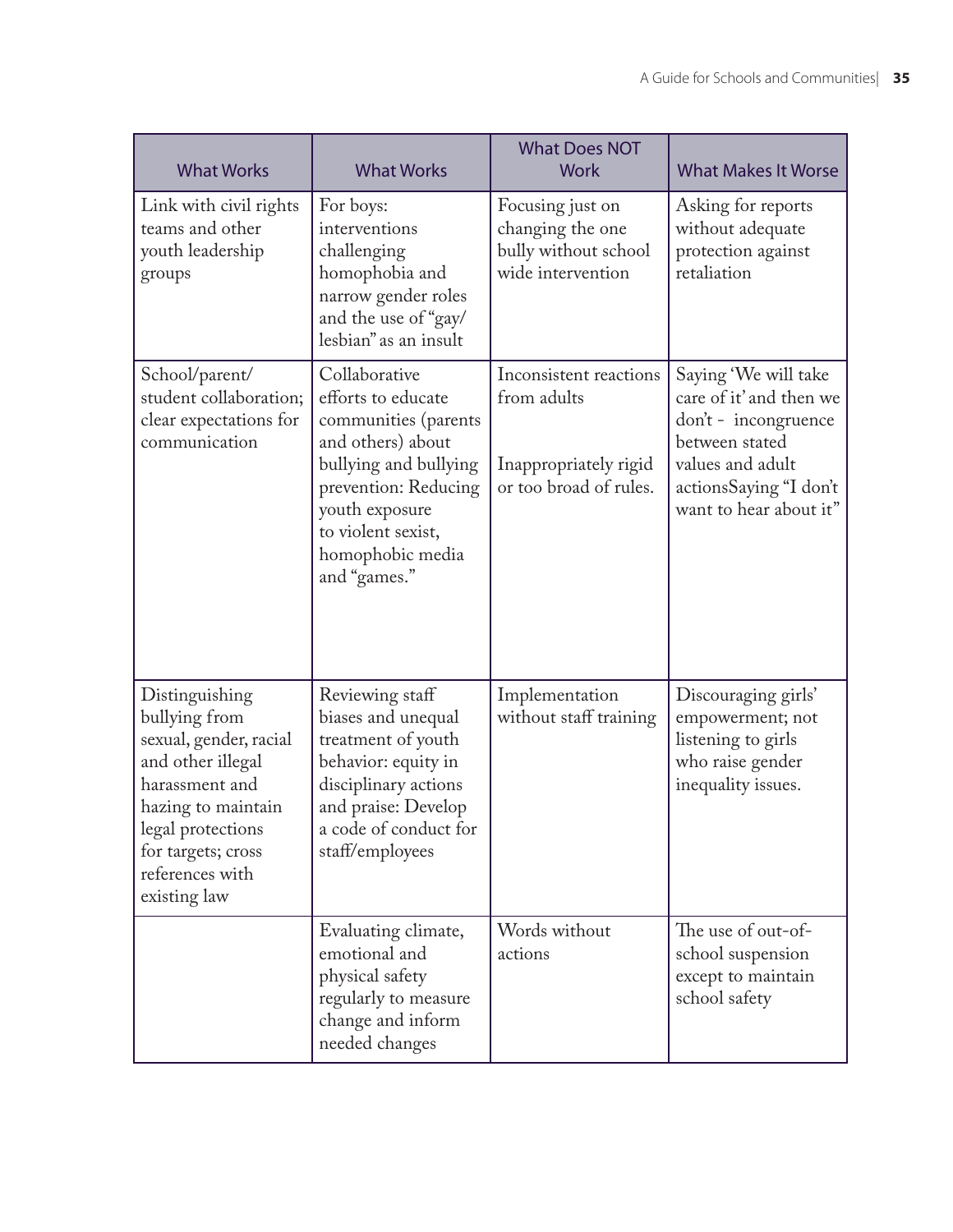

## 6 **Appendix**

### **Maine School Management Association Sample Policy**

### **Bullying**

It is the intent of the **[School unit name]** Board to provide all students with an equitable opportunity to learn. To that end, the Board has a significant interest in providing a safe, orderly and respectful school environment that is conducive to teaching and learning.

Bullying is detrimental to student learning and achievement. It interferes with the mission of the schools to educate their students and disrupts the operations of the schools. Bullying affects not only students who are targets but also those who participate and witness such behavior.

The Board also believes that promoting ethical and responsible behavior is an essential part of the school unit's educational purpose. Ethics, responsible behavior and "character" are important if a student is to leave school as a "responsible and involved citizen" as described in the Guiding Principles of Maine's system of Learning Results. Bullying interferes with the accomplishment of this goal.

Finally, the Board recognizes the well-publicized incidents of violence and threatened violence that have occurred nationally in the past several years. As research suggests a link between bullying and school violence, the Board seeks to avoid such incidents and instead take a systematic approach to bullying prevention and intervention.

It is not the Board's intent to prohibit students from expressing their ideas, including ideas that may offend the sensibilities of others, or from engaging in civil debate. However, the Board does not condone and will take action in response to conduct that interferes with students' opportunity to learn, the educational mission of the **[School unit name]** schools, and the operation of the schools.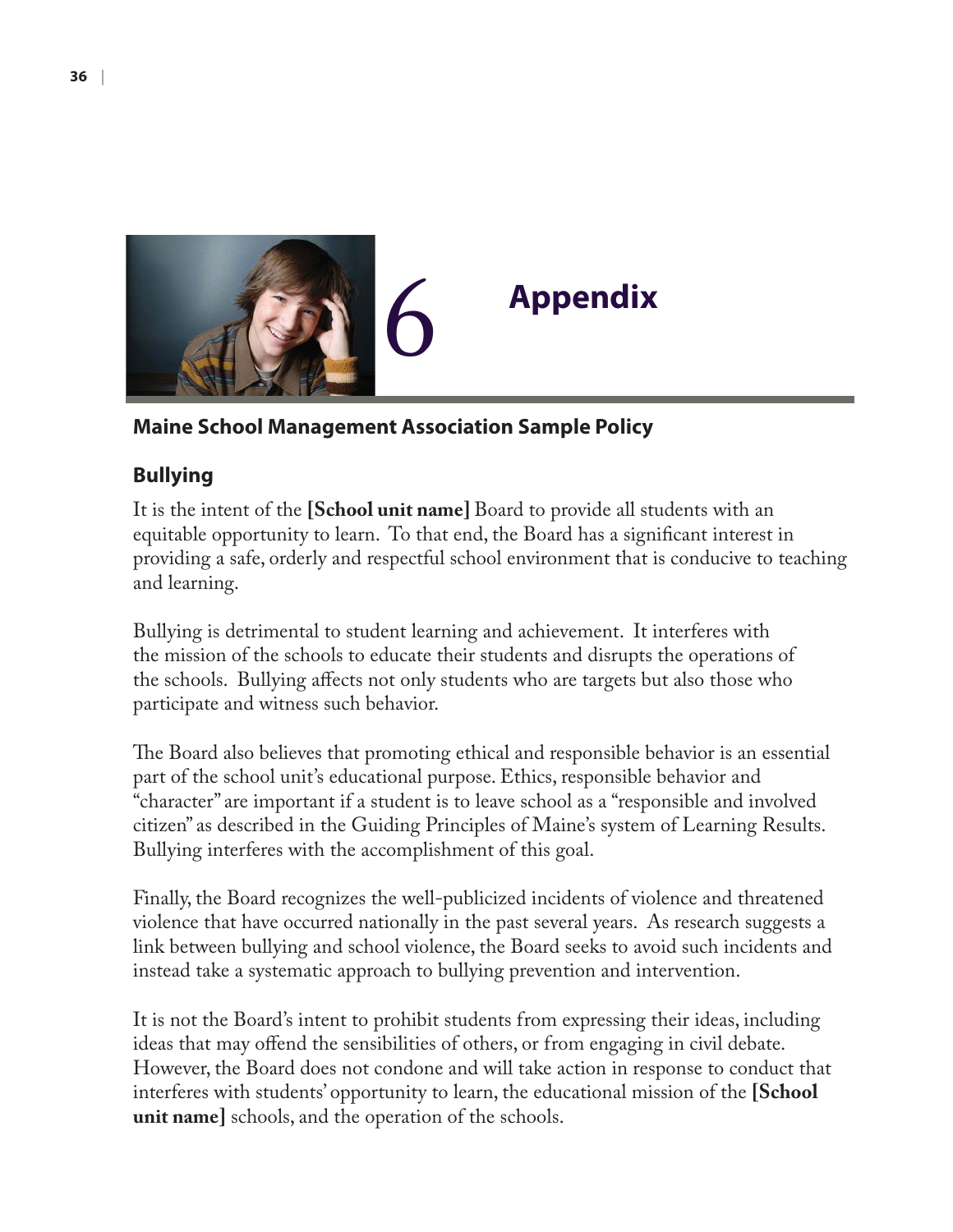### **Bullying Prohibited**

Bullying, as defined in this policy, is not acceptable conduct in [School unit name] schools and is prohibited. Any student who engages in conduct that constitutes bullying shall be subject to disciplinary consequences up to and including suspension and expulsion. A student's bullying behavior may also be addressed through other behavioral interventions.

### **Bullying Defined**

For the purpose of this policy, "bullying" means any physical act or gesture or any verbally, written, or electronically communicated expression that:

A. A reasonable person should expect will have the effect of:

- Physically harming a student or damaging a student's property; 1.
- Placing a student in reasonable fear of physical harm or damage to his/her 2. property; or
- Substantially disrupting the instructional program or the orderly operations 3. of the school; or
- Is so severe, persistent, or pervasive that it creates an intimidating, hostile B. educational environment for the student who is bullied.

### **Application of Policy**

This policy applies to bullying that takes place at school or on school grounds, at any school-sponsored activity or event, or while students are being transported to or from school or school-sponsored activities or events. It also applies to bullying that occurs at any other time or place that substantially disrupts the instructional program, operations of the school, or welfare of students.

### *[NOTE: This is similar to language used in MSMA's Student Code of Conduct template and is suggested for student handbooks.]*

Examples of conduct that may constitute bullying include, but are not limited to:

- Physical contact or injury to another person or his/her property; A.
- B. Threats of harm to a student, to his/her possessions, or to other individuals, whether transmitted verbally, in writing, or through cyberspace;
- Blackmail, extortion, demands for protection money, or involuntary loans or C. donations;
- Non-verbal threats and/or intimidations such as use of aggressive or menacing D. gestures;
- E. Stalking;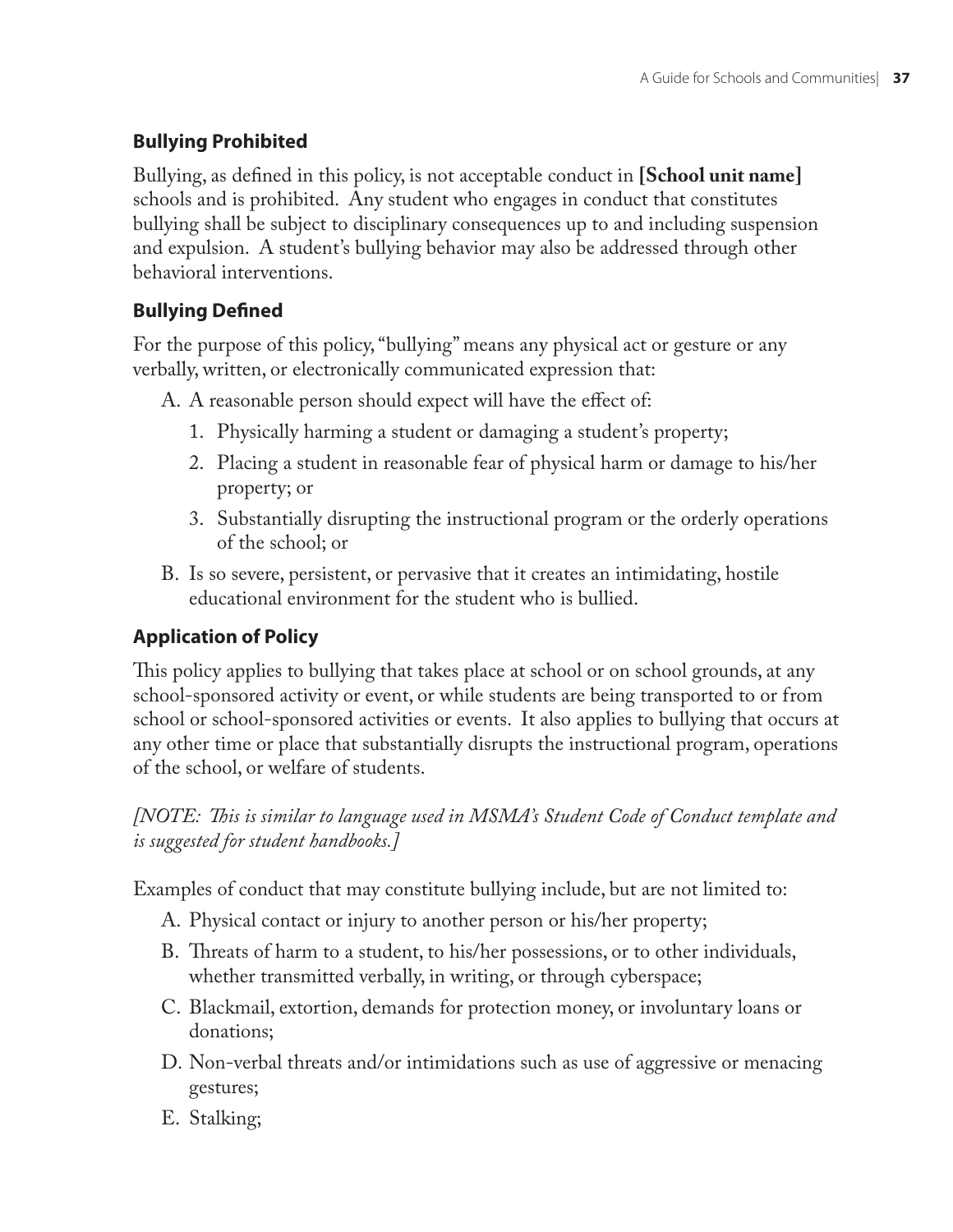- F. Blocking access to school property or facilities;
- Stealing or hiding books, backpacks, or other possessions; G.
- Repeated or pervasive taunting, name-calling, belittling, mocking, put-downs, H. or demeaning humor relating to a student's race, color, ethnicity, gender, sexual orientation, ancestry, religion, disability, or other personal characteristics, whether or not the student actually possesses them, that could reasonably be expected to result in disruption of the instructional program or operations of the schools, or that results in a hostile educational environment for the student.

*[NOTE: Some of the actions that constitute bullying may also be addressed in other Board policies, such as ACAA—Student Harassment and Sexual Harassment or JICIA—Weapons, Violence and School Safety. Federal and/or state law and the Board's basic nondiscrimination policy, AC, provide protection for students based on the "protected categories" listed in paragraph "H" above.]*

For the purpose of this policy, bullying does not mean mere teasing, put-downs, "talking trash," trading of insults, or similar interactions among friends, nor does it include expression of ideas or beliefs so long as such expression is not lewd, profane, or does not interfere with students' opportunity to learn, the instructional program, or the operations of the schools. This does not preclude teachers or school administrators from setting and enforcing rules for civility, courtesy, and/or responsible behavior in the classroom and the school environment.

The determination whether particular conduct constitutes bullying requires reasonable consideration of the circumstances, which include the frequency of the behavior at issue, the location in which the behavior occurs, the ages and maturity of the students involved, the activity or context in which the conduct occurs, and the nature and severity of the conduct.

### **Delegation of Responsibility**

The Superintendent/designee will be responsible for developing and implementing procedures for:

- Student and parent reporting of bullying to staff and school administrators; A.
- Staff reporting of bullying to school administrators; B.
- Review of reports and investigation of bullying incidents; C.
- Intervention with and/or discipline of students who engage in bullying; D.
- E. Support for students who are victims of bullying;
- F. Training staff and students in bullying prevention; and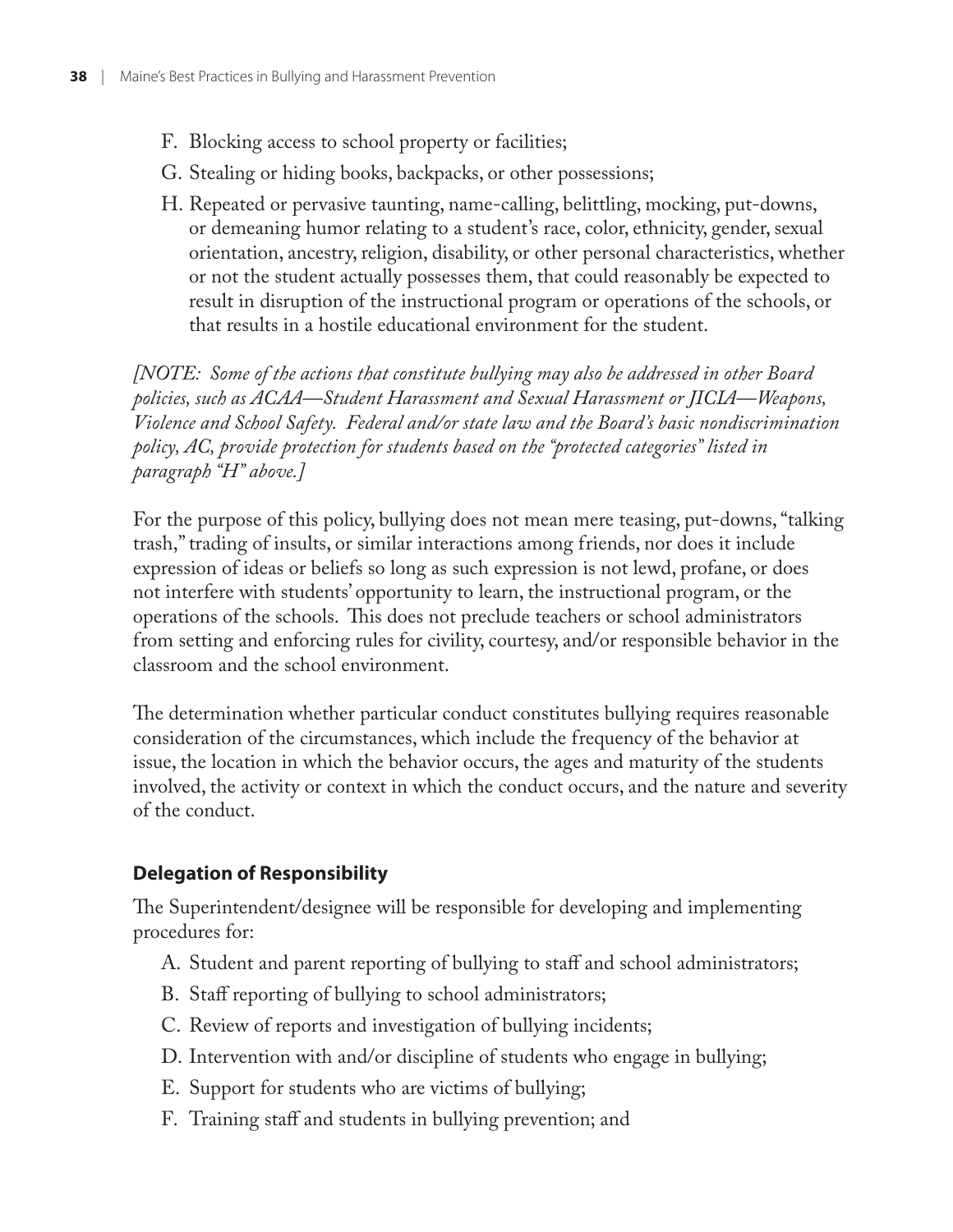G. Periodic evaluation of bullying prevention, intervention, and training efforts in **[School unit name]** schools and reporting to the Board upon request.

### **Reporting**

Students who have been bullied or who observe incidents of bullying are encouraged to report this behavior to a staff member or school administrator. Staff should report bullying to the building principal.

Acts of reprisal or retaliation against any person who reports an incident of bullying are prohibited. Any student who is determined to have falsely accused another of bulling shall be subject to disciplinary consequences.

### **Responding to Bullying**

In determining the appropriate response to students who engage in bullying behavior, school administrators should consider the ages and maturity of the students involved, the type of behaviors, the frequency and/or pattern of behaviors, the context in which the incident occurred, and other relevant circumstances. Consequences may range from positive behavioral interventions up to and including suspension, expulsion, and/or reports to law enforcement officials.

### **Dissemination of Policy**

Notice of what constitutes bullying, the Board's prohibition against bullying, and the consequences for students who bully shall be communicated to students and parents through the Student Code of Conduct and Student Handbook.

| Legal Reference: | 20-A M.R.S.A. $\S$ 1001(15)(H)<br>P.L. 2005, ch. 307 $\S$ 4-5                                                                                                                                                                                                                                                                                                                                                                       |
|------------------|-------------------------------------------------------------------------------------------------------------------------------------------------------------------------------------------------------------------------------------------------------------------------------------------------------------------------------------------------------------------------------------------------------------------------------------|
| Cross Reference: | AC - Nondiscrimination, Equal Opportunity<br>ACAA - Harassment and Sexual Harassment of Students<br>ACAD - Hazing<br>ADF - School District Commitment to Learning Results<br>JI - Student Rights and Responsibilities<br>JICC - Student Conduct on Buses<br>JICIA - Weapons, Violence and School Safety<br>JK - Student Discipline<br>JKD - Suspension of Students<br>JKE - Expulsion of Students<br><b>Student Code of Conduct</b> |

**Adopted:**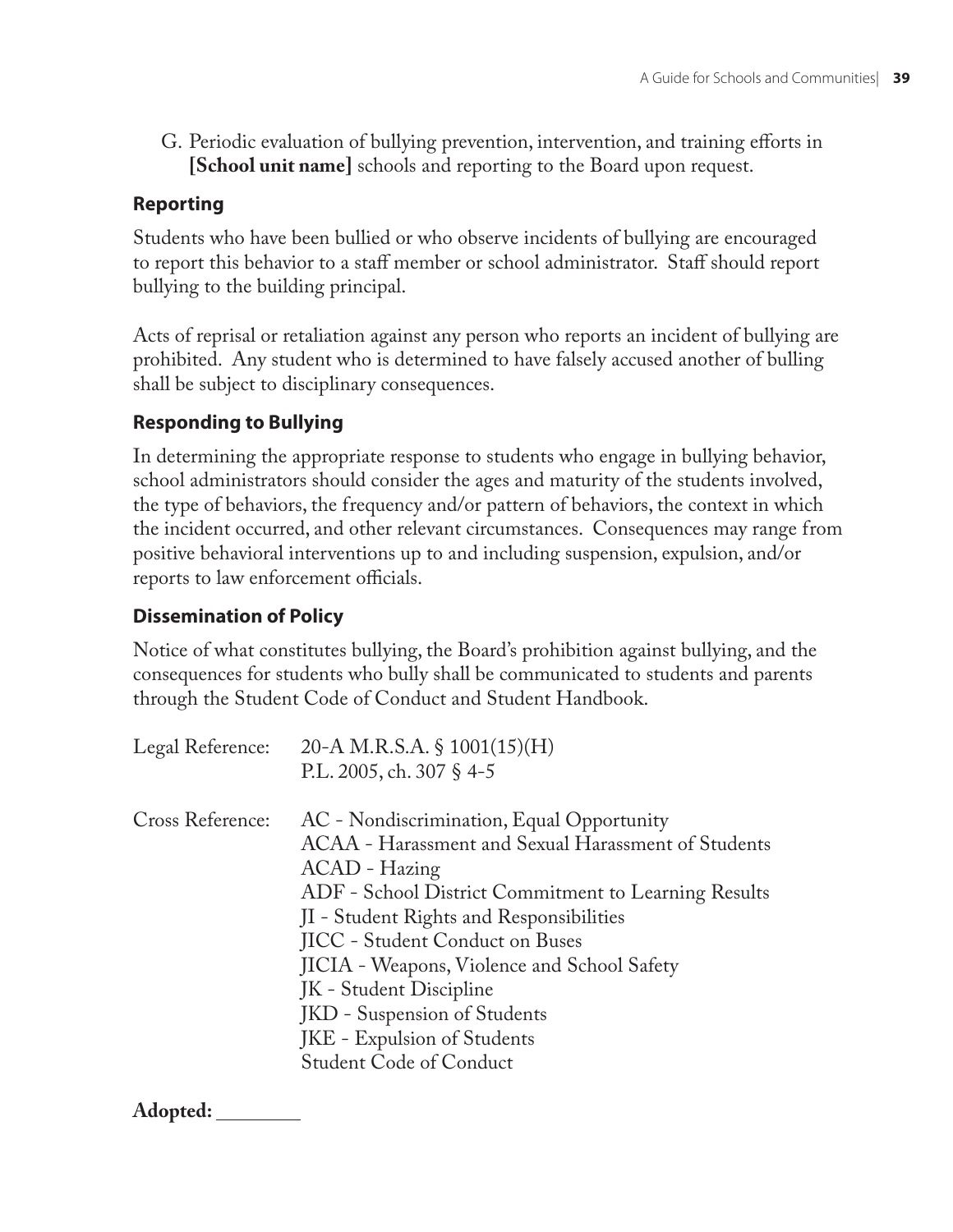### **Please note:**

MSMA sample policies and other resource materials do not necessarily reflect official Association policy. They are not intended for verbatim replication. Sample policies should be used as a starting point for a board's policy development on specific topics. Rarely does one board's policy serve exactly to address the concerns and needs of all other school units.

MSMA recommends a careful analysis of the need and purpose of any policy and a thorough consideration of the application and suitability to the individual school system. MSMA sample policies and other resource materials may not be considered as legal advice and are not intended as a substitute for the advice of a board's own legal counsel.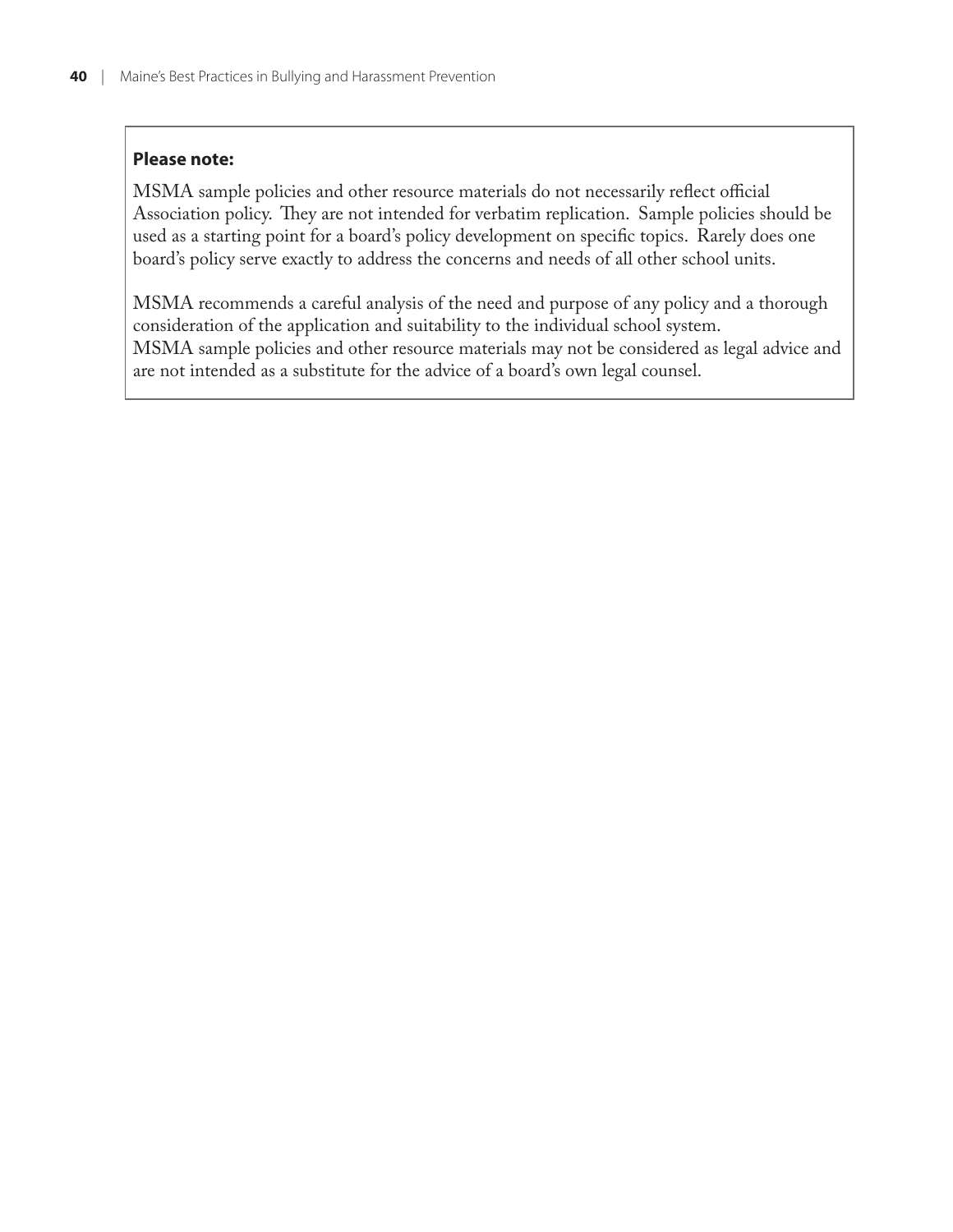## **Reference List for LD 564**

Stopbullyingworld.com see resource list

### **Books, Articles**

- Aronson, E. (2000). *Nobody left to hate: Teaching compassion after Columbine*. New York Owl Books.
- Baumeister, R. F. (2001). "Violent pride: Do people turn violent because of self-hate, or self-love?" *Scientifi c American*, 284(4), 96-101.
- Baumeister, R. F., Bushman, B. J., & Campbell, W. K. (2000). "Self-esteem, narcissism, and aggression: Does violence result from low self-esteem or threatened egotism?" *Current Directions in Psychological Science*, 9, 26-29.
- Baumeister, R. F., Twenge, J. M., & Nuss, C. (2002). "Effects of social exclusion on cognitive processes: Anticipated aloneness reduces intelligent thought." *Journal of Personality and Social Psychology*, 83, 817-827.
- Bluestein, J. (2003) *"What's wrong with I-messages?"* http://www.janebluestein.com/ articles/whatswrong.html
- Brown, L.M. 1998. *Raising their voices: The politics of girls' anger.* Cambridge, MA: Harvard University Press. An exploration of social class and gender differences between two groups of central Maine girls after video-taping their school-based group discussions over the course of a year. Examines differences in the ways the girls understand and resolve conflict, define femininity, and experience school.
- Brown, Lyn M. (2003) *Girlfighting: Betrayal and Rejection Among Girls*; New York University Press. An analysis of interviews with 421 girls from elementary through high school, diverse with respect to race and class. Examines girl fighting and bullying behavior among girls and scrutinizes the way our culture reinforces meanness in girls through media and the perpetuation of gendered stereotypes in school and society.
- *Build Respect, Stop Bullying Program*; Channing Bete Company; educational material
- Chasnoff , D. (2003) "*Let's Get Real*" http://www.womedia.org/letsgetreal.htm
- Craig, W., & Pepler, D. (2000) "Observations of Bullying in the Playground and in the Classroom School." *Psychology International* 21(1) pp22-37, Feb. 2000.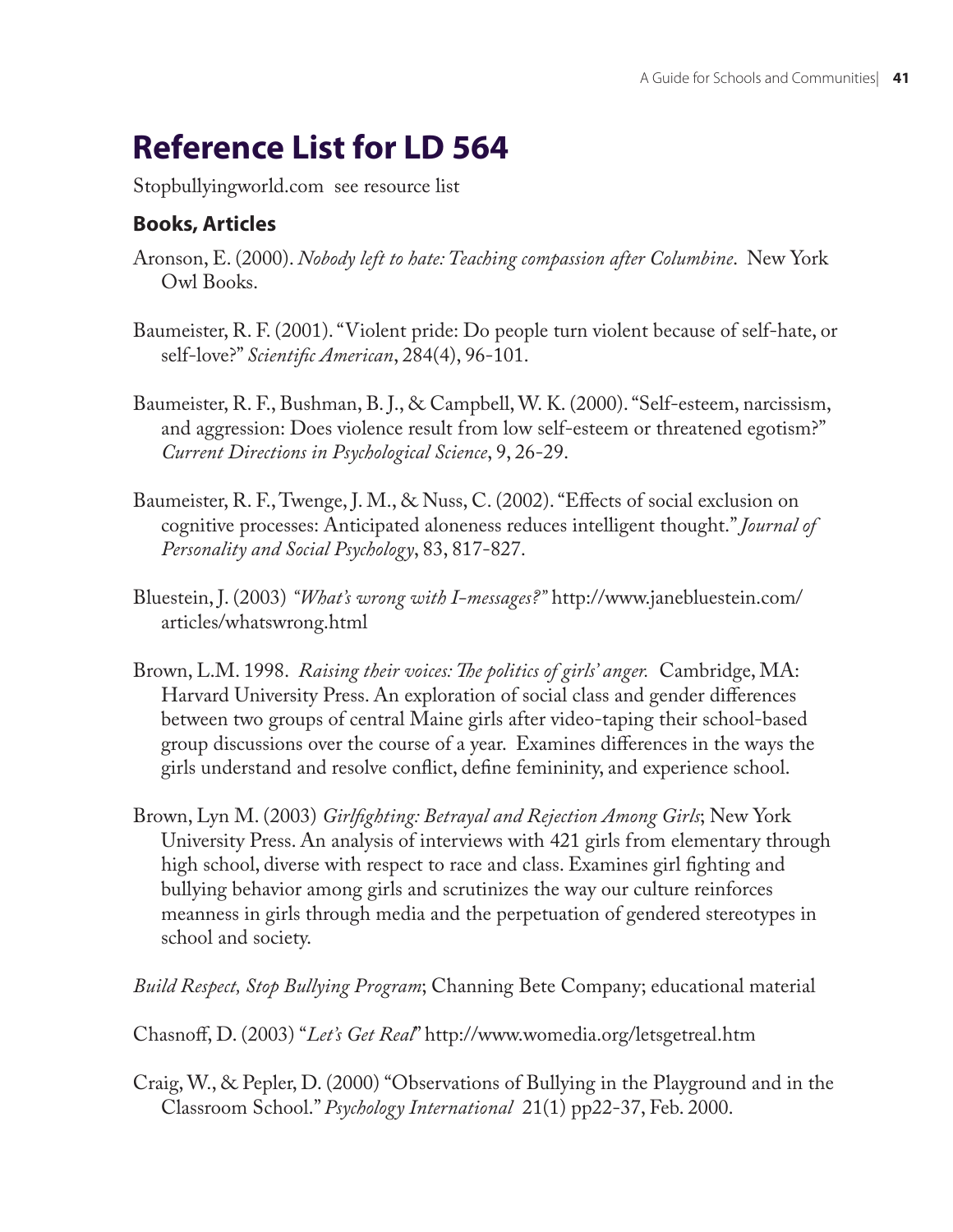Craig, W., & Pepler, D. (2000). "Making a difference in bullying." *LaMarsh Research Programme*, Report Series, Report # 60. LaMarsh Centre for Research on Violence and Conflict Resolution. York University, Toronto, Ontario, Canada. http://www. melissainstitute.org/documents/MakingADifference.pdf

Davis, Stan. (2005) *Schools Where Everyone Belongs*; Research Press 2005

- Dellasega, C. & Nixon, C. 2003. *Girl Wars: Twelve Strategies That will End Female Bullying*. Simon & Schuster. Parenting book. Addresses relational aggression. Offers tips for helping those involved.
- Friedman, S. (1996). P*eacemaking Skills for Little Kids*. Miami, FL; Peace Education Foundation, Inc. (can be ordered at http://www.peaceeducation.com/curricula/)
- Garbarino, J. & DeLara, E. (2002). *And words can hurt forever*. New York: Free Press.
- Huesmann, L. R., Moise-Titus, J., Podolski, C. & Eron, L. D. (2003). "Longitudinal relations between children's exposure to TV violence and their aggressive and violent behavior in young adulthood": 1977 – 1992. *Developmental Psychology*, 39(2), 201-21.
- Juvonen, J., Graham, S., Schuster, M. (2003, December). "Bullying among young adolescents: The strong, the weak, and the troubled." *Pediatrics*, 112: 1231-1237.
- Lamb, S. 2002. "The Secret Lives of Girls: What Girls Really Do--Sex Aggression, and Their Guilt." New York: The Free Press. Interviews with adult women and girls about sex and aggression. The only book that takes a broader cultural look at the way these issues are connected for girls. Deals with both the costs and the power girls seek when they are aggressive.
- Landry, Deb. *Sticks, Stones and Stumped*; Illustrated children's book, Bryson Taylor Publishing; 2005. www.brysontaylorpublishing.com
- Landry, Deb. 2006 *Sticks, Stones and Stumped: children's interactive play and teachers workbook, grades K-5*, Bryson Taylor Publishing. www.brysontaylorpublishing.com
- Ludwig, T. (2003). *My secret bully*. Portland, OR : Riverwood Press.
- Moss, Peggy; *Say Something*; children's book, Tilbury Press; 2004
- Nansel, T.R., Overpeck, M., Pilla, R.S., Ruan, W. J., Simons-Morton, B., Scheidt, P. (2001). "Bullying behaviors among US youth: Prevalence and association with psychosocial adjustment." *The Journal of the American Medical Association*, 285, 2094-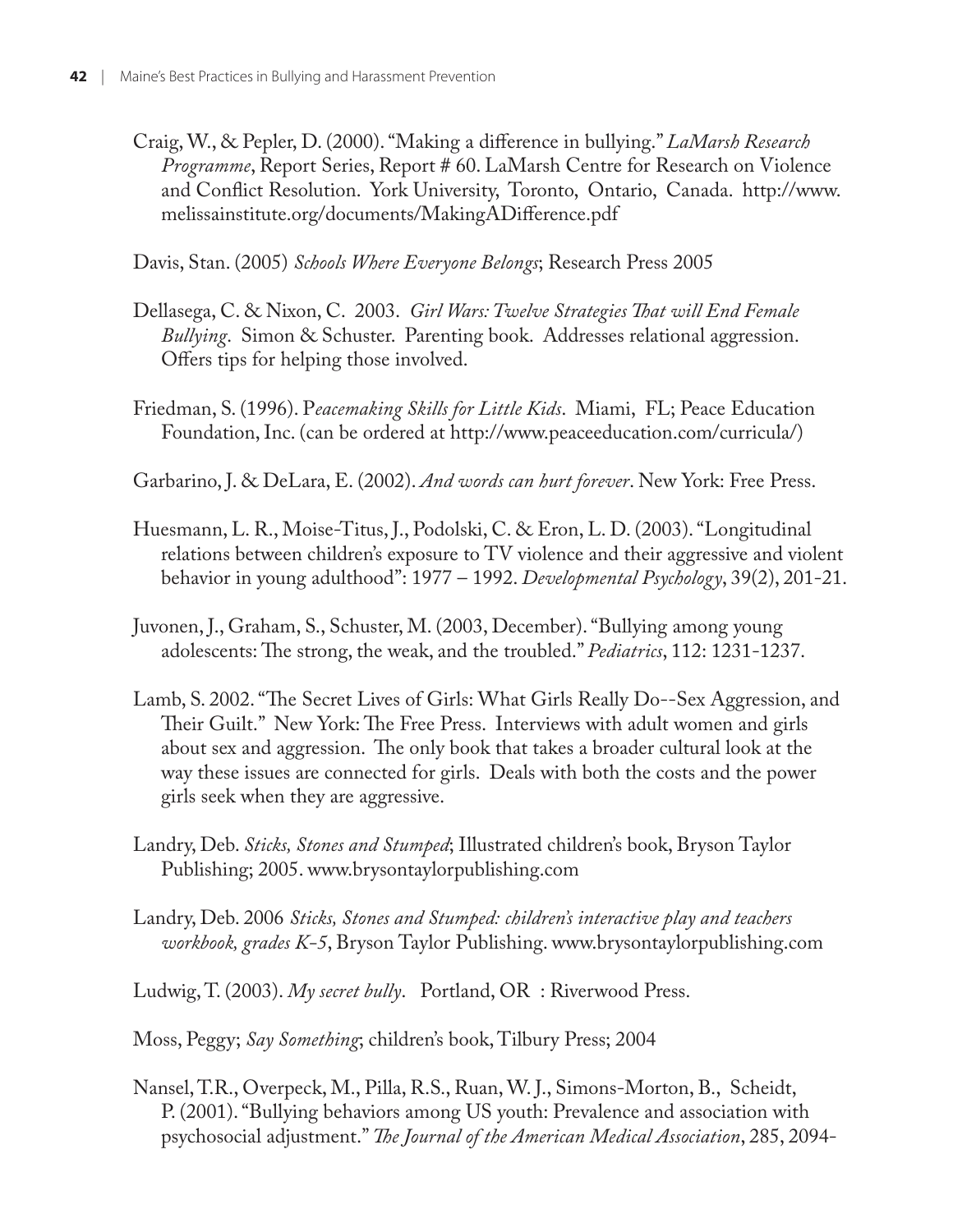2100.

- National Association of School Psychologists. (2002) "Bullying prevention: what schools and parents can do." National Association of School Psychologists, Bethesda, MD. http://www.naspcenter.org/resourcekit/bullying\_new\_rk.html
- Newman, Katherine S. *Rampage: the Social Roots of School Shootings*. New York: Basic Books, 2004.
- Northwest Regional Educational Laboratory (2001), "School wide prevention of bullying", http://www.nwrel.org/request/dec01/bullying.pdf
- Rigby, K. (2000). "Effects of peer victimization in schools and perceived social support on adolescent well-being." *Journal of Adolescence*, 23(1), 57-68
- Prothrow-Stith, Deborah, and Howard R. Spivak. *Sugar and Spice and No Longer Nice: How We Can Stop Girls Violence*. San Francisco: Jossey-Bass, 2005. Deals with the relationship between relational and physical aggression and addresses what parents, schools, and communities can do.
- Simmons, Rachel. *Odd Girl Speaks Out: Girls Write About Bullies, Cliques, Popularity, and Jealousy*. San Diego: Harvest Books, 2004. Collection of poems, songs, confessions, and essays.
- Stein, A. (2002). "Bullies: Ignore them and they won't go away." University of Minnesota, Institute of Child Development, *The Link*. University of Minnesota College of Education and Human Development. Vol. 18, No. 2 http://education. umn.edu/alum/link/2002Winter/bullies.html
- Twemlow, S.W, Fonagy, P., Sacco, F, Gies, M., Evans, R., and Ewbank, R. "Creating a peaceful school learning environment: the impact of an antibullying program on educational attainment in elementary schools." *Med Sci Monit*. 2005 Jul;11(7): CR317-25. Epub 2005 Jun 29
- Wiseman, R. 2002. *Queen Bees and Wannabes: Helping Your Daughter to Survive Cliques, Gossip, Boyfriends and Other Realities of Adolescence*. New York: Crown Publishers. Discusses primarily relational aggression among girls. (In spite of some reviews, this is not a well-researched book; primarily anecdotal).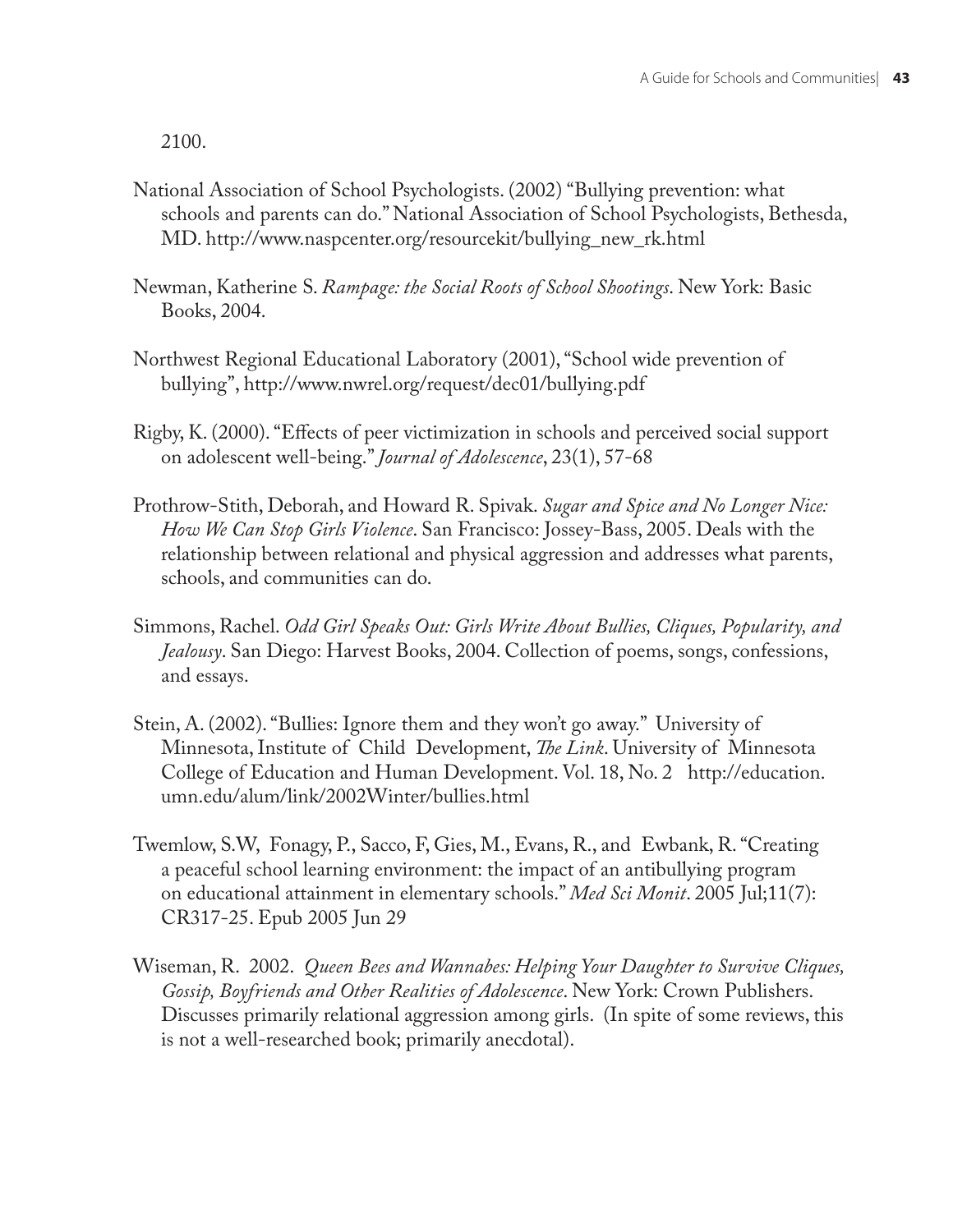### **Selected Reports, Journal Articles, Book Chapters**

- Brown, L.M., Chesney-Lind, M., & Stein, N. 2004. "Patriarchy matters: Toward a gendered theory of teen violence and victimization." Wellesley Centers for Women Working Paper No, 417). Center for Research on Women, Wellesley College, Wellesley, MA. (in press) *Violence Against Women: An International and Interdisciplinary Journal*.
- Brown, L.M. & Chesney-Lind, M. 2005. *Growing Up Mean: Covert Aggression and the Policing of Girlhood*. In Gwynedd Lloyd (Ed.), Problem girls: Understanding and supporting troubled and troublesome girls and young women. London: RoutledgeFalmer.
- Eder, D. 1985. *The cycle of popularity: Interpersonal relations among female adolescents*.
- Kimmel, M. (February 5, 2002). *Adolescent masculinity, homophobia and violence: Some tentative hypotheses about school shootings*. Paper presented at the Seminar on Gender and Education, Harvard Graduate School of Education.
- Merten, D. 1997. "The meaning of meanness: Popularity, competition, and conflict among junior high school girls." *Sociology of Education*, 70, July: 175-191.
- Stein, N. 1995. "Sexual Harassment in K-12 Schools: The Public Performance of Gendered Violence." *Harvard Educational Review*, 65(2), 145-162.
- Stein, N. 2001. "Sexual Harassment Meets Zero-Tolerance: Life in K-12 Schools." In Ayers, Dohrn & Ayers (Eds.), Zero Tolerance: Resisting the Drive for Punishment. *A Handbook for Parents, Students, Educators and Citizens* New York: New Press

### **Curricular materials**

- Brown, L.M. & Madden, M. 2005. *From Adversaries to Allies: A Curriculum for Change*. A middle school level curriculum that takes a positive youth development approach to girlfighting-prevention by helping girls unpack and respond constructively to cultural messages and stereotypes that divide them. Distributed by Hardy Girls Healthy Women, Box 821, Waterville, ME 04901 or www.hardygirlshealthywomen. org
- *Allies in Action: Building Healthy Relationships Between Girls*. An evidence-based relational aggression prevention program that engages girls as change agents, providing them with a vocabulary to describe their relationships, a critical lens to analyze cultural forces shaping their relationships, and skills to effectively navigate conflict and articulate boundaries. Distributed by Girls' Initiative Network, Portland Oregon.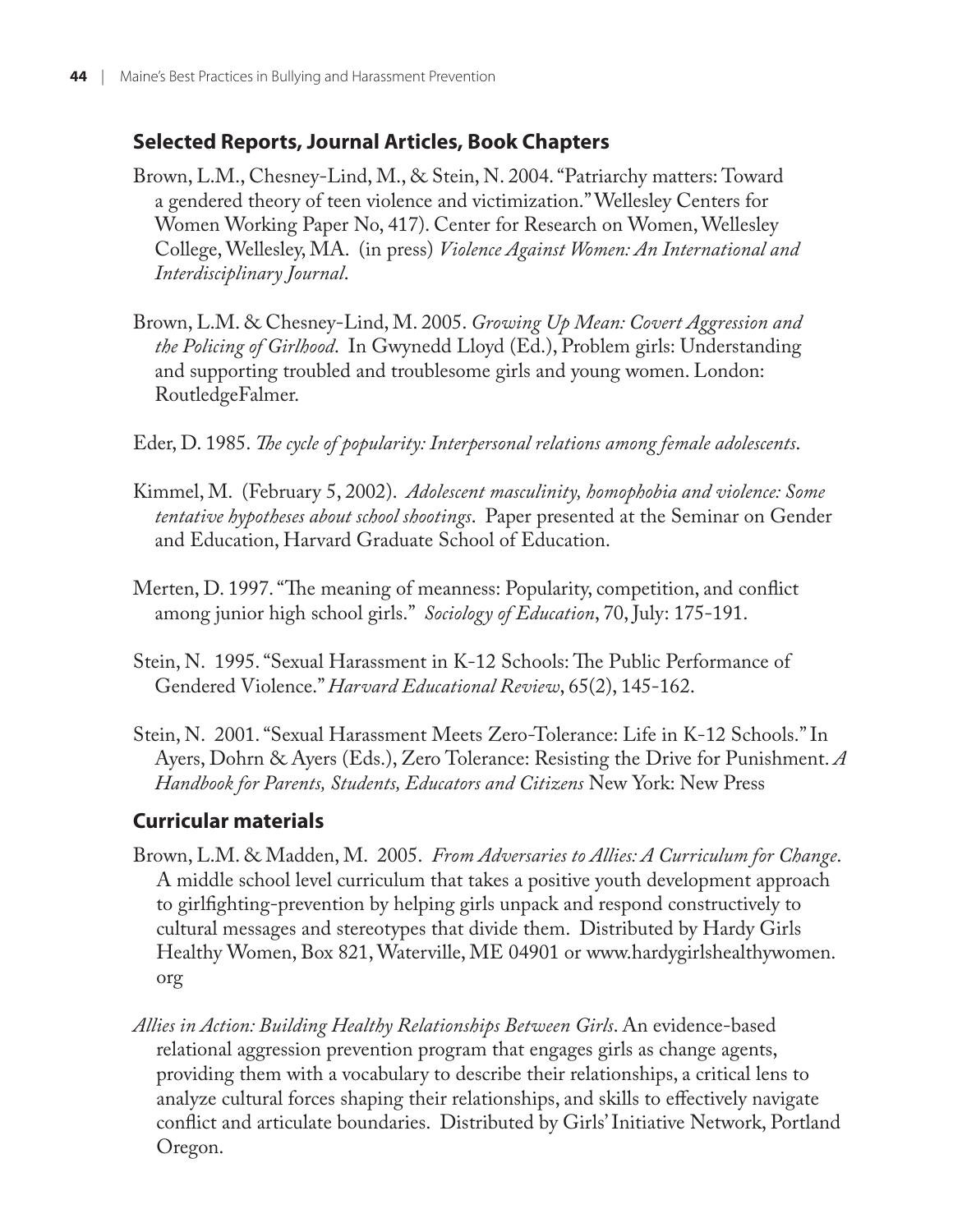- Stein, N. 1996. *Bullyproof: A Teacher's Guide on Teasing and Bullying for Use with Fourth and Fifth Grade Students*. Evaluated in a three-year project funded by the Centers for Disease Control and Prevention (CDC).
- Stein, Ed.D., Nan, and Lisa Sjorstom, Ed.D. *Flirting or Hurting? a Teacher's Guide on Student-to-Student Sexual Harassment in Schools for Grades 6 Th rough 12*. Wellesley Centers for Women. 1994.
- Stein, N. 1999. *Gender Violence/Gender Justice: an Interdisciplinary Teaching Guide for Teachers of English, Literature, Social Studies, Psychology, Health, Peer Counseling, and Family and Consumer Sciences (grades 7-12)* (1999) All Stein materials distributed by Wellesley Centers for Women Publications Office, Wellesley College.

### **Websites, DVD/Curriculum, On-line Resources**

Website reference: www.cdtp.org/whatwedo.htm, Cross Disciplinary Training Program

- Website reference: http://pathwayscourses.samhsa.gov/courses.htm SAMHSA Training
- Website reference: www.medscimonit.com/pub/vol\_11/no\_7/6440.pdf
- Website reference on teacher-parents communication: http://www.bclsolutions.com/ elearning.html#bus
- Website reference: http://www.keystosaferschools.com
- Newsletter website reference: www.bullypoliceusa.org. Website dedicated to passing legislatin in every State.
- Website reference: www.stopbullyingworld.com

Ugly Ducklings Community Action Kit and Documentary Film can be found at Hardy Girls Healthy Women, Inc.: www.hardygirlshealthywomen.org. The documentary film focuses on the difficult issues raised in the award-winning play *Ugly Ducklings* and explores the immediate realities of lesbian, gay, bisexual, transgendered and questioning (LGBTQ) youth seeking asylum from the oppression of bias-based harassment in our communities and schools. The Community Action Kit is designed to educate both adults and youth about bias-based harassment and to support families, schools, and communities, who wish to openly support LGBTQ youth by initiating honest dialogue and creating safe and supportive environments. This Kit includes educational materials, tools, and resources for youth, parents/guardians, teachers, mental health providers, clergy, and other adults caring for or working with LGBTQ youth.

Hardy Girls Healthy Women, Inc.: www.hardygirlshealthywomen.org. The Hardy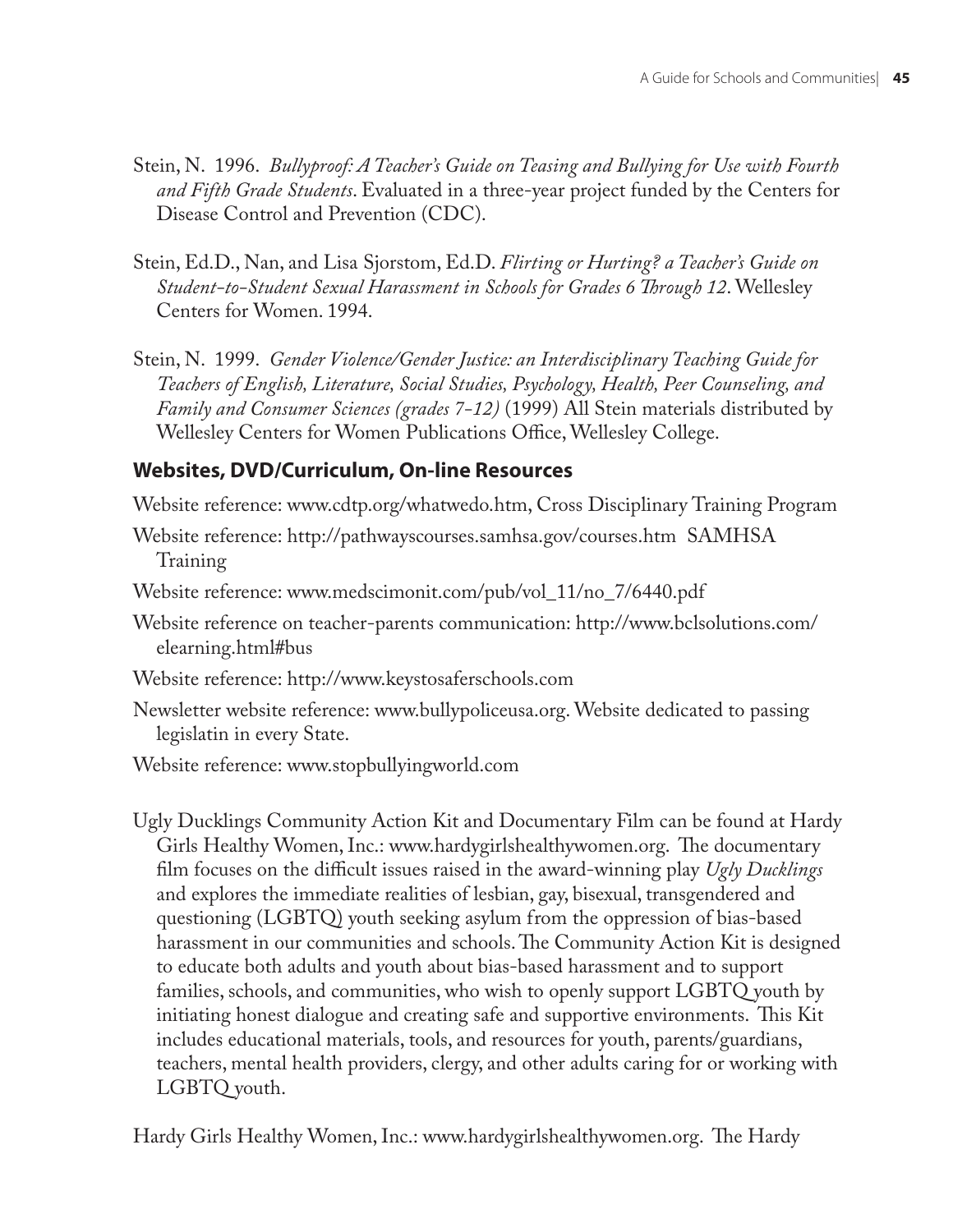Girls website offers a lot of great information for teens, parents, counselors, teachers and anyone else who cares about girls and their health. Specifically addresses girls aggression and girlfighting.

- Daughters.com: www.daughters.com Daughters is a newsletter published for parents of daughters. Daughters' newsletter is published by the national education and advocacy nonprofit, Dads and Daughters. Since 1999, DADs has provided tools to strengthen parent-daughter relationships and to transform the pervasive messages that value daughters more for how they look than who they are.
- 4Girls.gov: www.4girls.gov The mission of the www.4girls.gov web site, developed by the Office on Women's Health in the Department of Health and Human Services, is to promote healthy, positive behaviors in girls between the ages of 10 and 16. The site gives girls reliable, useful information on the health issues they will face as they become young women, and tips on handling relationships with family and friends, at school and at home.
- The Gender Project: www.umaine.edu/umext/genderproject. The Gender Project through the University of Maine Cooperative Extension Office is Turning Beauty Inside Out. Check out their website for great resources and ideas on how we can change the culture for girls' and boys' healthy development.
- Wellesley Centers for Research on Women, Project on Teasing and Bullying: http:// www.wcwonline.org/bullying/index.html
- Stop Hazing: http://www.stophazing.org/index.html A site designed to educate about and eliminate hazing.
- The Empower Program: http://www.empowered.org A national, nonprofit educational organization designed to empower young people and adults to create safe schools and communities by providing effective prevention strategies to address bullying and other forms of peer aggression.
- The Ophelia Project: http://www.opheliaproject.org Focuses primarily on girls and relational aggression.
- Helping Kids Thrive: www.helpingkidsthrive.org Offers trainings, talks, and curricula on a host of topics, including bullying prevention, aimed at bringing out the best in kids of all ages.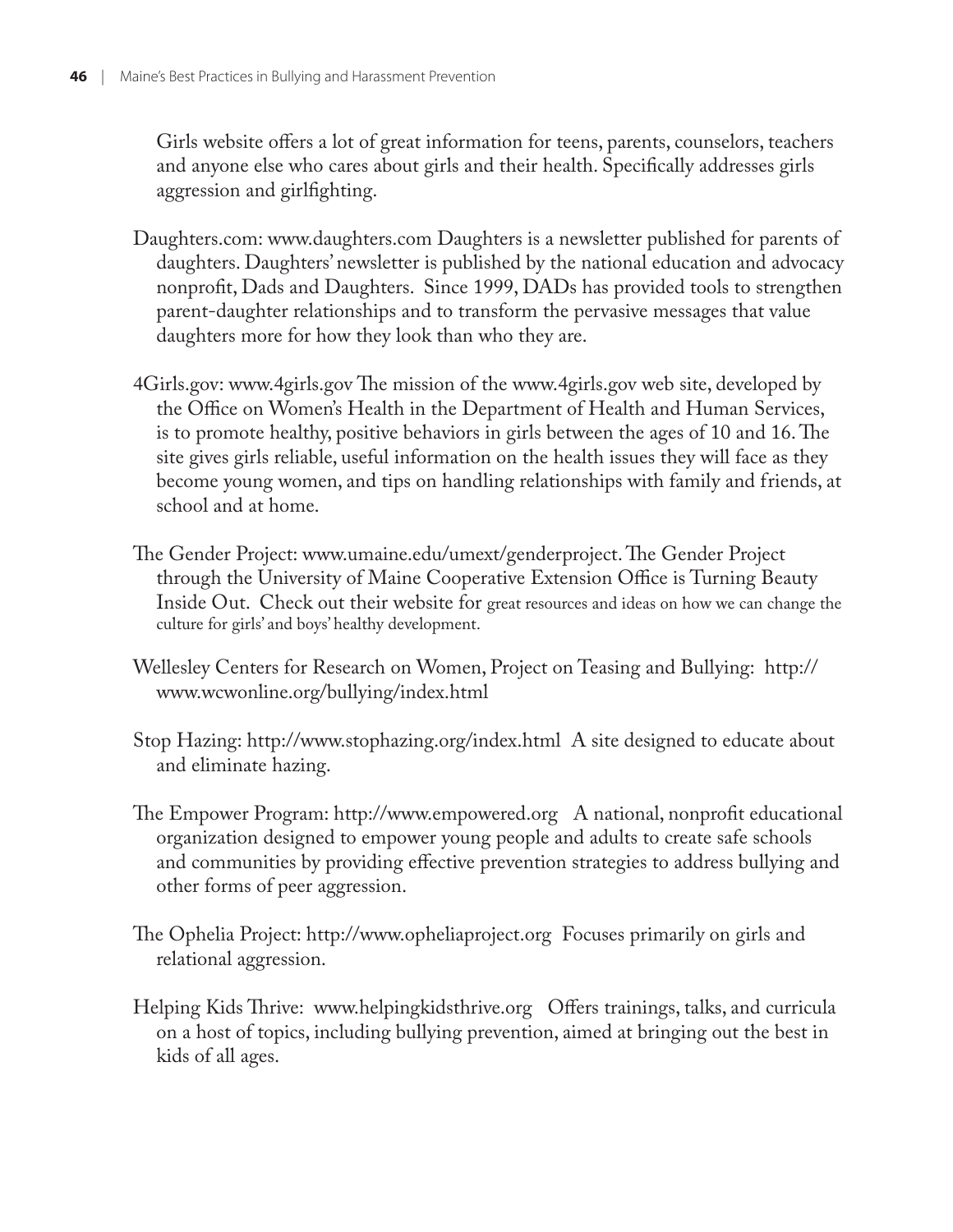- McEvoy, Alan; 2005; Wittenberg University; PDF file: teachers who bully students. http://www.stopbullyingnow.com/teachers%20who%20bully%20students%20McEvo y.pdf
- Health in Action Series: Bullying in the School Community. American School Health Association, May/June 2005. Practical tips for dealing with bullying.
- *What Do We Know About Bullying Among School Children?* an article by Dr. Susan Limber. http://www.nasbhc.org/TAT/TATCorner/BehavioralHealth/Bullying\_ Prevention.htm
- *Making a Difference in bullying-by* Wendy Craig and Debra Pepler from the Canadian pioneers of bullying prevention research. http://www.melissainstitute.org/documents/ MakingADifference.pdf
- Bullying at School (Blackwell Publishers, 1993, ISBN #0-631-19241-7) Bullying Prevention program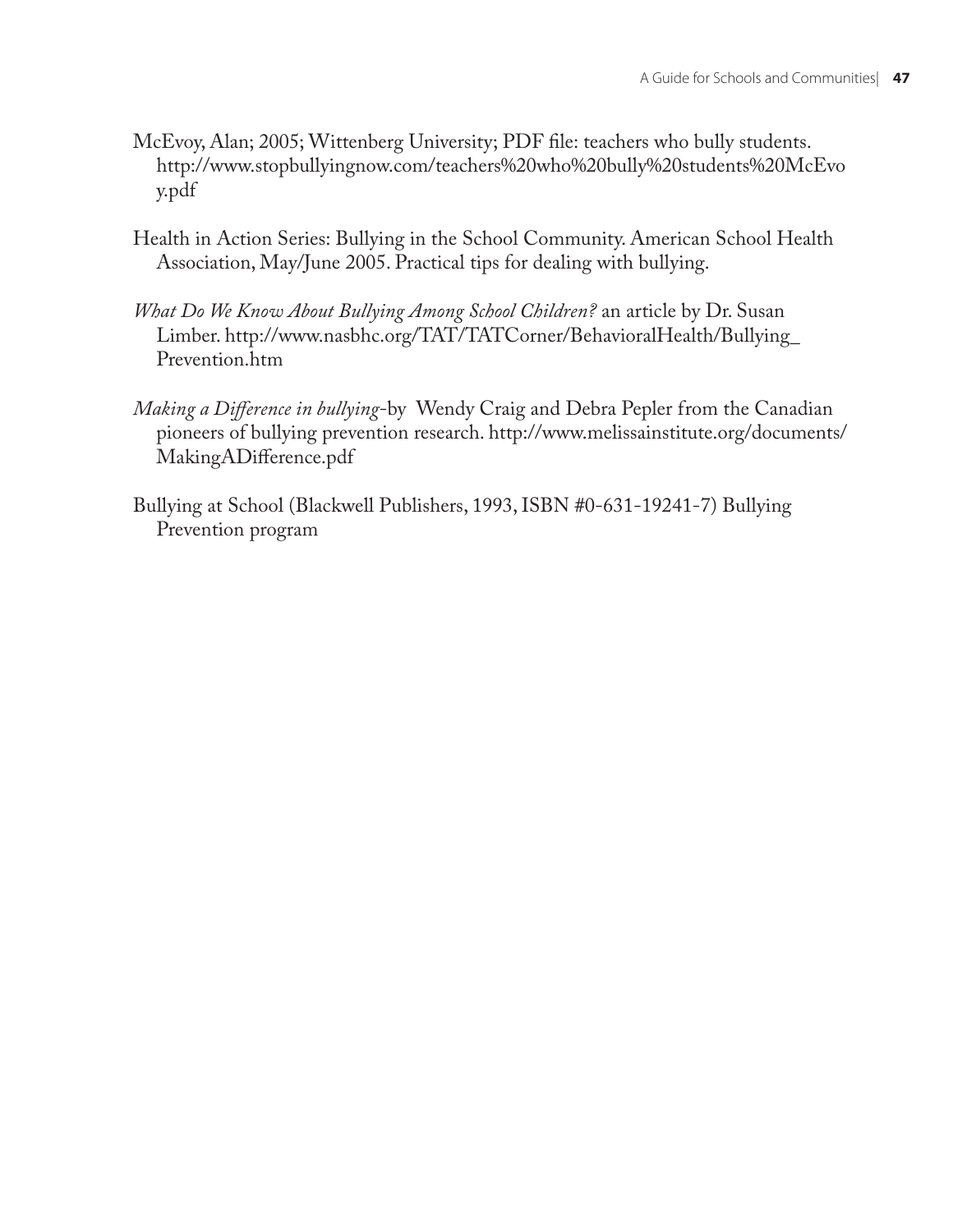### **LD564 Best Practice Guide Design Team**

**Stan Davis** has dedicated his life to human rights in many different ways. In the 1960s, he marched with Dr. King in the South and worked for civil rights in the North. As a social worker, Davis worked as a child and family therapist with abused and grieving children and provided trainings to Child Protective Workers. He designed and implemented trainings for a network of rape crisis centers and helped police develop effective interventions for domestic abuse. In 1985, Davis became a school counselor and based on his hands-on experience with children and adults in local schools, and put his energies toward helping schools prevent bullying. Since 1990, Davis has trained schools throughout Maine and nationally on effective bullying prevention strategies, which have been adopted by state-wide initiatives in Michigan, New Jersey, and West Virginia. Davis's work has been featured in national publications and radio articles and on a special 20/20 report on bullying with John Stossel. Davis is the author of the 2005 Research Press book *Schools Where Everyone Belongs: Practical Strategies to Reduce Bullying*. His trainings integrate research, practical experience, specific techniques, storytelling, and audience participation. Davis is a certified Olweus Bullying Prevention trainer and consultant Contact information: web http://www.stopbullyingnow.com email stan@stopbullyingnow.com PO: 409 North Wayne Rd Wayne ME 04284 Phone: 207-685-9639

**Lyn Mikel Brown**, Ed.D. is Professor of Education and Human Development at Colby College in Maine. She writes extensively on the social and relational life of girls and the influences of race, social class, and gender on girls' lives. Brown received her Ed.D. from Harvard University's Graduate School of Education, and was a founding member of the Harvard Project on Women's Psychology and Girls' Development. She is the author of numerous articles and four books on girls' social and psychological development: *Meeting at the Crossroads: Women's Psychology and Girls' Development* (with Carol Gilligan; 1992), *Raising Their Voices: The Politics of Girls' Anger* (1998), Girlfighting: *Betrayal and Rejection Among Girls* (2003), and most recently *Packaging Girlhood: Rescuing Our Daughters From Marketers' Schemes* (with Sharon Lamb, 2006). Brown is co-creator of Hardy Girls Healthy Women, a Waterville, Maine-based nonprofit designed to provide girls with more control, commitment, and challenge in their lives. Brown is co-author of *From Adversaries to Allies: A Curriculum for Change*, a positive youth development approach to girlfighting prevention and co-developer of the *Ugly Ducklings Community Action Kit,* which provides adults and youth with educational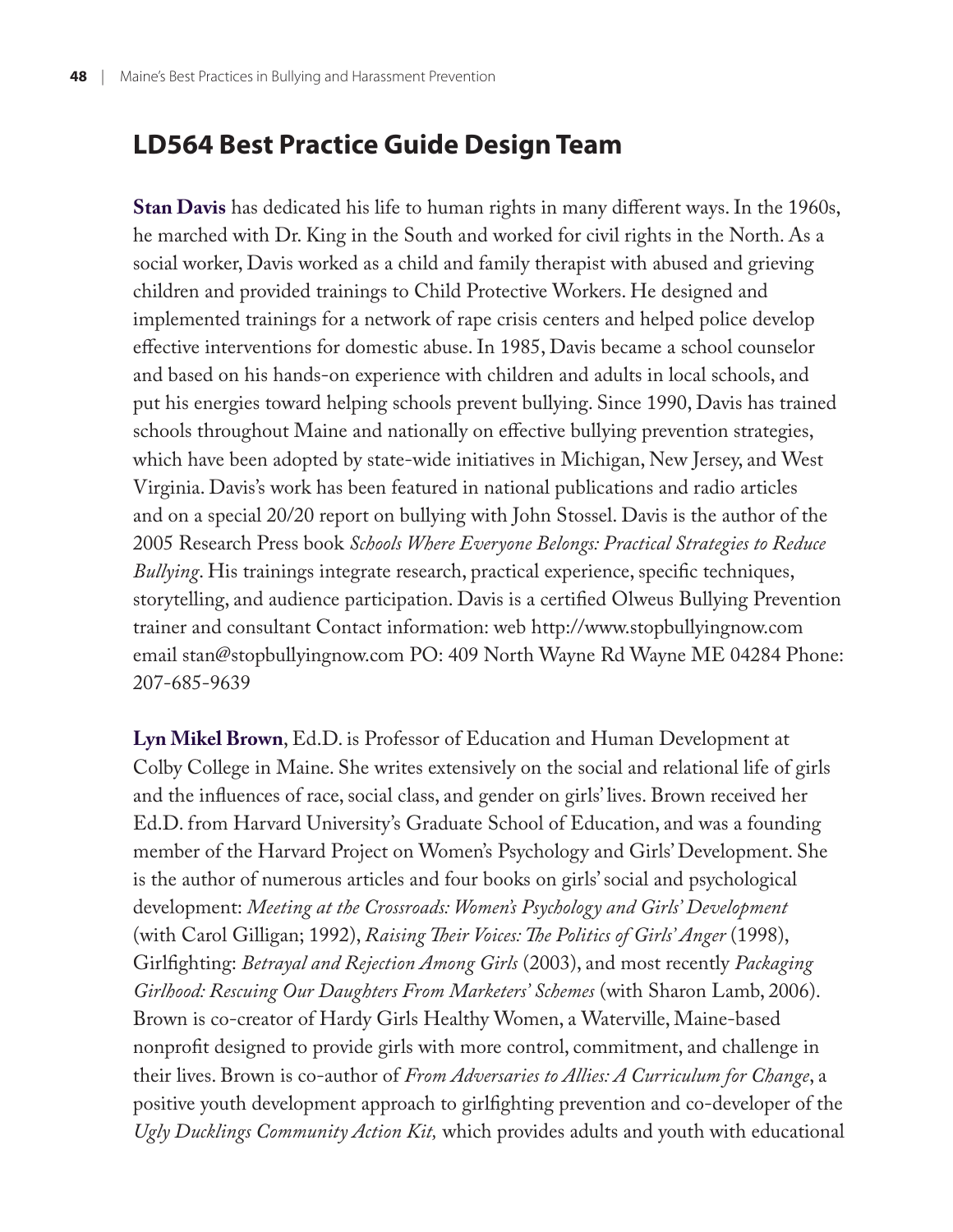strategies and resources to reduce harassment of gay, lesbian, bisexual, transgender, and questioning youth. See www.hardygirlshealthywomen.org for more information on resources and curriculum.

**Chuck Saufler** received a M.Ed. from Northeastern University in Community Mental Health in 1979. Since that time he has worked in private practice and with youth focused organizations and schools. Saufler has been a guidance counselor and staff trainer in Maine since 1989 and has been active in the Communities for Children statewide initiative. As co-coordinator of the Maine Project Against Bullying, he coordinated a statewide bullying survey and has provided initial bullying prevention training for over 200 schools and communities. Saufler is co-developer of CLIMBERS, a proactive program for teaching social skills and improving school climate. CLIMBERS was selected as 1997 "Program of the Year" by Maine ASCD. A member of the Governor's Task Force on Safe Schools and Communities, he co-authored the summary report for presentation to the Maine State Legislature. Saufler served as a member of the Critical Review Team for the Career Development Strand of the Maine Learning Results. He is the recipient of the 1999 Governor's Medal for outstanding service to education and prevention of substance abuse. He is currently the lead trainer for bullying education at the Maine Law and Civics Education Program, University of Maine School of Law. Saufler is a nationally certified trainer for the Olweus Bullying Prevention Program, a "Blueprints for Violence Prevention" program. He is a founding member of the International Bullying Prevention Association. The focus of his career has been developing safer schools and communities. He is drawn to this work by a firm belief that community building, prevention and early intervention are our best hope of creating a civil society for future generations. Mr. Saufler is married and resides in Bath, Maine with his wife Beth and their son Christopher. To reach Mr. Saufler: Maine Project Against Bullying 2 Maxwell St. Bath, ME 04530 www.stopbullyingmaine.com e-mail: chuck@stopbullyingmaine.com 207-751-4160.

**Thomas Harnett**, Esq. is the Assistant Attorney General for Civil Rights Education and Enforcement in the Maine Office of the Attorney General. Mr. Harnett directs the Civil Rights Team Project that has established Civil Rights Teams in more than 220 schools located throughout the State of Maine. Mr. Harnett also directs the Office's enforcement of the Maine Civil Rights Act. Mr. Harnett worked as an Assistant Attorney General in the Natural Resources Division and the Civil Rights Unit of the Maine Department of the Attorney General from 1989 to 2000. He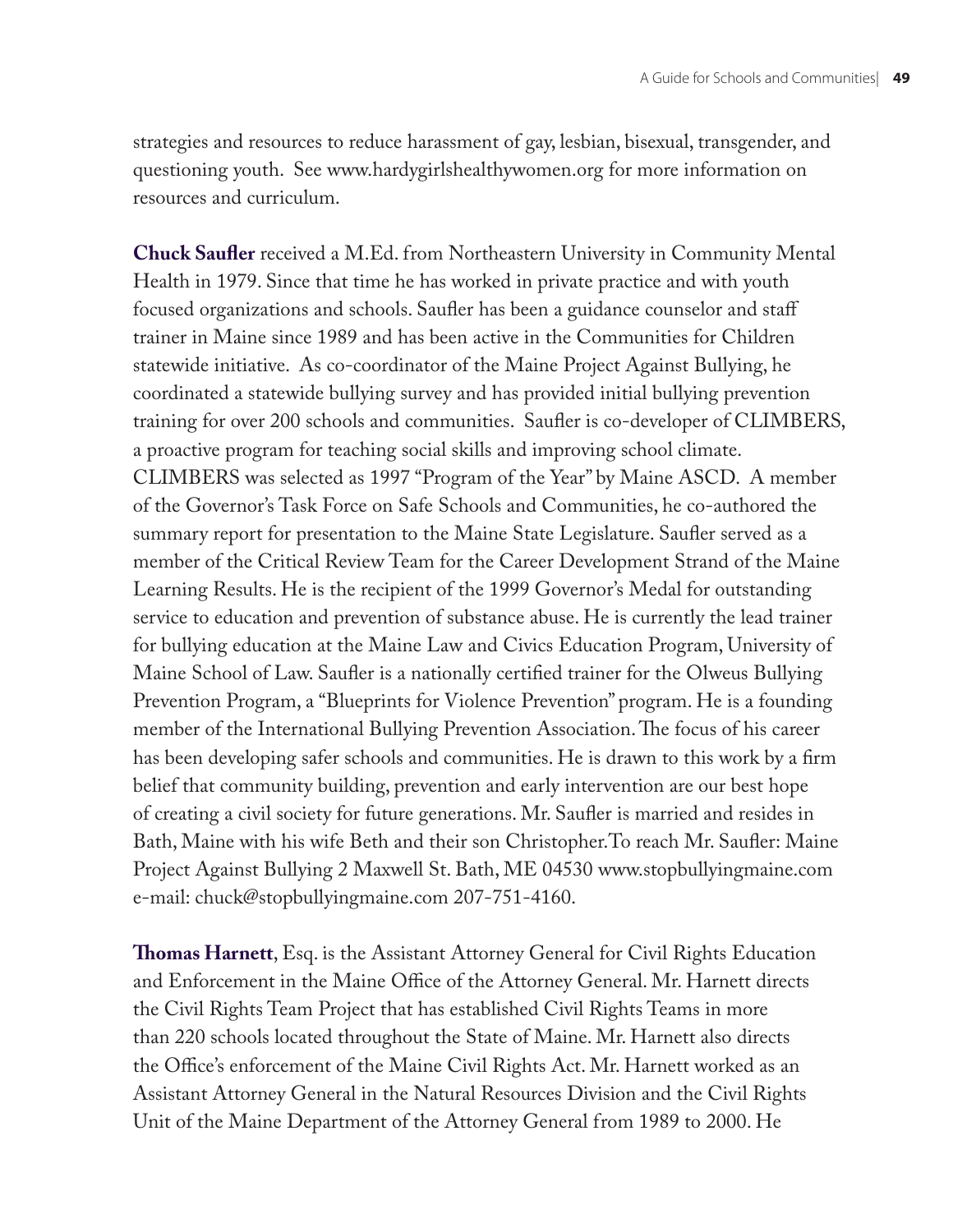directed the civil rights enforcement effort of the Attorney General's Office and the Civil Rights Team Project from 1999 to 2000 and returned to direct the Office's civil rights initiatives in September 2001. As an Assistant Attorney General, Mr. Harnett has prosecuted numerous civil rights or "hate crime" cases. Mr. Harnett also conducts student and faculty trainings and has spoken about the Attorney General's Civil Rights Team Project at regional conferences, guidance counselor gatherings, legal education seminars, statewide events and at national conferences sponsored by the United States Department of Justice and the Education Law & Policy Consortium, Inc. Mr. Harnett has also addressed tens of thousands of students in elementary, middle and high schools throughout the State of Maine. He currently serves as a community advisor for the Civil Rights Team at his son's elementary school. Mr. Harnett was born in the Bronx and is a graduate of Fordham University and New York University School of Law. Prior to practicing law in Maine, he worked as a legal services attorney for migrant farm workers in New York State from 1980 to 1989.

**Lauren Sterling** currently manages the Maine Governor's Children's Cabinet and the coordination of its various initiatives to include, the 21st Century Community Learning Center program, and the Task Force on Early Childhood among others after directing the Kennebec County Child Abuse & Neglect Council from 1998 to 2001. As volunteer co-chair for the Greater Waterville Communities for Children and Youth Coalition since 1996, Sterling lead the group in successfully yielding over \$2 million in local prevention funds to collaboratively fill gaps in services to include, but not limited to: The 21st Century Community Learning Center's grant project, the One ME Substance Abuse Prevention Project; the Regional Juvenile Resolution Team program with four police departments, Youth Expressions, an after school performing arts program for at risk teens, a summer Shakespeare Camp for Teens, Music Mentoring partnering Colby student music mentors with area at-risk, and the development of a community-wide, nationally recognized college/community mentoring initiative in partnership with Colby College providing 250 area children with one-on-one mentors each year. In 2002, the Coalition was selected as one of 15 local coalitions to partner with America's Promise as a demonstration site and recently was honored in Washington, D.C. as one of the "100 Best Communities for Young People." Sterling is the executive producer of *Ugly Ducklings*, the Documentary Film and co-developer of the *Ugly Ducklings Community Action Kit* that seeks to reduce the harassment of gay and lesbian youth in Maine and nationally. Lauren.Sterling@maine.gov.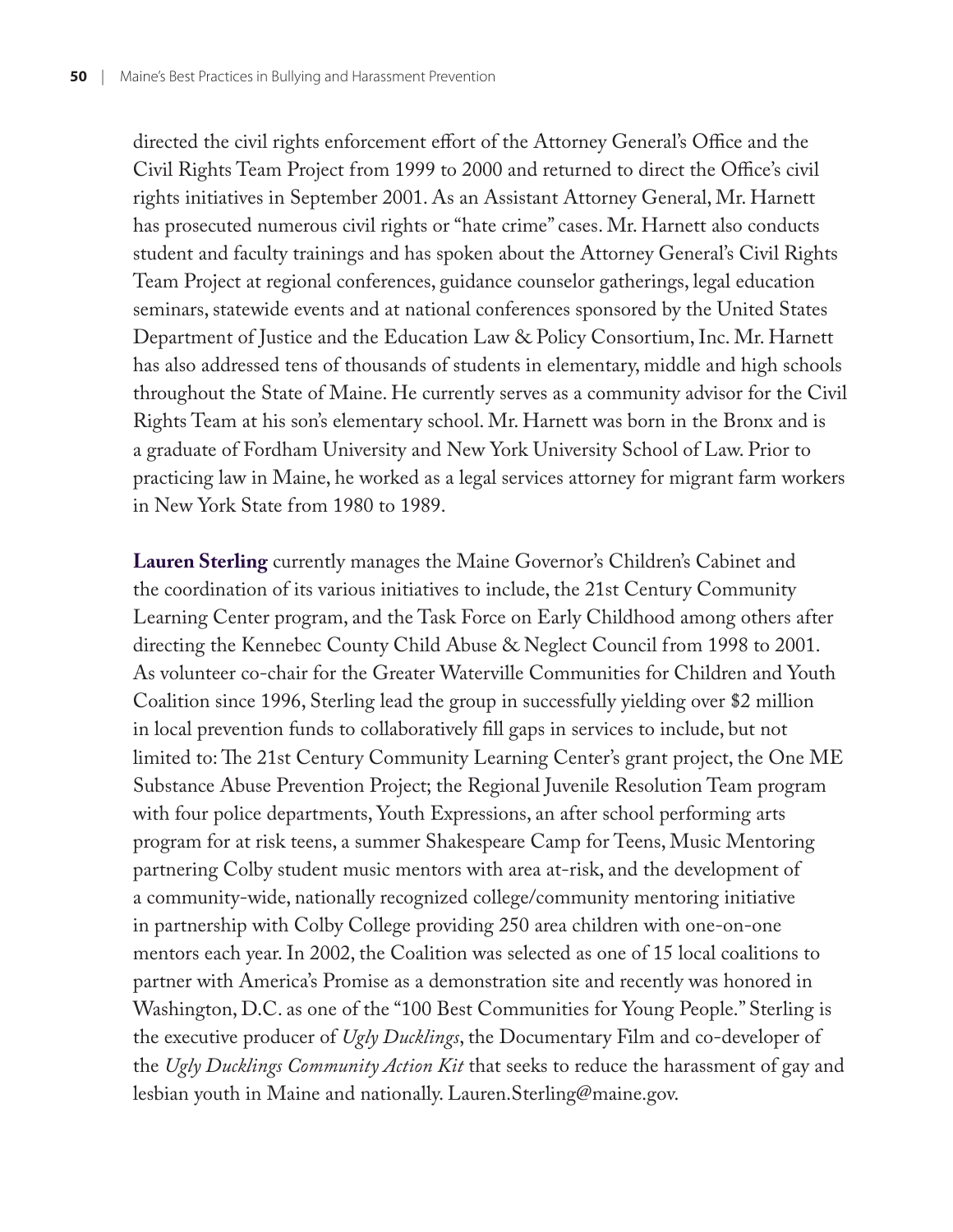**Deb Landry** is the founder and Executive Director of Crossroads Youth Center in Saco, a nonprofit mentoring organization that empowers youth through the performing arts. She retired six year ago after twenty-two years as a healthcare administrator to dedicate her career to her passion, children and youth issues. A mother of four and grandmother of three, Ms. Landry specializes in operational management with a focus on nonprofit agencies and social awareness education. As an author, she writes interactive children's mentoring plays on social awareness issues, which are performed throughout Southern Maine to students grades K-5 by mentoring youth grades 6 to 12. She is the co-author, executive producer and director of  $Ty$ , an educational film focusing on the use of gateway drugs and heroin abuse. Her first book, released February 2006, Sticks, Stones *and Stumped!*, is an illustrated children's story using Maine animals to tell the tale of bullying prevention. The book focuses on acceptance and the communications between student, bystander, and teacher. Ms. Landry serves on several committees including as co chair of the Saco Middle School Anti Bullying Program. Ms. Landry is a member of Communities for Children and the Children's Cabinet's School and Community Climate Committee. She lectures and consults to organizations on parent-teacher communication, customer service training and medical office management. Due out in 2006-, 07 is her new interactive children's play *For Pete's Sake* based on the children's book by Linda Verville on disabilities and *Yankee Go Home*, a children's book about strangers. Ms. Landry can be reached at 207-838-2146; 199 New County Road, Saco, ME 04072; email: deb@brysontaylor.com; Websites: www.crossroadsyouthcenter.org and www.brysontaylorpublishing.com.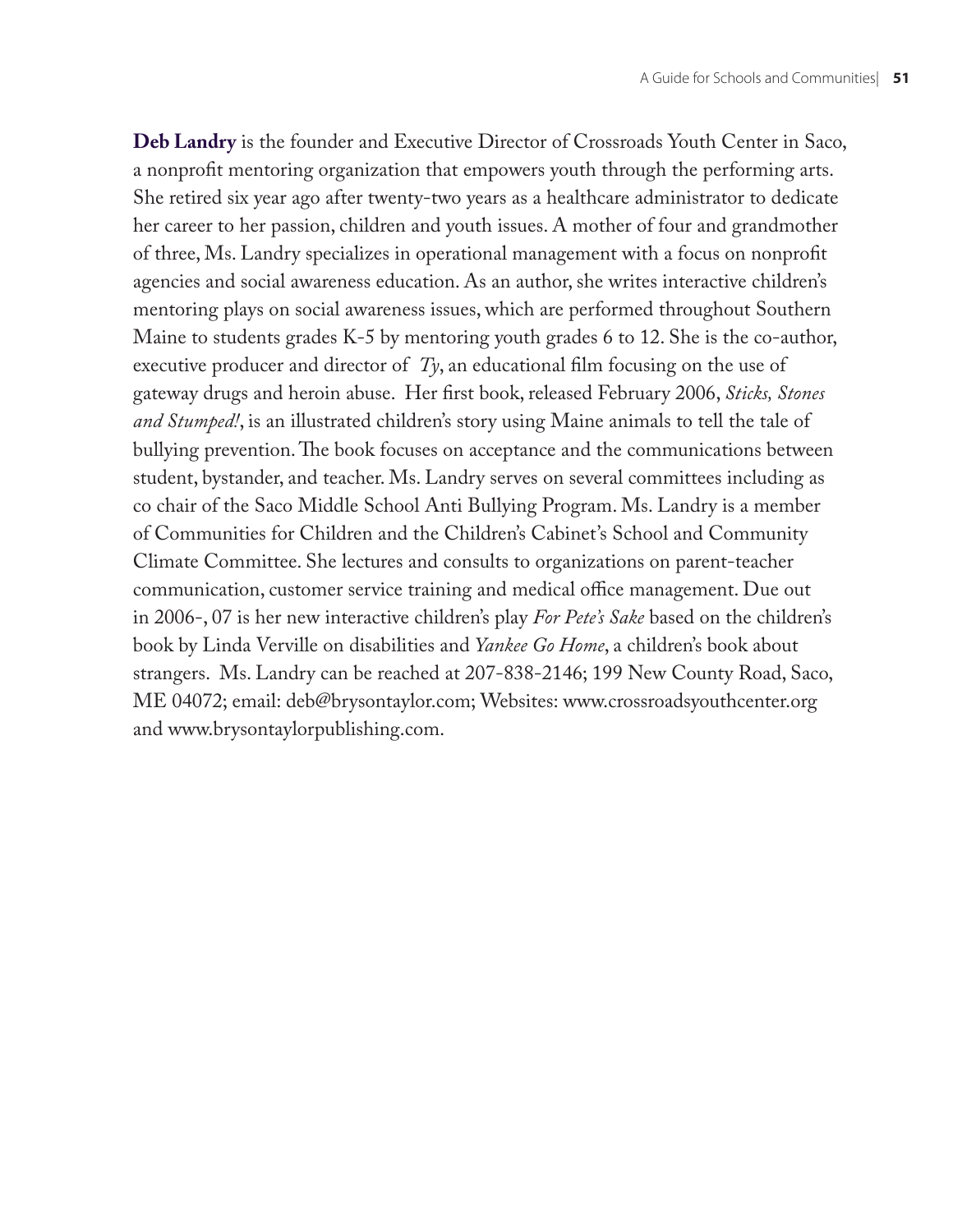## **Survey Tools**

### **University of Maine's Bullying Prevention Project Survey Tool:**

http://home.gwi.net/hankla/saufler/mpab/survey.htm Maine Project Against Bullying www.stopbullyingmaine.com E-mail: chuck@stopbullyingmaine.com (207) 751-4160

### **Olweus Bully Victim Questionaire:**

The most widely used survey for determining bullying rates, hot spots to supervise more, and other needs.

http://www.hazelden.org/OA\_HTML/ibeCCtpItmDspRte.jsp?item=8492

Hazelden Bookstore

1-800-328-9000 (continental USA and Canada)

(651) 213-4200 (outside USA)

E-mail: customersupport@hazelden.org

Copyright 2006, Hazelden Foundation

### **Main Street Academix:**

Founded by Dr. William Preble, Main Street Academix provides high quality professional development, action research, and leadership development services to schools and organizations working to create safer, more equitable and respectful schools.

http://www.msanh.com

(603) 428-8706

E-mail: info@msanh.com

### **Survey Monkey:**

Create your own through the through the web at http://www.surveymonkey.com which allows for focused, brief on-line surveys of staff, students, and community with little work.